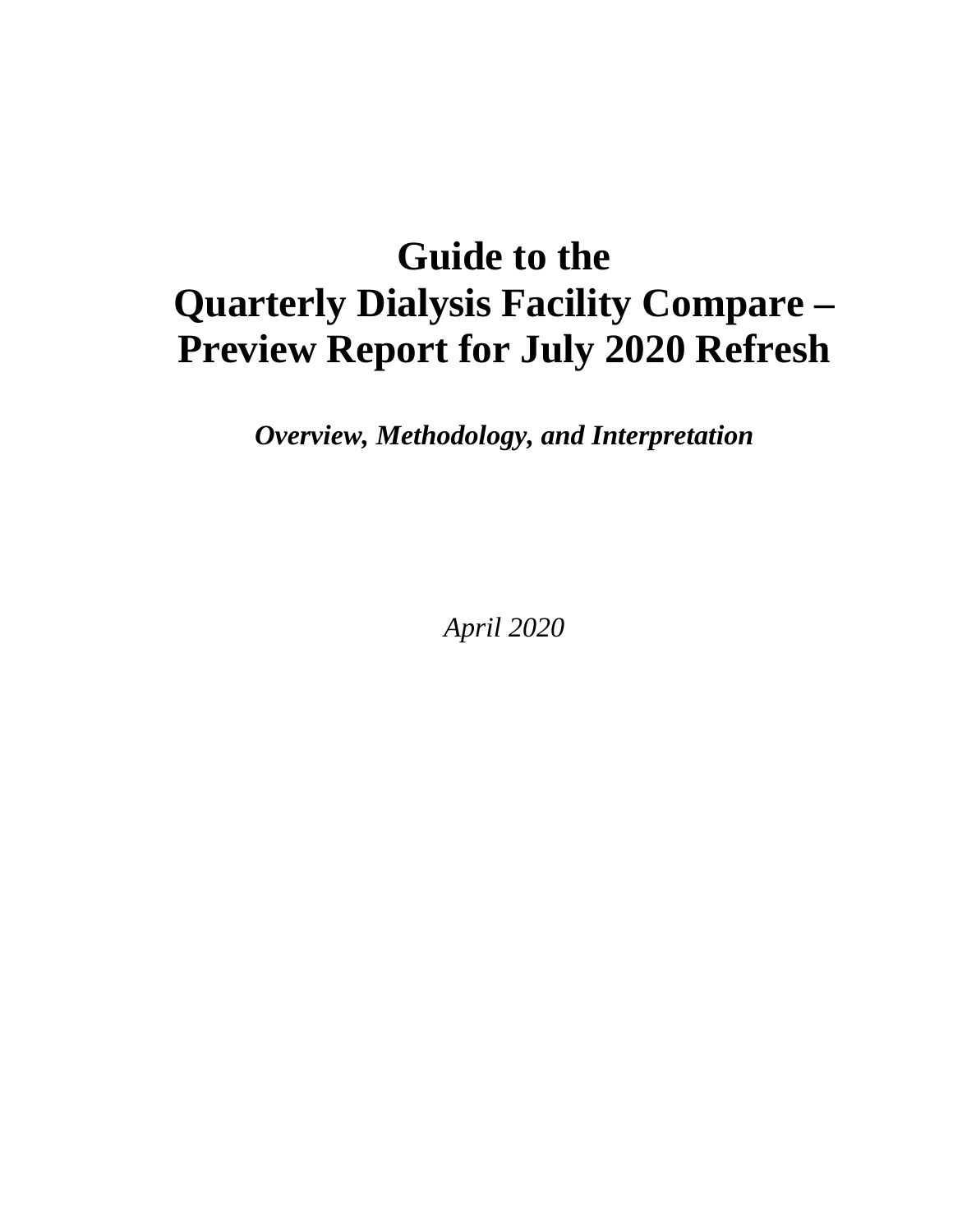# **Table of Contents**

| I. PURPOSE OF THIS GUIDE AND THE QUARTERLY DIALYSIS FACILITY                                                                                                                                                                                                                                                                                                                                                                                                                                                                                                                                                                                                  |
|---------------------------------------------------------------------------------------------------------------------------------------------------------------------------------------------------------------------------------------------------------------------------------------------------------------------------------------------------------------------------------------------------------------------------------------------------------------------------------------------------------------------------------------------------------------------------------------------------------------------------------------------------------------|
|                                                                                                                                                                                                                                                                                                                                                                                                                                                                                                                                                                                                                                                               |
| Patient Assignment Criteria for CROWNWeb Measures (Standardized Fistula Rate, Long-<br>Term Catheter Rate, Hypercalcemia, Serum Phosphorus, Kt/V measures and nPCR) and                                                                                                                                                                                                                                                                                                                                                                                                                                                                                       |
|                                                                                                                                                                                                                                                                                                                                                                                                                                                                                                                                                                                                                                                               |
| V. MORTALITY SUMMARY FOR MEDICARE DIALYSIS PATIENTS (2015-2018),<br>HOSPITALIZATION SUMMARY FOR MEDICARE DIALYSIS PATIENTS (2018),<br>READMISSION SUMMARY FOR DIALYSIS PATIENT HOSPITALIZATIONS<br>(2018), TRANSFUSION SUMMARY FOR ADULT MEDICARE<br><b>DIALYSIS</b><br>PATIENTS (2018), FISTULA SUMMARY FOR ADULT HD DIALYSIS PATIENTS<br>(10/2018-9/2019), AND TRANSPLANT WAITLIST RATIO AND PERCENT<br>SUMMARIES FOR DIALYSIS PATIENTS (2015-2017 AND 10/2018-9/2019,<br>Standardized Hospital Readmission (SRR) Summary for Dialysis Patients (10-1t) 12<br>Standardized First Kidney Transplant Waitlist Ratio for Incident Dialysis Patients (SWR) (lag |
| VI. FACILITY BLOODSTREAM INFECTION SUMMARY FOR HEMODIALYSIS<br>PATIENTS BASED ON THE NATIONAL HEALTHCARE SAFETY NETWORK                                                                                                                                                                                                                                                                                                                                                                                                                                                                                                                                       |
| VII. FACILITY HEMOGLOBIN FOR MEDICARE DIALYSIS PATIENTS BASED ON                                                                                                                                                                                                                                                                                                                                                                                                                                                                                                                                                                                              |
| VIII. MINERAL AND BONE DISORDER FOR ADULT DIALYSIS PATIENTS,<br>ADEQUACY FOR ALL DIALYSIS PATIENTS, LONG-TERM<br><b>DIALYSIS</b><br>CATHETER FOR ADULT HD PATIENTS, AND NPCR FOR PEDIATRIC HD                                                                                                                                                                                                                                                                                                                                                                                                                                                                 |
|                                                                                                                                                                                                                                                                                                                                                                                                                                                                                                                                                                                                                                                               |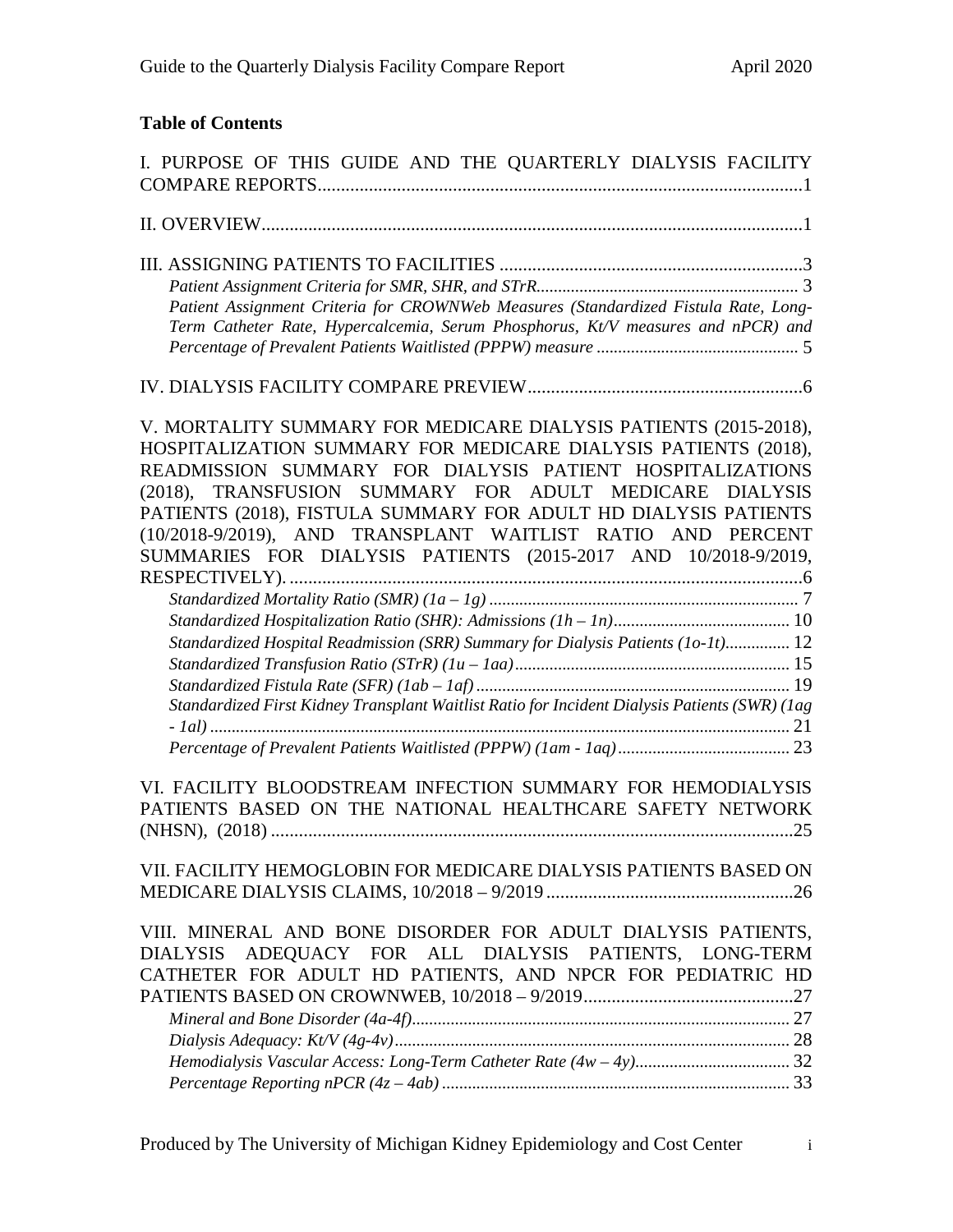| IX. PATIENT EXPERIENCE OF CARE BASED ON ICH CAHPS SURVEY 10/19/2018 |  |
|---------------------------------------------------------------------|--|
|                                                                     |  |
|                                                                     |  |
|                                                                     |  |
|                                                                     |  |
|                                                                     |  |
|                                                                     |  |
|                                                                     |  |
|                                                                     |  |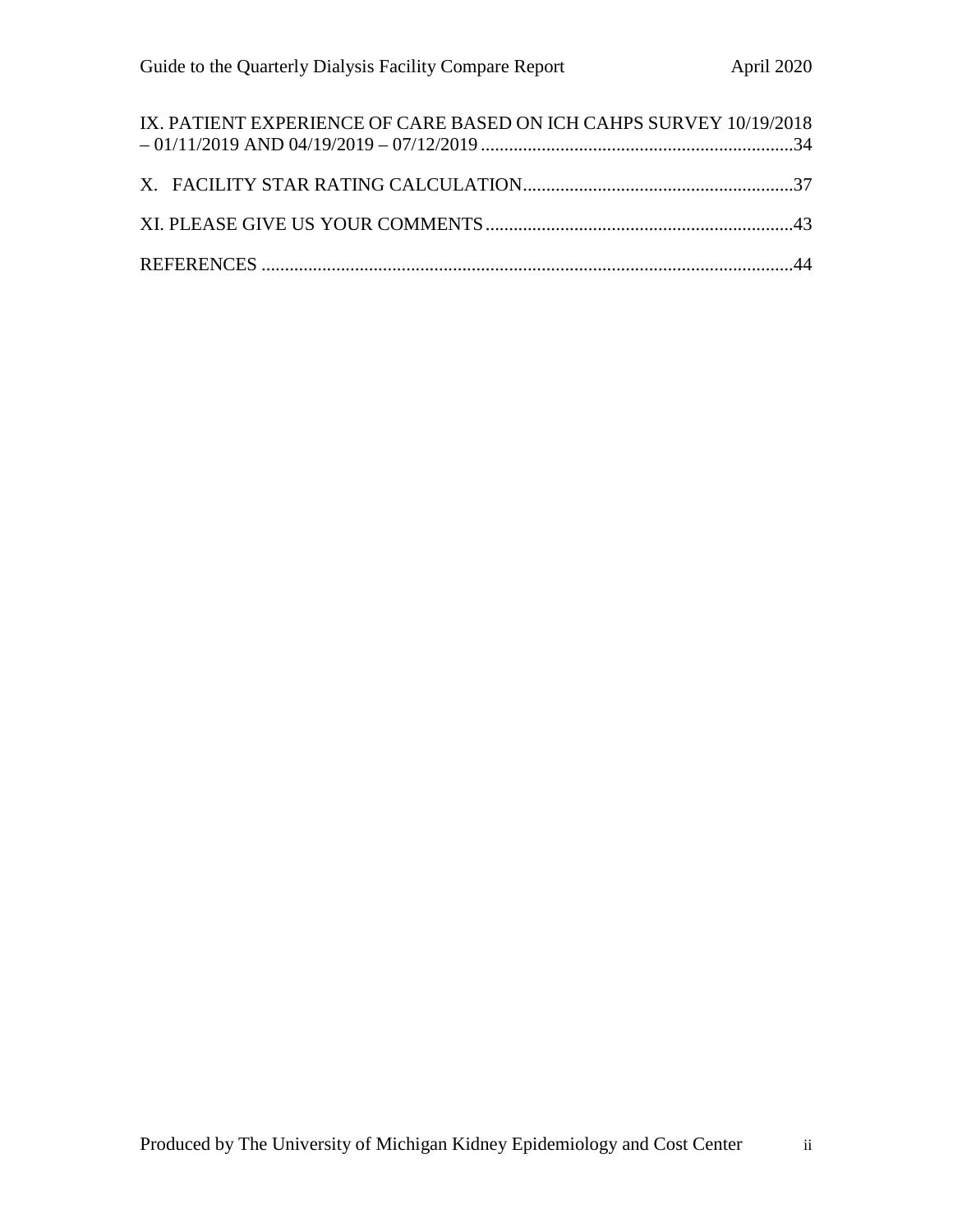# <span id="page-3-0"></span>*I. Purpose of this Guide and the Quarterly Dialysis Facility Compare Reports*

This guide explains in detail the contents of the Quarterly Dialysis Facility Compare (QDFC) reports that were prepared for each dialysis facility under contract to the Centers for Medicare & Medicaid Services (CMS). Included here are the reports' objectives, discussions of methodological issues relevant to particular sections of each report, and descriptions of each data summary.

These reports include information about directly actionable practice patterns such as dose of dialysis, vascular access, mineral metabolism, and anemia management, as well as patient outcomes (such as mortality, hospitalization, hospital readmission and transfusions) that can be used to inform and motivate reviews of practices. The information in the report facilitates comparisons of facility patient characteristics, treatment patterns, and outcomes to local and national averages. Such comparisons help evaluate patient outcomes and account for important differences in the patient mix - including age, sex, and patients' diabetic status - which in turn enhances each facility's understanding of the clinical experience relative to other facilities in the state and nation.

The QDFC report provides facilities with advance notice of their new and updated quality measures that will be reported on the Dialysis Facility Compare (DFC) website, allowing dialysis patients to review and compare characteristics and quality information on dialysis facilities in the United States.

We welcome your participation and feedback concerning the clarity, utility, limitations, and accuracy of this report. You will find information on how to directly provide feedback to us at the University of Michigan Kidney Epidemiology and Cost Center (UM-KECC) in Section XI.

# <span id="page-3-1"></span>*II. Overview*

The University of Michigan Kidney Epidemiology and Cost Center has produced the QDFC reports with funding from CMS. Each facility's report is available to the facility on the secure Dialysis Reports website [\(www.DialysisData.org\)](http://www.dialysisdata.org/).

Each report provides summary data on each facility's maintenance dialysis patients for the years 2015-2019. These summaries are compiled using the UM-KECC ESRD patient database, which is largely derived from the CMS Consolidated Renal Operations in a Webenabled Network (CROWN/CROWNWeb), which includes Renal Management Information System (REMIS), the CMS Annual Facility Survey (Form CMS-2744), the CMS Medical Evidence Form (Form CMS-2728), and the Death Notification Form (Form CMS-2746). The UM-KECC ESRD patient database also includes data from Medicare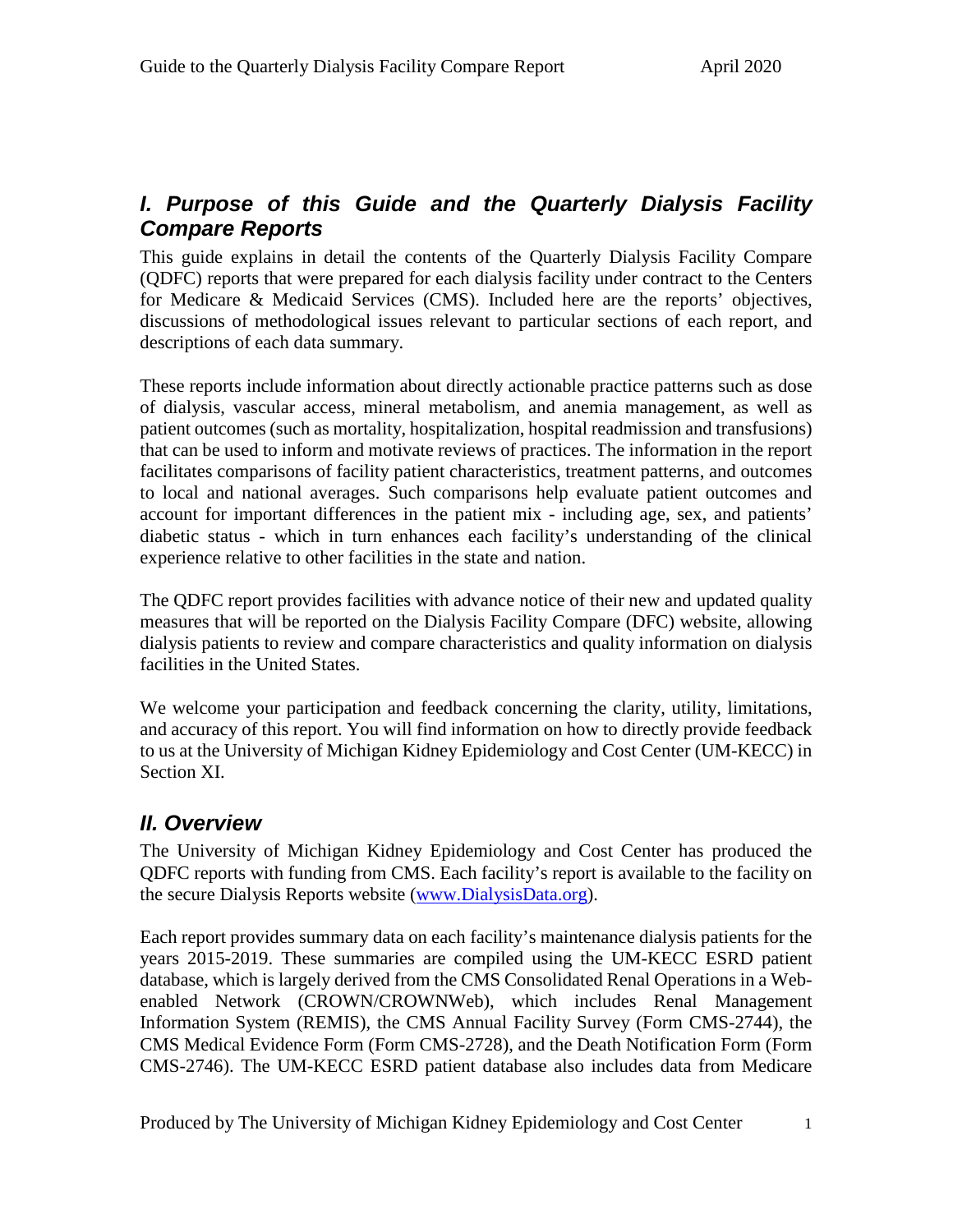dialysis and hospital payment records; clinical data from the CROWNWeb system, transplant data from the Organ Procurement and Transplant Network (OPTN), the Nursing Home Minimum Dataset; the Quality Improvement Evaluation System (QIES) Workbench, which includes data from the Certification and Survey Provider Enhanced Report System (CASPER); and the Dialysis Facility Compare (DFC). The database is comprehensive for Medicare patients. Non-Medicare patients are included in all sources except for the Medicare payment records. The CROWNWeb system provides tracking by dialysis provider and treatment modality for non-Medicare patients.

This quarter we provided reports for more than 7,600 Medicare-approved dialysis facilities in the United States. We did not create reports for transplant-only facilities or U.S. Department of Veterans Affairs (VA)-only facilities. The Standardized Ratios/Rates for Mortality, Hospitalization, Readmission, Transfusion, Fistula, Transplant Waitlist, and Infection (SMR, SHR, SRR, STrR, SFR, SWR, PPPW, and SIR) were not reported for facilities with very small numbers of patients. The SMR is not reported for facilities with fewer than 3 expected deaths, the SHR is not reported for facilities with fewer than 5 patient years at risk (or approximately 10 expected admissions), the SRR is not reported for facilities with fewer than 11 hospital discharges, the STrR is not reported for facilities with fewer than 10 patient years at risk (or approximately 4 expected transfusions), the SFR is not reported for facilities with fewer than 11 eligible adult hemodialysis patients, the SWR is not reported for facilities with fewer than 2 expected waitlist events or fewer than 11 eligible patients, the PPPW is not reported for facilities with fewer than 11 eligible patients, and the SIR is not reported if there are fewer than 12 complete months of data during the performance year and fewer than 132 eligible patient-months, according to NHSN.. Statistics produced for such small facilities can be unstable and particularly subject to random variation, and thus difficult to interpret.

This guide discusses the meaning of the data summaries each report provides, and describes the methodology used to calculate each summary (Sections III-IX). Sections V-X are organized according to the order of the summaries in the QDFC report, and may serve as references for their interpretation. Since in many cases, understanding the content of a particular section requires you to understand the issues presented in the previous section, we recommend that you review the sections in order.

The first page provides the purpose and overview of the report, the new activities of this quarter, and how to submit comments. Starting on page 3, the report includes the DFC preview followed by six tables which contain detailed information for your facility as well as regional averages for comparison. Table 1 provides patient mortality (2015 - 2018), hospitalization (2018), hospital readmission (2018), transfusion (2018), fistula (October 2018-September 2019), transplant waitlist ratio (2015 – 2017), and transplant waitlist percent (October 2018 - September 2019) summaries. Note that for the four-year mortality summaries, individual patients typically contribute data for more than one year. Table 2 reports National Healthcare Safety Network bloodstream infection data for your facility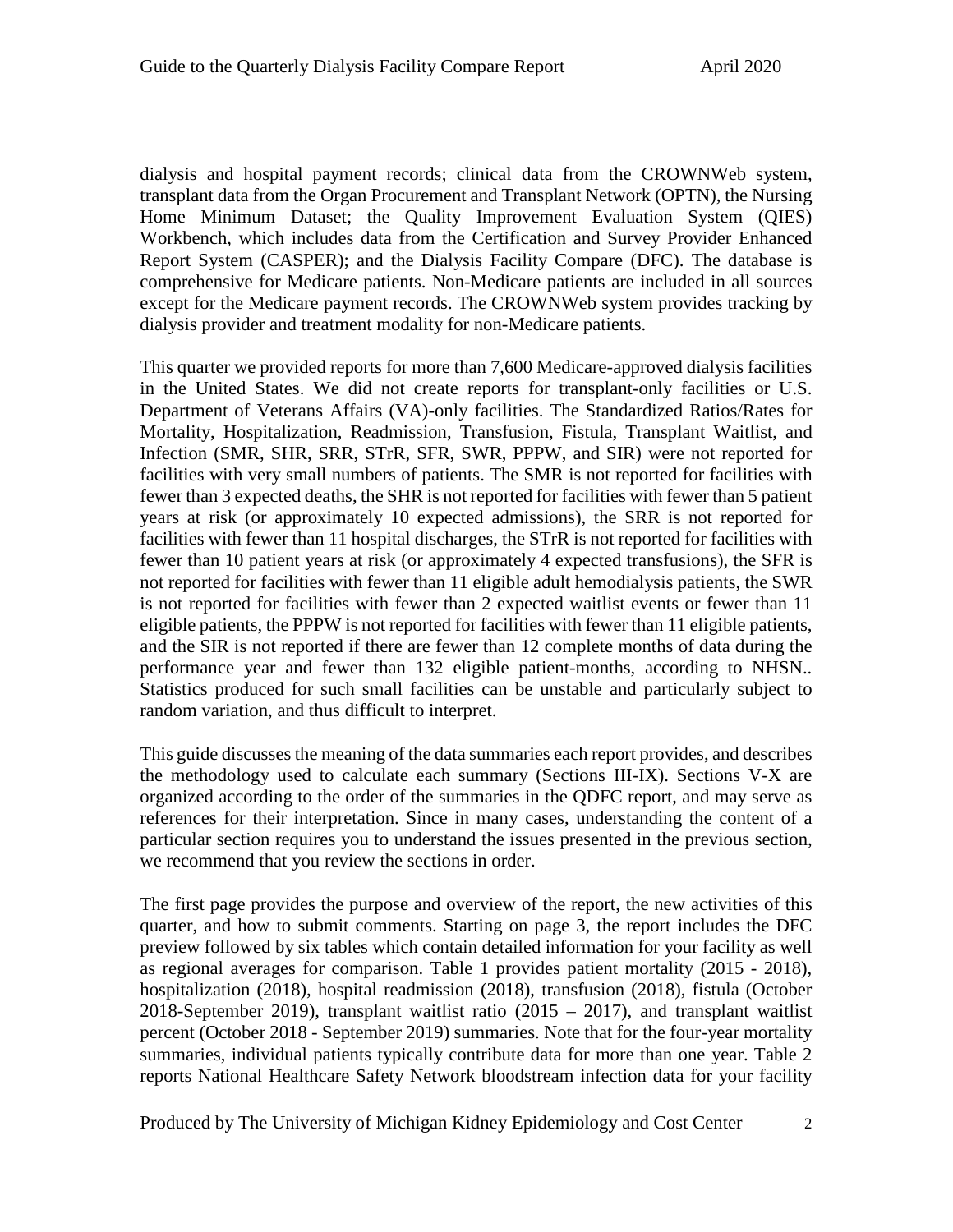for 2018. Table 3 reports hemoglobin for your facility October 2018 – September 2019 as well as for each quarter during the time period. Table 4 reports dialysis adequacy, hypercalcemia, serum phosphorous concentrations, long-term catheter, and pediatric nPCR for your facility for October 2018 – September 2019 as well as for each quarter during the time period. Table 5 contains patient experience of care measures from the In-Center Hemodialysis Consumer Assessment of Healthcare Providers and Systems (ICH CAHPS) survey for October 19, 2018 – January 11, 2019 and April 19, 2019 – July 12, 2019. Finally, Table 6 provides an incremental look at how the star rating was calculated from the DFC measures for your facility from 2015 to 2018.

Each row of a table in the report summarizes a data element. Your facility has a column for each time period, and in most cases, two columns for the corresponding geographical summaries, including averages for your facility's state, and the entire nation. Whenever the statistic reported is a count (n), we calculated regional and national averages by taking the average count for all facilities in that area. When the statistic reported for a period included more than one year, we annualized regional and national values to make them comparable to a single-year period. When a statistic is a percent, rate, or ratio, we calculated state and national summaries by pooling together all individual patients in that area to obtain an estimate for that area as if it were one large facility. For the vascular access measures, we calculated state and national summaries by averaging facility level values. We do not report state summary data for dialysis facilities in states or U.S. territories with only one or two dialysis units. We do provide summaries for the nation for facilities in these states or territories.

# <span id="page-5-0"></span>*III. Assigning Patients to Facilities*

# <span id="page-5-1"></span>**Patient Assignment Criteria for SMR, SHR, and STrR**

This section describes the methods we used to assign patients to a facility in order to calculate the summaries appearing in the Preview Table and Table 1 related to the Standardized Mortality, Hospitalization, and Transfusion Ratios.

Because some patients receive dialysis treatment at more than one facility in a given year, we use standard methods based on assigning person-years to a facility, rather than on assigning a patient's entire follow-up to a facility. We developed conventions which define the group of patients assigned to a facility at any time during the particular year. This method is described below.

### General Inclusion Criteria for Dialysis Patients

We only entered a patient's follow-up into the tabulations after that patient had ESRD for greater than 90 days. This minimum 90-day period assures that most patients are eligible for Medicare insurance either as their primary or secondary insurer. It also excludes from analysis patients who died during the first 90 days of ESRD.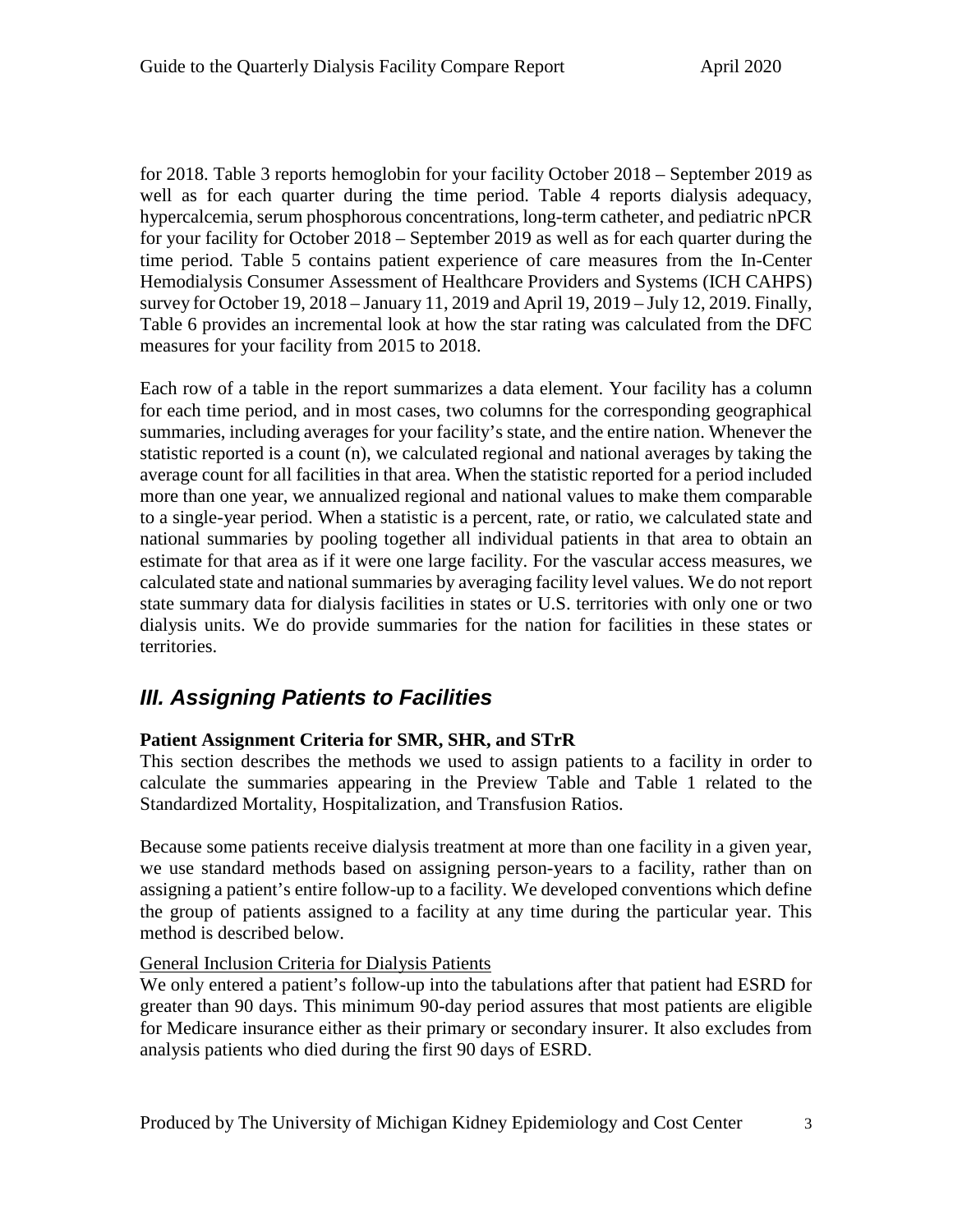In order to exclude patients who only received temporary dialysis therapy, we assigned patients to a facility only after they had been on dialysis there for at least 60 days. This 60 day period is used both for patients starting renal replacement therapy for the first time and for those who returned to dialysis after a transplant. That is, deaths and survival during the first 60 days do not impact the SMR of that facility.

### Identifying Patients Treated at Each Facility

For each patient, we identified the dialysis provider at each point in time using a combination of Medicare dialysis claims, the Medical Evidence Form (Form CMS-2728), and data from CROWNWeb. Starting with day 91 of ESRD, we determined facility treatment histories for each patient, and then assigned each patient to a facility only once the patient had been treated there for 60 days. When a patient transferred from a facility, the patient remained assigned to it in the database for 60 days. This continued tabulation of the time at risk for 60 days after transfer from a facility attributes to a facility the sequelae of treatment there, even when a patient was transferred to another facility (such as a hospital-based facility) after his or her condition worsened.

In particular, we placed patients in their initial facility on day 91 of ESRD once that facility had treated them for at least 60 days. If on day 91 a facility had treated a patient for fewer than 60 days, we waited until the patient reached day 60 of treatment at that facility before placing him or her there. State and Network summaries do not include patients who were not assigned to a facility; these patients are, however, included in the U.S. summaries.

Using CROWNWeb data and dialysis claims to determine whether a patient has transferred to another facility, we attributed patient outcomes to the patient's original facility for 60 days after transfer out. On day 61 after transfer from a facility, we placed the patient in the new facility once the patient had been treated at the new facility for 60 days. When a patient was not treated in a single facility for a span of 60 days (for instance, if there were two switches within 60 days of each other), we did not attribute that patient to any facility.

Patients were removed from facilities upon receiving transplants. Patients who withdrew from dialysis or recovered renal function remained assigned to their treatment facility for 60 days after withdrawal or recovery. Additionally, if a period of one year passed with neither Medicare dialysis claims nor CROWNWeb information to indicate that a patient was receiving dialysis treatment and if there was no earlier evidence of transfer, recovery, or death, we considered the patient lost to follow-up, and did not continue to include that patient in the analysis. If evidence of dialysis re-appeared, the patient was entered into analysis after 60 days of continuous therapy at a single facility. Finally, all CROWNWeb records noting continuing dialysis were extended until the appearance of any evidence of recovery, transfer, or death. Periods of lost to follow-up were not created in these cases since the instructions for CROWNWeb only require checking patient data for continued accuracy, but do not have a requirement for updating if there are not any changes.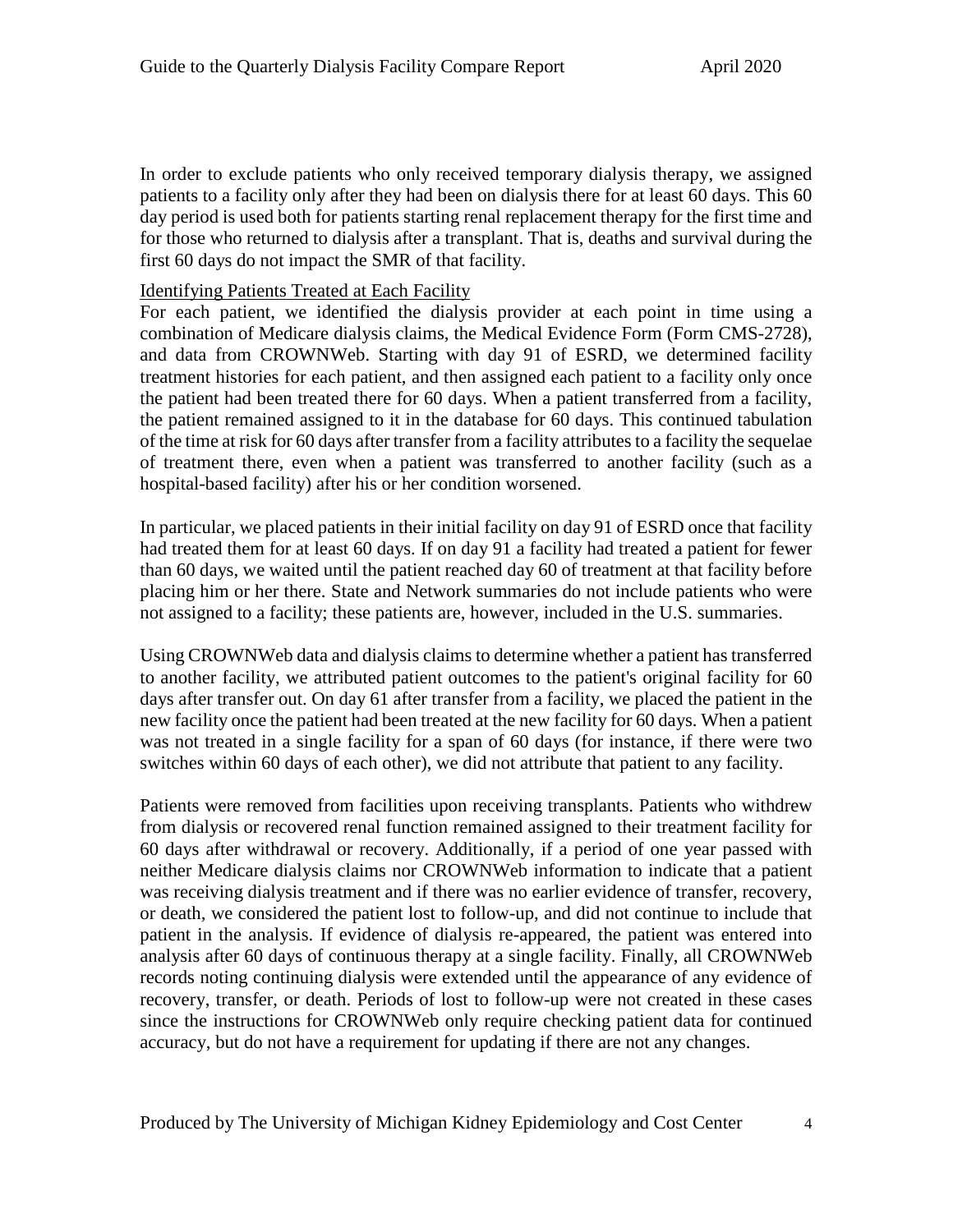### <span id="page-7-0"></span>**Patient Assignment Criteria for SRR**

### Identifying Patients Treated at Each Facility

We identified each patient's dialysis provider over time using a combination of Medicare dialysis claims, the Medical Evidence Form (Form CMS-2728) and data from CROWNWeb. We determined these facility treatment histories as of day 1 of ESRD and used them to identify a patient's dialysis treatment facility at the time of each index discharge.

We remove a patient from a facility upon receiving a transplant, withdrawing from dialysis or recovering renal function. Additionally, we considered a patient lost to follow-up for whom the only evidence of dialysis treatment is the existence of Medicare claims, and we removed them from a facility's analysis one year following the last claim, if there was no earlier evidence of transfer, recovery or death. In other words, if a period of one year passed with neither Medicare dialysis claims nor CROWNWeb information to indicate that a patient was receiving dialysis treatment, we considered the patient lost to follow-up, and did not continue to include that patient in the analysis. If evidence of dialysis re-appeared, the patient re-entered the analysis. Finally, we extended all CROWNWeb records noting continuing dialysis until the appearance of any evidence of recovery, transfer or death. We did not create periods of lost to follow-up in these cases since the instructions for CROWNWeb only require checking patient data for continued accuracy and do not require updating if there are no changes.

### Differences in Inclusion Criteria for SRR Measure

The inclusion criteria and facility assignment methods for the SRR described above are somewhat different than those for the SMR, SHR and STrR. First, patients are included in the SRR as of the first day of ESRD treatment. Second, patients are included in the SRR for a facility as soon as the patient begins treatment at the facility. This is in contrast to the other standardized measures which require a patient to have ESRD for greater than 90 days and be in a facility for at least 60 days before he or she is included in the measure. The last difference is that patients are removed from the SRR analysis at withdrawal or lost to follow-up rather than 60 days later as is done for the other standardized measures.

# **Patient Assignment Criteria for CROWNWeb Measures (Standardized Fistula Rate, Long-Term Catheter Rate, Hypercalcemia, Serum Phosphorus, Kt/V measures and nPCR) and Percentage of Prevalent Patients Waitlisted (PPPW) measure**

For each patient, we identified the dialysis provider at each point in time primarily using data from CROWNWeb, the Medical Evidence Form (Form CMS-2728) and Medicare dialysis claims. Both patient assignment to the provider and modality (either hemodialysis or peritoneal dialysis) were determined according to the information reported in the above mentioned data sources. For each reporting month included in CROWNWeb measures except PPPW, patients were required to have been indicated as treated by the facility for the complete month in order to be included in the denominator for these measures. For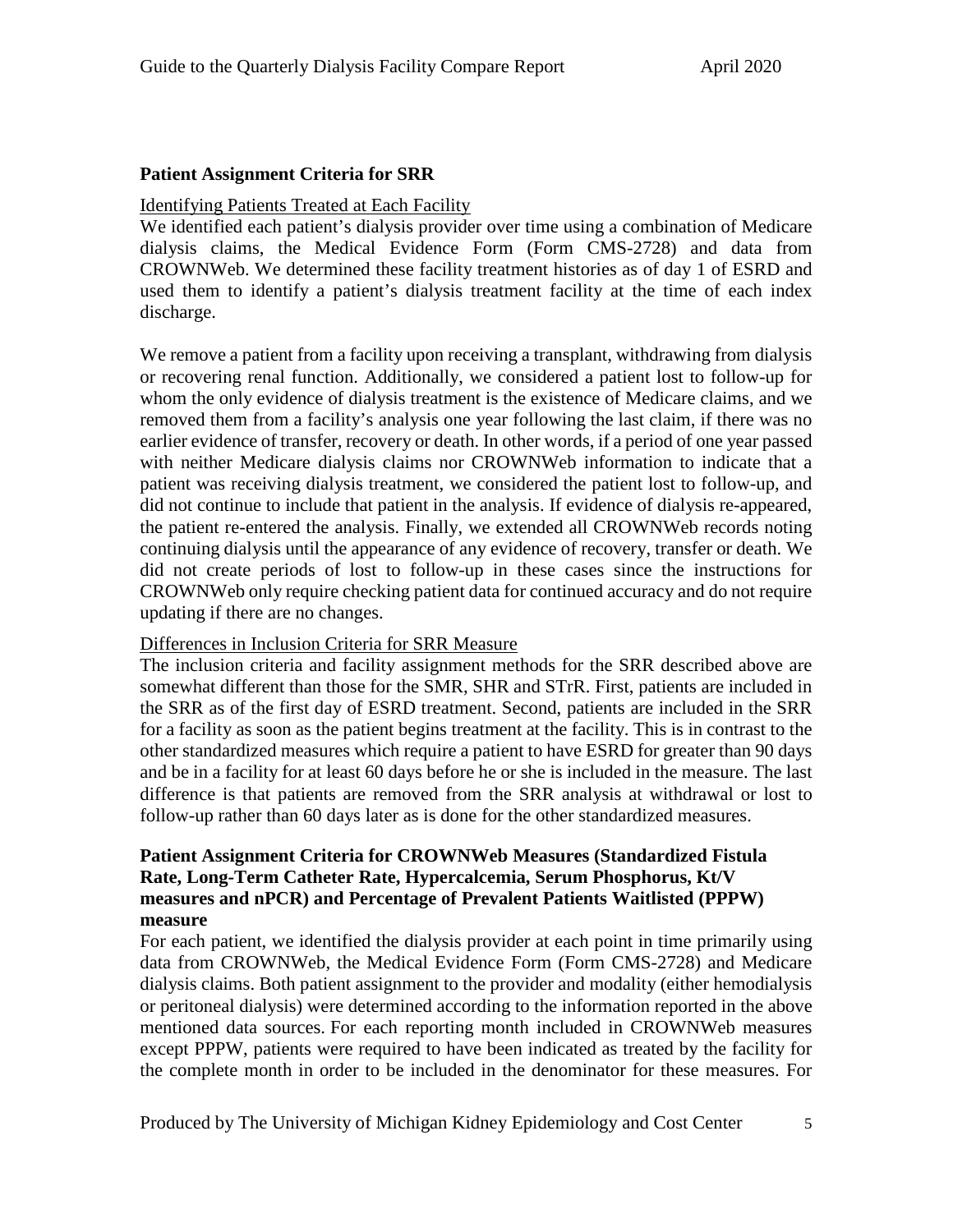PPPW, patients were only required to have been indicated as treated by the facility on the last day of the month to be included in the reporting month. If a patient transferred in or out of the facility, discontinued dialysis, recovered renal function or died anytime during the month, the entire patient-month is excluded. However, if the patient received temporary treatment at a different facility, such as in the case of hospitalization or travelling, during the month, the patient may still be included in the facility's measure if they are indicated as the facility's patient that month according to the data as described above. In addition, please note that the number of sessions are not considered when the patient is attributed to a facility. Finally, if a period of one year passed with neither Medicare dialysis claims nor CROWNWeb information to indicate that a patient was receiving dialysis treatment and if there was no earlier evidence of transfer, recovery, or death, we considered the patient lost to follow-up, and did not use him or her in the analysis.

# <span id="page-8-0"></span>*IV. Dialysis Facility Compare Preview*

The measures included in this table will appear on the DFC website for this facility. Please refer to sections V-X for more information on these measures. Dialysis facilities may submit comments to CMS during the comment period and throughout the year to UM-KECC on the measures included in this report by logging on to the secure section of [www.DialysisData.org.](http://www.dialysisdata.org/)

<span id="page-8-1"></span>*V. Mortality Summary for Medicare Dialysis Patients (2015-2018), Hospitalization Summary for Medicare Dialysis Patients (2018), Readmission Summary for Dialysis Patient Hospitalizations (2018), Transfusion Summary for Adult Medicare Dialysis Patients (2018), Fistula Summary for Adult HD Dialysis Patients (10/2018- 9/2019), and Transplant Waitlist Ratio and Percent Summaries for Dialysis Patients (2015-2017 and 10/2018-9/2019, respectively).* 

The first section of Table 1 (rows 1a-1g) provides information about patient mortality for all Medicare dialysis patients treated at your facility between 2015 and 2018. We also reported the averages in your state, and the nation for this combined four-year period. The remainder of Table 1 (rows 1h-1aq) provides information about hospitalization admissions among all Medicare dialysis patients, readmissions of Medicare-covered hospitalizations that ended in 2018, transfusions among all adult Medicare dialysis patients treated at your facility in 2018, rate of fistula use among all adult HD patients assigned to your facility between October 2018-September 2019, transplant waitlist ratio among new dialysis patients assigned to your facility between 2015 and 2017, and transplant waitlist percent summary among all dialysis patients treated at your facility between October 2018- September 2019, along with state and national comparisons for this reporting period.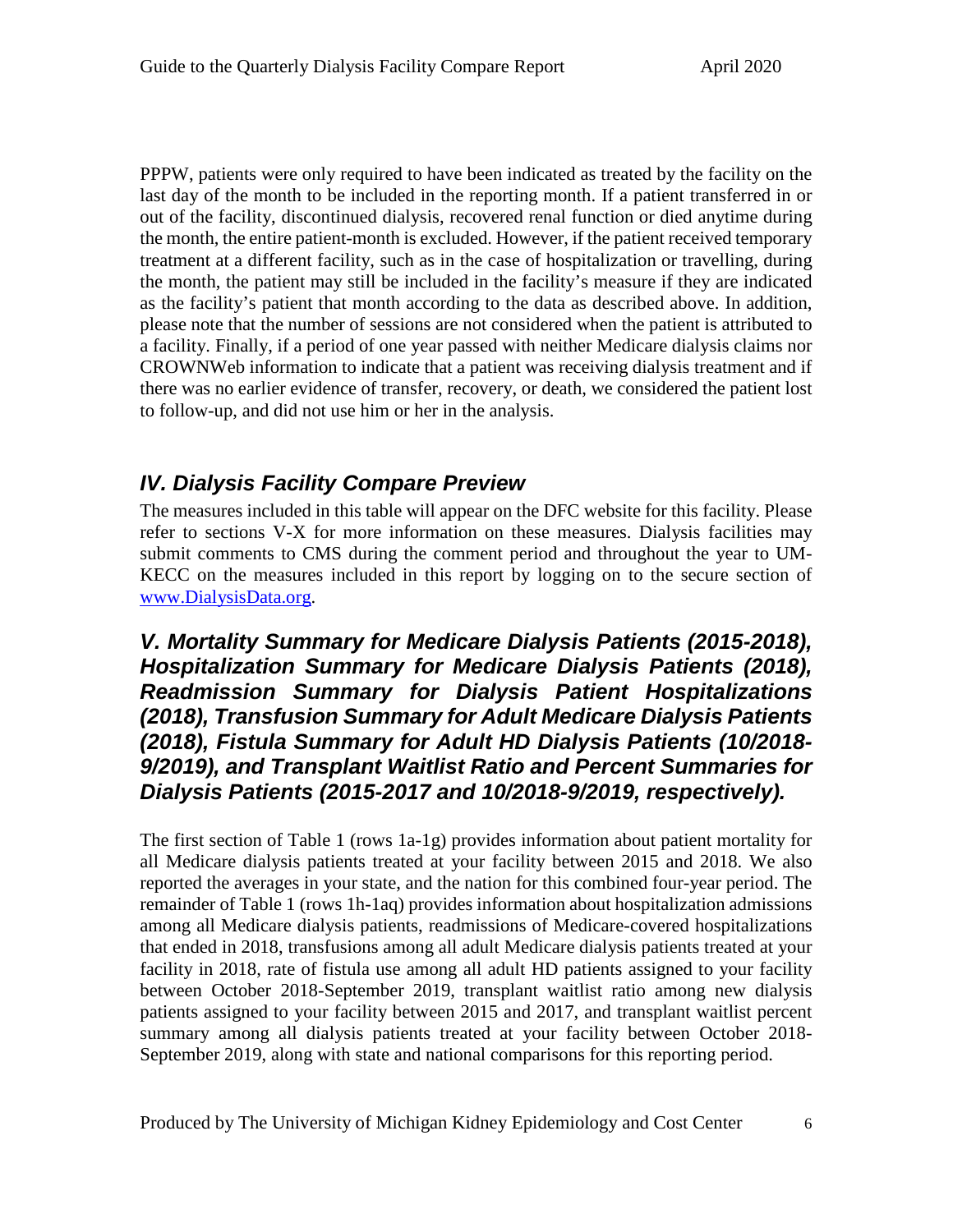# <span id="page-9-0"></span>**Standardized Mortality Ratio (SMR) (1a – 1g)**

In the first section of the table, we have calculated a relative mortality rate, or Standardized Mortality Ratio (SMR), for Medicare patients in your facility. The SMR compares the observed death rate in your facility to the death rate that was expected based on national death rates during that year for patients with the same characteristics as those in your facility (Wolfe, 1992). The SMR uses expected mortality calculated from a Cox model (SAS Institute Inc., 2000; Andersen, 1993; Collett, 1994), adjusting for calendar year, patient age, race, ethnicity, sex, diabetes, duration of ESRD, nursing home status, patient comorbidities at incidence, prevalent comorbidities, body mass index (BMI) at incidence, and population death rates.

The SMR accounts for many patient characteristics known to be associated with mortality, but cannot account for all factors that may explain differences in mortality between facilities. For example, since the SMR accounts for age and diabetes, an older average age or large percentage of diabetic patients at a facility would not elevate the SMR. Other factors, such as nutritional status or factors relating to the process of care are not accounted for. Therefore, if the SMR statistic indicates potential differences in mortality for your facility compared to regional or national averages, please consider the role other important factors play within your facility. As with the hospitalization summaries which are described below, you will find the mortality summaries most informative if you use them as part of an integrated quality assurance process.

### Medicare Patients (1a)

We based the mortality summaries in the first half of the table (rows 1a-1g) on the dialysis patients who received treatment in your facility according to the conventions described in Section III. We also require that patients reach a certain level of Medicare-paid dialysis bills to be included in mortality statistics, or that patients have Medicare inpatient claims during the period. For the purpose of analysis, each patient's follow-up time is broken into periods defined by time since dialysis initiation. For each patient, months within a given period are included if that month in the period is considered 'eligible'; a month is deemed eligible if it is within two months of a month having at least \$900 of Medicare-paid dialysis claims or at least one Medicare inpatient claim.

#### Patient Years at Risk (1b)

The number of patient years at risk indicates the total amount of time we followed patients in this table's analyses. For all patients, time at risk began at the start of the facility treatment period (see Section III) and continued until the earliest occurrence of the following: one day prior to a transplant; date of death; end of facility treatment; or December 31 of the year. Since a facility may have treated a patient for multiple periods during the same year, patient years at risk includes time at risk for all periods of treatment at your facility.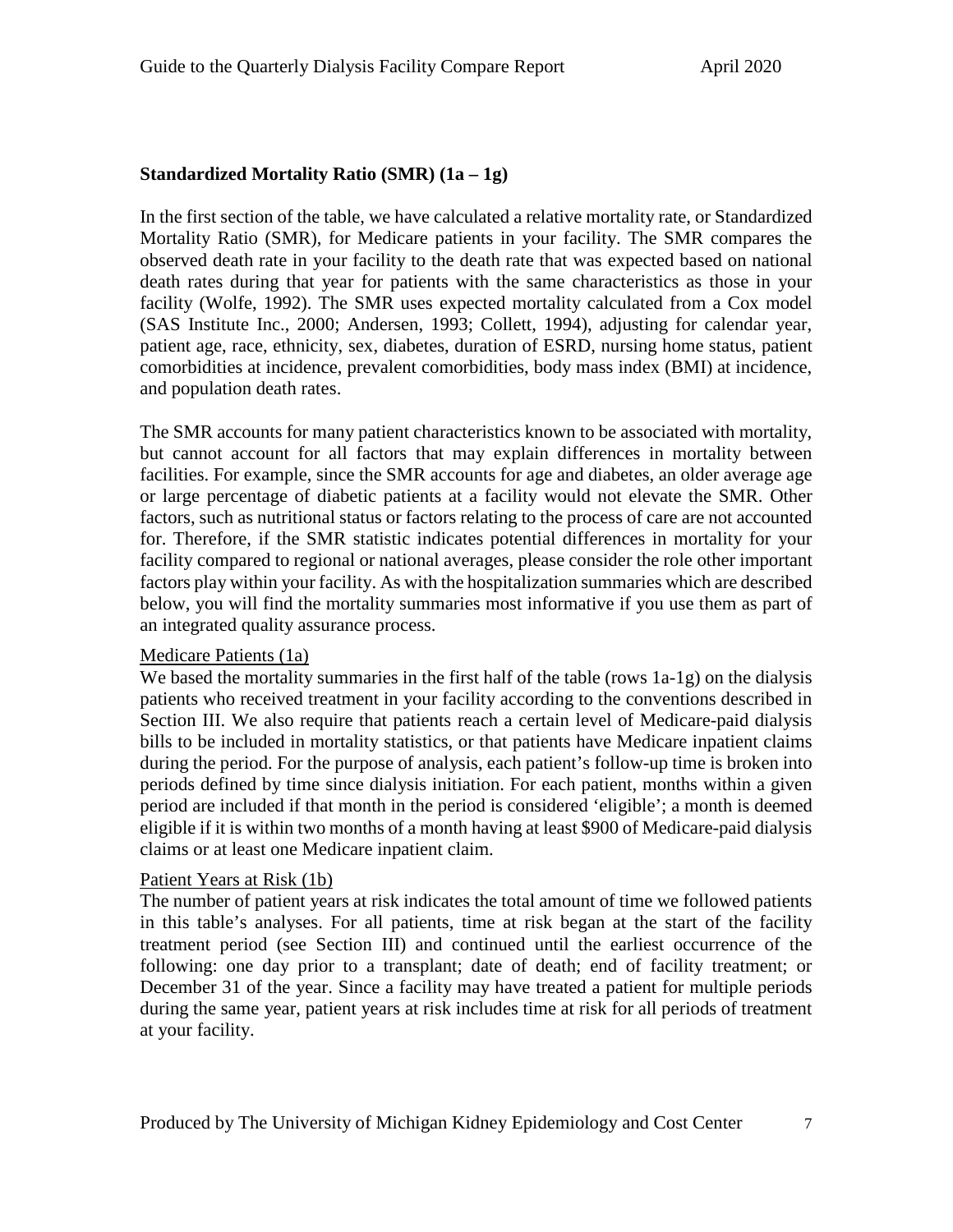# Deaths (1c)

We reported the number of deaths that occurred among Medicare dialysis patients during the four years. This count does not include deaths from street drugs or accidents unrelated to treatment. Deaths from these causes varied by facility, with certain facilities (in particular, urban facilities that treated large numbers of male and young patients) reporting large numbers of deaths from these causes and others reporting extremely low numbers (Turenne, 1996). Since these deaths are unlikely to have been due to treatment facility characteristics, we excluded them from the calculations.

# Expected Deaths (1d)

We used a Cox model to calculate the expected deaths for each patient based on the characteristics of that patient, the amount of follow-up time (patient years at risk) for that patient during the year, and the calendar year (SAS Institute Inc., 2000; Andersen, 1993; Collett, 1994). We adjusted the Cox model for calendar year, age, race, ethnicity, sex, diabetes, years since start of ESRD, nursing home status, patient comorbidities at incidence, prevalent comorbidities, and patient BMI at incidence (BMI = weight(kg) / height<sup>2</sup>(m<sup>2</sup>)). In cases where BMI were missing for a patient, we used the average values of the group of patients with similar characteristics (age, race, ethnicity, sex, and diabetes). We also controlled for age-adjusted population death rates by state and race, based on the U.S. population in 2014-2016 (2017 National Center for Health Statistics, 2018). As with the deaths in 1c, we then summed these expected deaths in order to obtain the total number of deaths expected for each year at your facility, and we summed the annual values to yield the expected number of deaths over the four-year period for each facility.

### Standardized Mortality Ratio (SMR) (1e)

The SMR equals the ratio of the actual number of deaths (1c) divided by the expected number of deaths (1d). It estimates the ratio of facility death rate relative to the national death rate in the same year. Qualitatively, the degree to which your facility's four-year SMR varies from 1.00 is the degree to which it exceeds  $(>1.00)$  or is under  $(<1.00)$  the 2015 - 2018 national death rates for patients with the same characteristics as those in your facility. Quantitatively, if your facility's death rates equal the national death rates (in deaths per patient year or per year at risk) times a multiplicative constant, then the SMR estimates that multiplicative constant. If the multiplicative constant varies for different subgroups of patients, then the SMR estimates a weighted average of those constants according to your facility's patient mix. For example, an SMR=1.10 would indicate that your facility's death rates typically exceed national death rates by 10% (e.g., 22 deaths observed where 20 were expected, according to your facility's patient mix). Similarly, an SMR=0.95 would indicate that your facility's death rates are typically 5% below the national death rates (e.g., 19 versus 20 deaths). An SMR=1.00 would indicate that your facility's death rates equal the national death rates.

We calculated the regional summaries as the ratio of the total number of observed deaths among patients from each region to the number of expected deaths among patients from each region (1c/1d).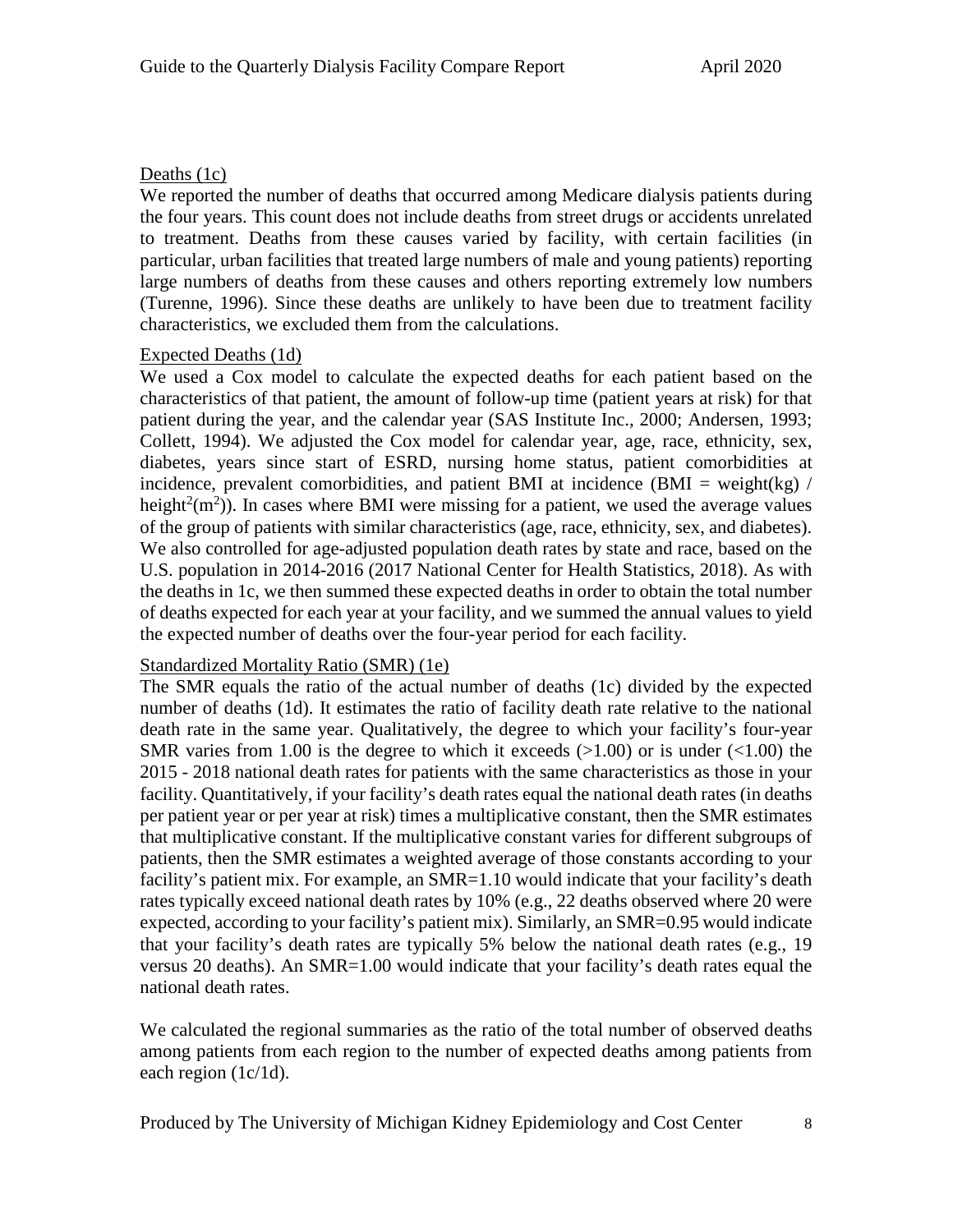# Why the national SMR may not be exactly equal to 1.00

The reported  $2015 - 2018$  SMR for the U.S. as a whole may not be precisely equal to 1.00. The SMR value for the U.S. given in the DFC does not include all U.S. dialysis facilities in its calculation. In particular, as discussed in the Overview, transplant-only, VA facilities, and non-Medicare facilities are not included in the geographic summaries.

### Random variation

The SMR estimates the true ratio of death rates at your facility relative to the national death rates. An SMR value that differs from 1.00 indicates that your facility's death rates differ from the national death rates. However, the SMR's value varies from year to year above and below the true ratio, due to random variation. Thus, your facility's SMR could differ from 1.00 due to random variation rather than to a fundamental difference between your facility's death rates and the national death rate. Both the p-value and the confidence interval, discussed below, will help you interpret your facility's SMR in the face of such random fluctuations. We based our calculations of both items on an assumed Poisson distribution for the number of deaths at your facility.

# Confidence Interval (Range of Uncertainty) for SMR (1e)

The 95% confidence interval (or range of uncertainty) gives a range of plausible values for the true ratio of facility-to-national death rates, in light of the observed SMR. The upper and lower confidence limits enclose the true ratio approximately 95% of the time if this procedure were to be repeated on multiple samples. Statistically significant confidence intervals do not contain the ratio value 1.00.

### P-value for SMR (1f)

The p-value measures the statistical significance of (or evidence against) the hypothesis that the true death rate for your facility is the same as (neither higher nor lower than) what would be predicted from the overall national death rate. The p-value is the probability that the observed SMR would deviate from 1.00 as much as it does, under the null hypothesis that this ratio is equal to 1.00. A small p-value (often taken as  $\langle 0.05 \rangle$ ) suggests the ratio between the observed and expected death rates differs significantly from 1.00. The smaller the p-value, the lower the probability that a facility's death rate is equal to the national death rate. Note that the p-value is less than 0.05 whenever the confidence interval does not include the value 1.00. Because the p-value depends on the facility size, a small p-value in a large facility does not necessarily indicate that the difference between this facility's death rate and the national rate is of clinical importance.

The SMR's actual value can be used to assess the clinical importance of the difference between your facility's and the national death rates. An SMR of 1.25, for example, indicates that your facility's death rate is 25% higher than the national average, which may well be judged to be clinically important. On the other hand, SMR values in the range of 0.95 to 1.05 would generally not be considered to be of clinical interest. With very large facilities, even relatively small differences in the SMR can lead to significant results, so both aspects (the actual value of the SMR and the p-value) are important.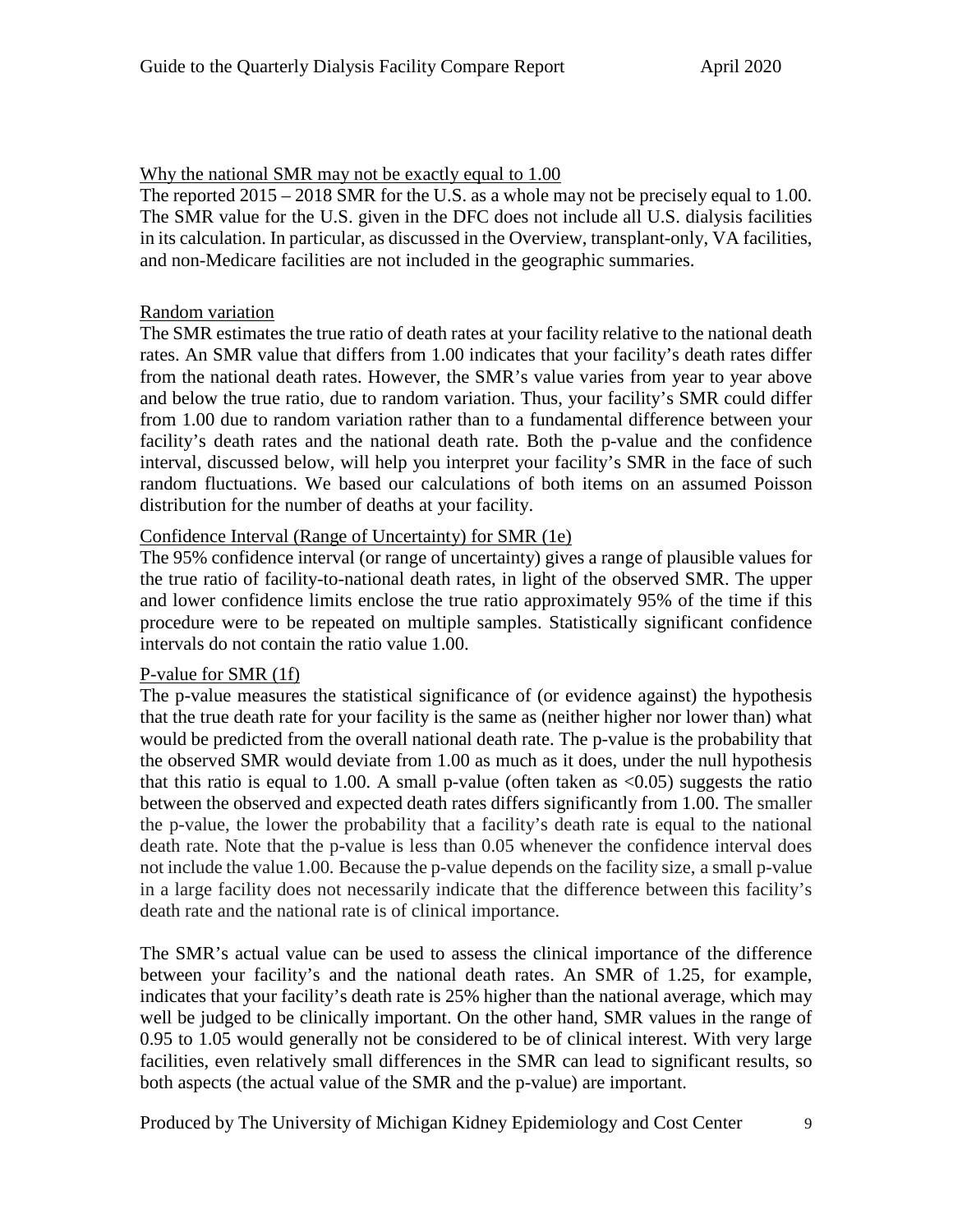# Mortality Rate (per 100 patient-years) and Confidence Interval (Range of Uncertainty) for Mortality Rate (1g)

The mortality rate and confidence interval for the mortality rate are calculated by multiplying the SMR (and confidence interval for SMR) by the national rate of mortality.

# Classified Category

If the facility SMR is less than 1.00 and statistically significant ( $p<0.05$ ), the classification is "Better than Expected". This classification is based on the measure ratio, not the rate. If the ratio is greater than 1.00 and statistically significant  $(p<0.05)$ , the classification is "Worse than Expected". Otherwise, the classification is "As Expected" on DFC. Please note that the SMR is not reported if it is based on fewer than 3 expected deaths.

# <span id="page-12-0"></span>**Standardized Hospitalization Ratio (SHR): Admissions (1h – 1n)**

The SHR (admissions) is calculated by dividing the observed total admissions in 1j by the expected total admissions in 1k. As with the SMR, it enables a comparison of your facility's experience to the national average. A value of less than 1.00 indicates that your facility's total number of admissions was less than expected, based on national rates; whereas a value of greater than 1.00 indicates that your facility had a rate of total admissions higher than the national average. Note that this measure is adjusted for the actual patient characteristics of age, sex, diabetes, duration of ESRD, nursing home status, comorbidities at incidence, BMI in your facility, and prevalent comorbidities. Additionally, the estimate is compared to the US hospitalization rates for Medicare dialysis patients for the same year.

### Medicare Patients (1h)

The number of Medicare dialysis patients included in the hospitalization summaries (1h) is generally smaller than the number of patients included in the mortality summaries (1a). We calculated hospitalization rates based only on periods in which dialysis patients had satisfied the Medicare payment criterion (described above).

### Patient Years at Risk (1i)

The number of patient years at risk indicates the total amount of time we followed patients in this table's analyses. For all patients, time at risk began at the start of the facility treatment period (see Section III) and continued until the earliest occurrence of the following: three days prior to a transplant; date of death; end of facility treatment; or December 31 of the year. Since a facility may have treated a patient for multiple periods during the same year, patient years at risk includes time at risk for all periods of treatment at your facility.

### Total Admissions (1j)

This is the total number of inpatient hospital admissions among the Medicare dialysis patients assigned to this facility. The total number of admissions includes multiple admissions (i.e., second, third, etc. hospitalizations for the same patient). If a patient was admitted near the end of one year and not discharged until the following calendar year (e.g.,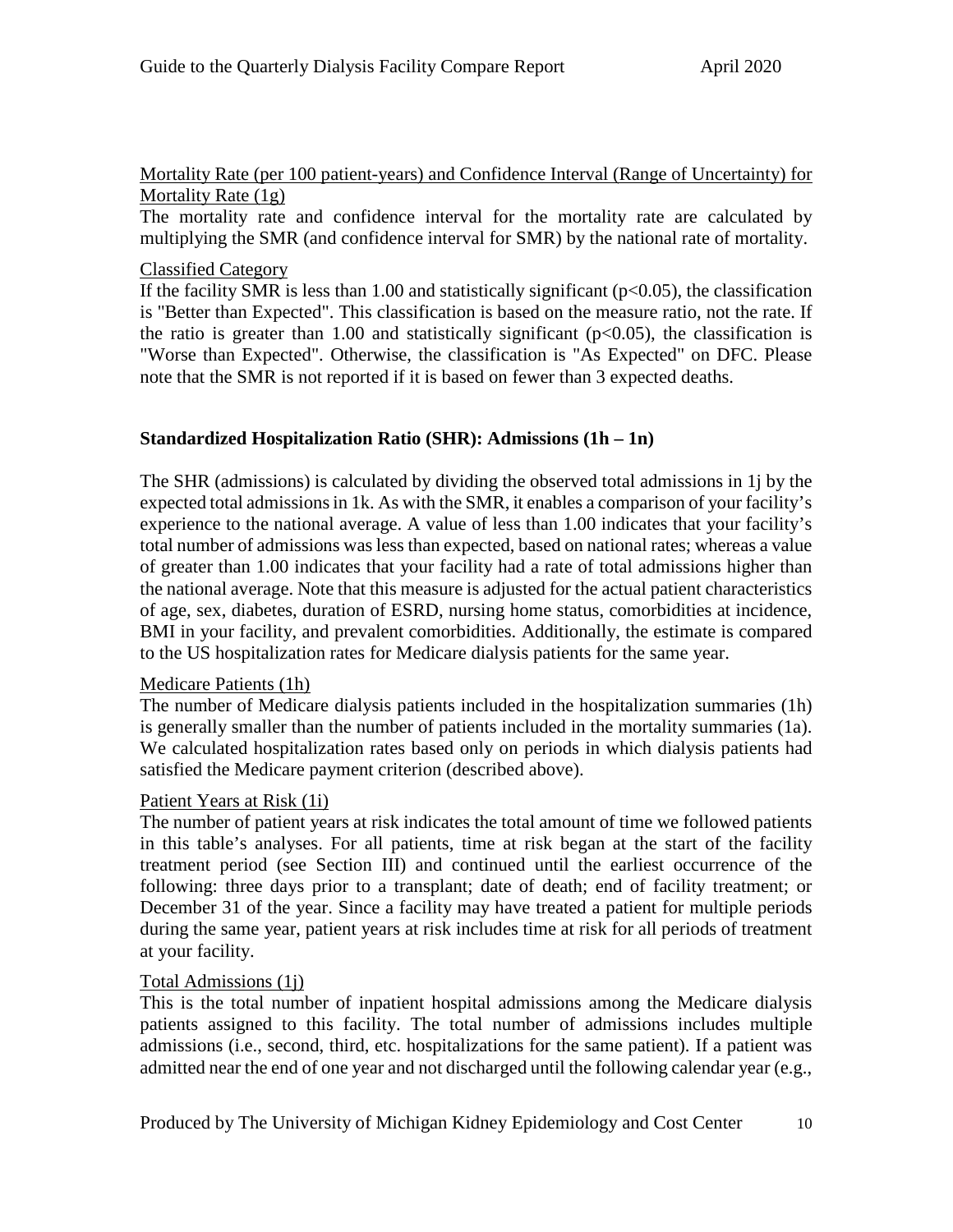admitted on 12/28/2013 and discharged on 1/6/2014), the admission would count only in the second year (zero admissions in 2013 and one admission in 2014).

# Expected Total Admissions (1k)

We calculated the expected number of hospital admissions among Medicare dialysis patients in a facility based on national rates for hospital admissions in the same year. The expected number of admissions is calculated from a Cox model, adjusting for patient age, sex, diabetes, duration of ESRD, nursing home status, patient comorbidities at incidence, BMI at incidence, calendar year, and prevalent comorbidities. Duration of ESRD is divided into six intervals with cut points at 6 months, 1 year, 2 years, 3 years, and 5 years and hospitalization rates are estimated separately within each interval. For each patient, the time at risk in each ESRD interval is multiplied by the (adjusted) national admissions rate for that interval, and a sum over the intervals gives the expected number of admissions for each patient. For each patient, the expected number is adjusted for the characteristics of that patient and summing over all patients gives the result.

### Standardized Hospitalization Ratio (SHR) for Admissions (1l)

The SHR (admissions) is calculated by dividing the observed total admissions in 1j by the expected total admissions in 1k. As with the SMR, it enables a comparison of your facility's experience to the national average. A value of less than 1.00 indicates that your facility's total number of admissions was less than expected, based on national rates; whereas a value of greater than 1.00 indicates that your facility had a rate of total admissions higher than the national average. Additionally, the estimate is compared to the US hospitalization rates for Medicare dialysis patients the same year.

### Confidence Interval (Range of Uncertainty) for SHR (1l)

The 95% confidence interval (or range of uncertainty) gives a range of plausible values for the true ratio of facility-to-national hospitalization rates, in light of the observed SHR. The upper and lower confidence limits enclose the true ratio approximately 95% of the time if this procedure were to be repeated on multiple samples. Statistically significant confidence intervals do not contain the ratio value 1.00.

### P-value for SHR (1m)

The p-value measures the statistical significance of (or evidence against) the hypothesis that the true hospitalization rate for your facility is the same as (neither higher nor lower than) what would be predicted from the overall national hospitalization rate. The p-value is the probability that the observed SHR would deviate from 1.00 as much as it does, under the null hypothesis that this ratio is truly equal to 1.00. A small p-value (often taken as <0.05) indicates that the observed ratio would be highly unlikely under the null hypothesis, and the observed SHR suggests that the ratio between the observed and expected hospitalization rates differs significantly from 1.00. The smaller the p-value, the lower the probability that a facility's hospitalization rate is equal to the national hospitalization rate. Note that the p-value is less than 0.05 whenever the confidence interval does not include the value 1.00. Because the p-value depends on the facility size, a small p-value in a large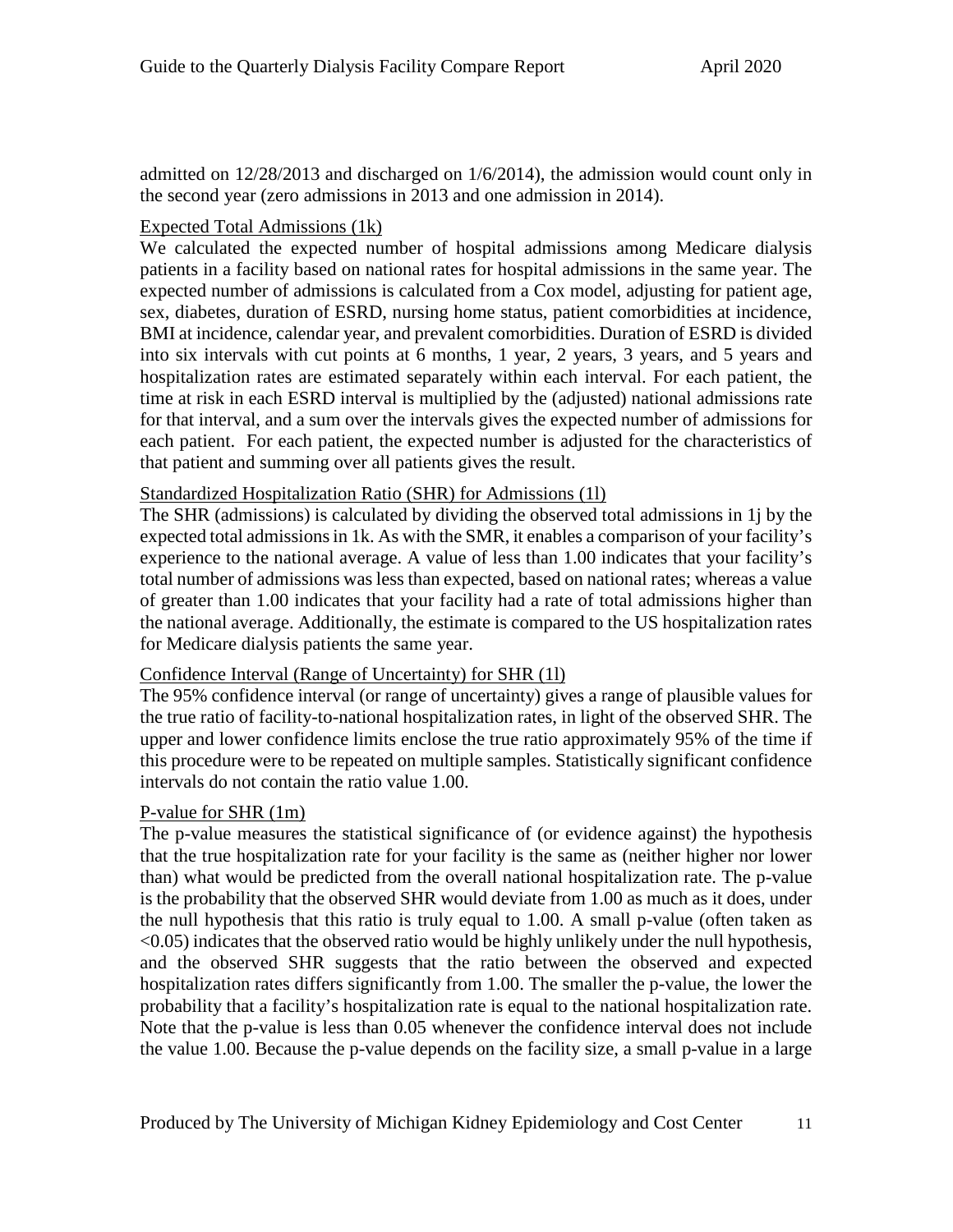facility does not necessarily indicate that the difference between this facility's hospitalization rate and the national rate is of clinical importance.

The SHR's actual value can be used to assess the clinical importance of the difference between your facility's and the national hospitalization rates. An SHR of 1.25, for example, indicates that your facility's hospitalization rate is 25% higher than the national average, which may well be judged to be clinically important. On the other hand, SHR values in the range of 0.95 to 1.05 would generally not be considered to be of clinical interest. With very large facilities, even relatively small differences in the SHR can lead to significant results, so both aspects (the actual value of the SHR and the p-value) are important.

Hospitalization Rate (per 100 patient-years) and Confidence Interval (Range of Uncertainty) for Hospitalization Rate (1n)

The hospitalization rate and confidence interval for the hospitalization rate are calculated by multiplying the SHR (and confidence interval for SHR) by the national rate of hospitalization.

# Classified Category

If the facility SHR is less than 1.00 and statistically significant ( $p<0.05$ ), the classification is "Better than Expected". This classification is based on the measure ratio, not the rate. If the ratio is greater than 1.00 and statistically significant ( $p<0.05$ ), the classification is "Worse than Expected". Otherwise, the classification is "As Expected" on DFC. Please note that the SHR is not reported if the facility has less than 5 patient years at risk.

### <span id="page-14-0"></span>**Standardized Hospital Readmission (SRR) Summary for Dialysis Patients (1o-1t)**

Hospital readmission rates are an important indicator of patient morbidity and quality of life. Relative to the general population, dialysis patients experience much higher levels of mortality (de Jager et al., 2009) and morbidity (e.g., hospital readmission; MedPAC, 2007). Both hospitalization and readmission rates reflect morbidity and quality of life of dialysis patients as well as medical costs. For example, during the calendar year 2017, dialysis patients were admitted to the hospital 1.7 times on average and spent an average of 11.3 days in the hospital. Frequent hospitalization contributes to poorer quality of life for dialysis patients and also accounts for approximately 32% of Medicare expenditures for ESRD patients (USRDS, 2019). Furthermore, in calendar year 2016, 35.4% of hemodialysis patients discharged from the hospital had a readmission within 30 days (USRDS, 2018). In other settings (e.g., cardiovascular disease, cancer), studies show that about 25% of unplanned readmissions are preventable, that preventability varies widely across diagnoses, and that readmissions were more likely to be preventable for patients with more severe conditions (van Walraven et al., 2011). Readmission summaries for dialysis patients are reported in the third section of Table 1.

This report includes summaries of unplanned readmission rates among Medicare dialysis patients in your facility, along with regional and national hospitalization rates for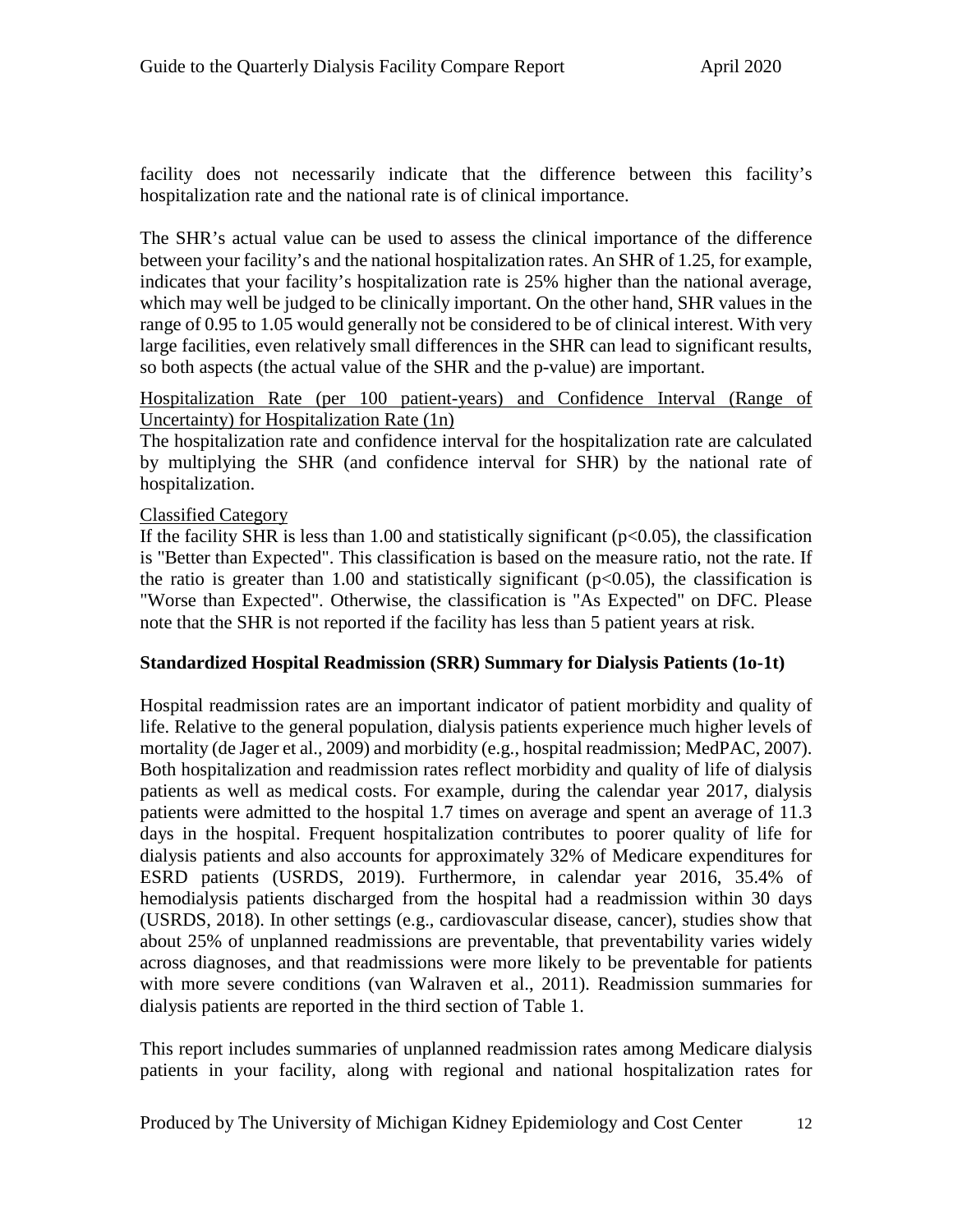comparison. These summaries are based on administrative data obtained primarily from Medicare claims and are risk adjusted for the discharging hospital and for patient-level factors. This readmission rate, as well as the SHR, can be viewed as giving a partial assessment of hospital resource utilization across facilities.

Like the SMR and SHR, the SRR compares your facility's observed number of unplanned readmissions with the number that would be expected if patients at your facility were instead subject to the national average readmission rate. The expected number is computed given the number and characteristics of the hospital discharges during the year. The probability that a given discharge results in a readmission is based on a hierarchical logistic model that adjusts for the discharging hospital of the index hospitalization and for the patient characteristics of age, sex, diabetes, duration of ESRD at index hospital discharge, comorbidities in the year preceding the index hospital discharge, the presence of a highrisk diagnosis at index hospital discharge, length of stay of the index hospital discharge, and BMI at onset of ESRD.

### Index discharges (1o)

Index discharges are those hospitalizations that serve as starting points for identifying readmissions. This is the number of Medicare-covered hospital discharges occurring at acute-care hospitals in the calendar year for dialysis patients treated at your facility. Note that this does not include discharges from long-term care hospitals (LTCHs) or skilled nursing facilities (SNFs). An index discharge is attributed to the dialysis facility to which the patient is assigned as of his/her discharge date.

### Total readmissions (1p)

The number of readmissions for the facility is defined as the number of index discharges followed by an unplanned readmission within 4-30 days of discharge—in other words, the number of index discharges for which the next admission was unplanned and occurred within 4-30 days of the index discharge. Like index discharges, those hospitalizations considered as potential readmissions are restricted to hospitalizations for inpatient care at acute care hospitals. Note that a hospitalization identified as a readmission may also be an index discharge.

Hospital admissions were classified as being planned or unplanned according to the algorithm developed for CMS' hospital-wide readmission measure (Horwitz et. al., 2012). A detailed description of this algorithm is available at www.dialysisdata.org.

The readmission is assigned to the index discharge dialysis facility regardless of the treatment facility at the time of readmission. In other words, if a patient is discharged from a hospital while assigned to Facility A, transfers to Facility B on her 15<sup>th</sup> day after hospital discharge, then is readmitted to the hospital on the  $20<sup>th</sup>$  day after discharge while in Facility B, that readmission will be attributed to Facility A, not to Facility B.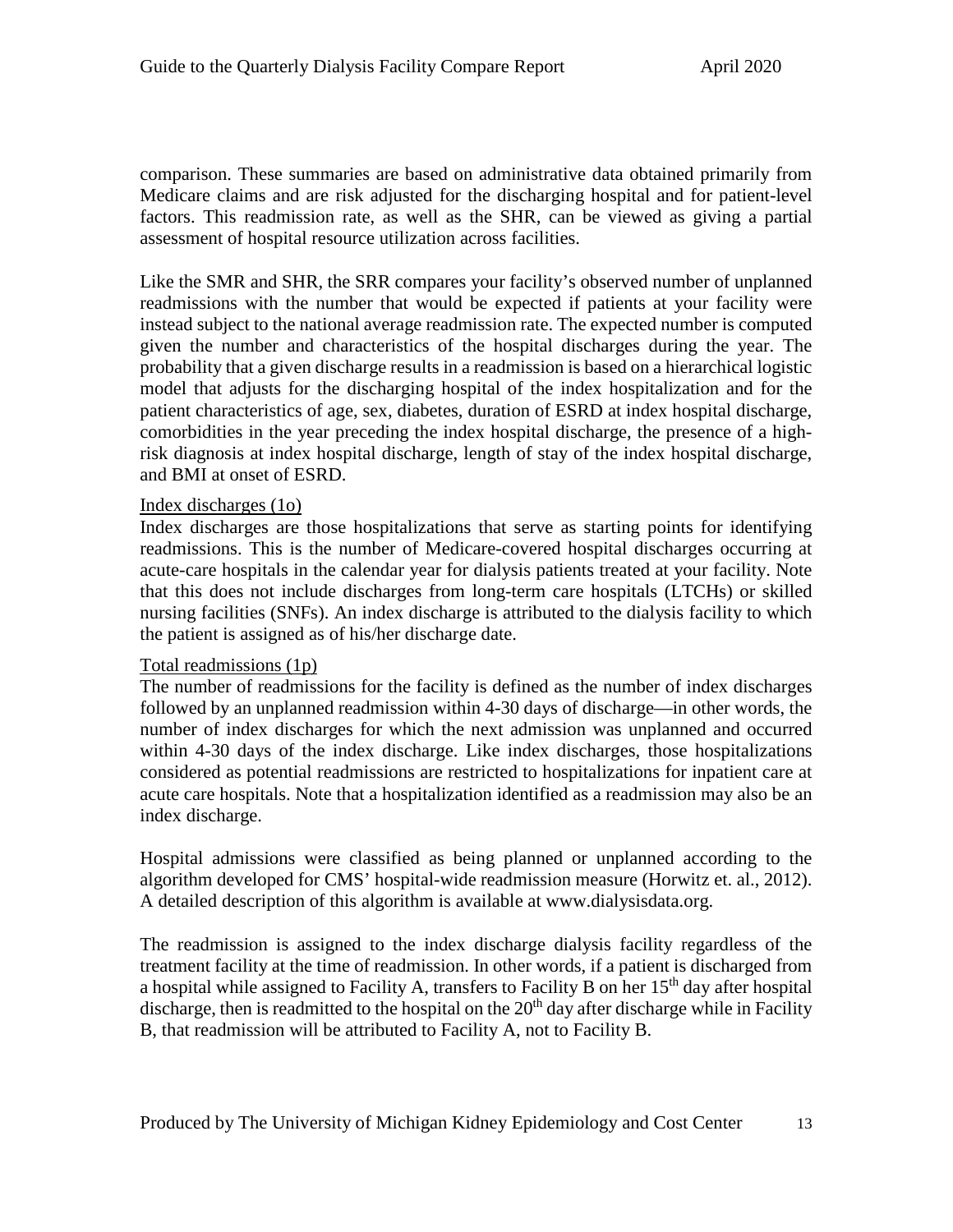# Expected total readmissions (1q)

We calculated the number of hospital readmissions that would be expected given the set of index discharges of dialysis patients in your facility based on national rates for hospital readmissions in the same year. The expected number of readmissions is calculated from a hierarchical logistic model, adjusted for the discharging hospital of the index hospitalization and for the patient characteristics of age, sex, diabetes, duration of ESRD at index hospital discharge, comorbidities in the year preceding the index hospital discharge, the presence of a high-risk diagnosis at index hospital discharge, length of stay of the index hospital discharge, and BMI at onset of ESRD. For each patient, the expected number is adjusted for the characteristics of that patient.

### Standardized Readmission Ratio (SRR) (1r)

We calculated the SRR by dividing the observed total readmissions in 1m by the expected total readmissions in 1n. As with the SMR and SHR, the SRR compares your facility's experience to what should be expected on the basis of the national norm. A value of less than 1.00 indicates that your facility's total number of readmissions is less than expected, based on national rates; whereas a value of greater than 1.00 indicates that your facility had a rate of total readmissions higher than would be expected given national rates. In addition, the estimate is compared with the US readmission rates for the same year.

# Confidence Interval (Range of Uncertainty) for SRR (1r)

The 95% confidence interval (or range of uncertainty) gives a range of plausible values for the true ratio of facility-to-national readmission rates, in light of the observed SRR. The upper and lower confidence limits enclose the true ratio approximately 95% of the time if this procedure were to be repeated on multiple samples. Statistically significant confidence intervals do not contain the ratio value 1.00.

### P-value for SRR (1s)

The p-value measures the statistical significance of (or evidence against) the hypothesis that the true readmission rate for a facility is the same as what would be predicted from the overall national rate. The p-value is the probability that the observed SRR would deviate from 1.00 as much as it does, under the null hypothesis that the ratio is truly equal to 1.00. A smaller p-value indicates that the observed SRR is not likely due to chance and occurs when the observed SRR differs markedly from 1.00. A p-value of less than 0.05 suggests that the ratio between the observed and expected readmission rates differs significantly from 1.00. The smaller the p-value, the lower the probability that a facility's readmission rate is equal to the national readmission rate. A small p-value helps rule out the possibility that an SRR's deviance from 1.00 could have arisen by chance. However, a small p-value does not indicate the degree of importance of the difference between your facility's readmission rate and the nation's.

The SRR's actual quantitative value reflects the clinical importance of the difference between your facility's and the national readmission rates. An SRR of 1.25, for example, indicates that your facility's readmission rate is 25% higher than the national average, which may well be judged to be clinically important. On the other hand, SRR values in the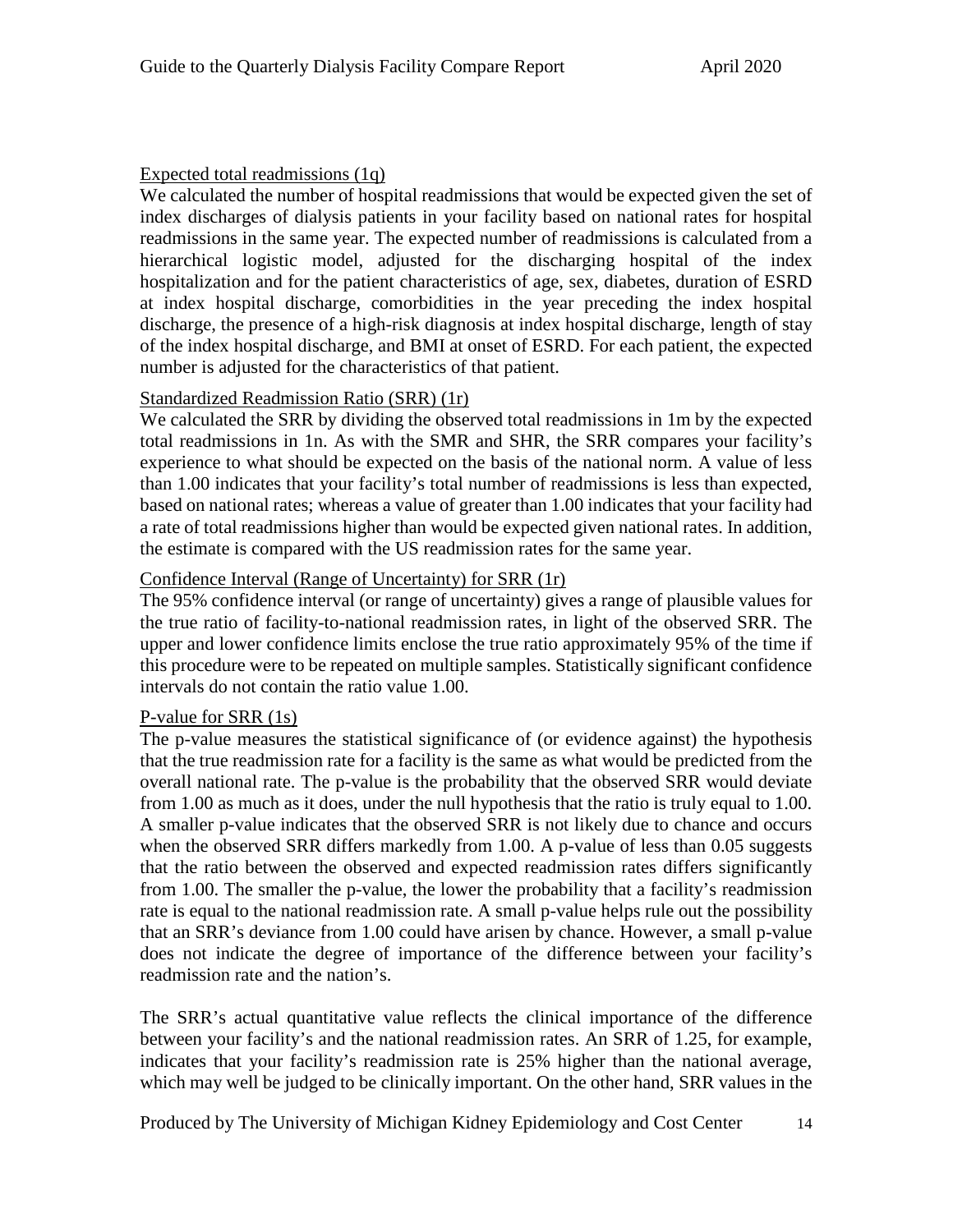range of 0.95 to 1.05 would generally not be considered to be of clinical interest. With very large facilities, even relatively small differences in the SRR can lead to significant results, so both aspects (the actual value of the SRR and the p-value) are important.

### Readmission Rate (percentage of hospital discharges) and Confidence Interval (Range of Uncertainty) for Readmission Rate (1t)

The readmission rate and confidence interval for the readmission rate are calculated by multiplying the SRR (and confidence interval for SRR) by the national rate of readmission.

### <span id="page-17-0"></span>**Standardized Transfusion Ratio (STrR) (1u – 1aa)**

Blood transfusion may be an indicator for underutilization of treatments to increase endogenous red blood cell production (e.g. erythropoiesis-stimulating agents (ESAs), iron). In addition, dialysis patients who are eligible for kidney transplant are at some risk of becoming sensitized to the donor pool through exposure to tissue antigens in blood products, thereby making transplant more difficult to accomplish. Blood transfusions also carry a small risk of transmitting blood borne infections and the development of a reaction to the transfusion. Using infusion centers or hospitals to transfuse patients is expensive, inconvenient, and could compromise future vascular access.

Monitoring the risk-adjusted transfusion rate at the dialysis facility level, relative to a national standard, allows for detection of differences in dialysis facility anemia treatment patterns. This is of particular importance due to recent FDA guidance regarding the use of ESAs and new economic incentives to minimize ESA use introduced by Medicare bundling payment for ESAs. In early 2012, a highly publicized United States Renal Data System (USRDS) study presented at the National Kidney Foundation (NKF) clinical meeting reported increased dialysis patient transfusion rates in 2011 compared to 2010. As providers use less ESAs in an effort to minimize the risks associated with aggressive anemia treatment it becomes more important to monitor for an over-use of blood transfusions to treat ESRD-related anemia.

This report includes summaries of the transfusion rates among adult Medicare dialysis patients in your facility, along with comparative state and national data. Because the intention behind the measure is to detect the possibility of underutilization of alternatives to transfusion, patients' time at risk and transfusion events are not included if they occur within one year of diagnoses contraindicating the use of ESAs. In particular, patients' time at risk is excluded beginning with a Medicare claim for hemolytic or aplastic anemia, solid organ cancer, lymphoma, carcinoma in situ, coagulation disorders, multiple myeloma, myelodysplastic syndrome and myelofibrosis, leukemia, head and neck cancer, other cancers (connective tissues, skin, and others), metastatic cancer, and sickle cell anemia. Once a patient is diagnosed with one of these comorbidities, a patient's time at risk is included only after a full year free of claims that list any diagnosis on the exclusions list.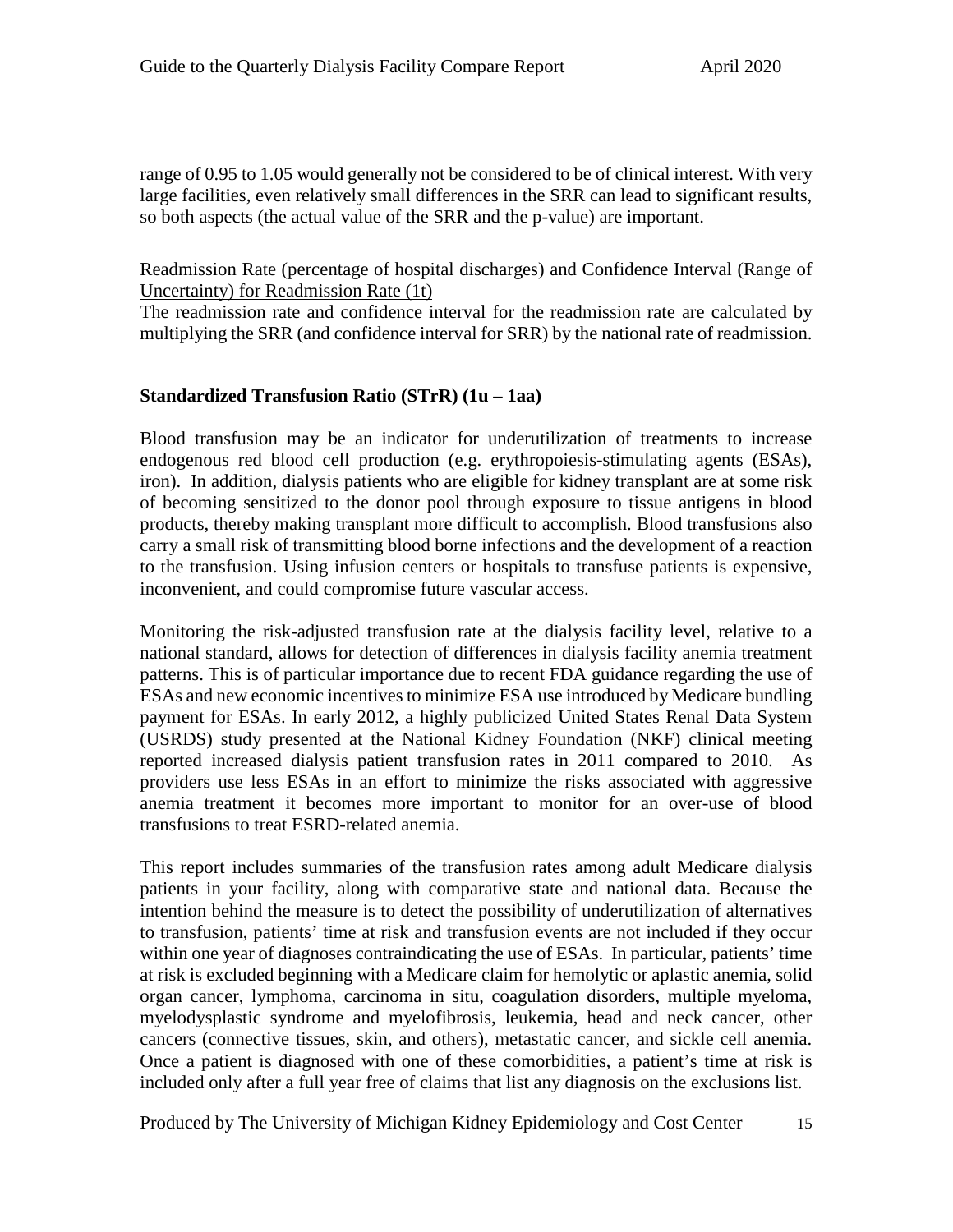Transfusion rates are similar to hospitalization rates in that patients can be transfused more than once during a year and transfusion data are not always as complete as mortality data. As with the hospitalization statistics, this section of the table should ideally include only patients whose Medicare billing records include all transfusions for the period. To achieve this goal, we apply the same rules as for hospitalization and require that patients reach a certain level of Medicare-paid dialysis bills to be included in transfusion statistics, or that patients have Medicare inpatient claims during the period. For the purpose of analysis, each patient's follow-up time is broken into periods defined by time since dialysis initiation. For each patient, months within a given period are included if that month in the period is considered 'eligible'; a month is deemed eligible if it is within two months of a month having at least \$900 of Medicare-paid dialysis claims or at least one Medicare inpatient claim. In setting this criterion, our aim is to achieve completeness of information on transfusions for all patients included in the years at risk.

Like the SMR, SHR, and SRR, the STrR is intended to compare your facility's observed number of transfusions to the number that would be expected if patients at your facility were instead subject to the 2018 national average transfusion rates, adjusted by patient characteristics, as described here. The expected national rates are calculated from Cox models (SAS Institute Inc., 2000; Andersen, 1993; Collett, 1994) which make adjustments for patient age, diabetes, duration of ESRD, nursing home status, patient comorbidities at incidence, BMI at incidence, and calendar year.

In 2017, the specifications for the Standardized Transfusion Ratio have been revised. We developed a more conservative definition of transfusion events. The revised definition excludes inpatient transfusion events for claims that include only 038 or 039 revenue codes without an accompanying procedure or value code. This more conservative definition of transfusion events is used to calculate the restricted STrR. This more restricted definition of transfusion events results in a reduced total number of events identified as well as the range of total events for dialysis facilities.

We report the modified transfusion summaries for January 1 – December 31, 2018 only.

### Adult Medicare Patients (1u)

The number of adult Medicare dialysis patients included in the transfusion summaries (1u) is generally smaller than the number of patients included in the mortality and hospitalization summaries ((1a) and (1h)) because of the exclusion criteria. See above.

### Patient Years at Risk (1v)

The number of patient years at risk indicates the total amount of time patients were followed in this table's analyses. For all patients, time at risk began at the start of the facility treatment period (see Section III) and continued until the earliest occurrence of the following: a Medicare claim indicating a diagnosis on the exclusions list, three days prior to a kidney transplant, death, end of facility treatment, or December 31 of the year. Patients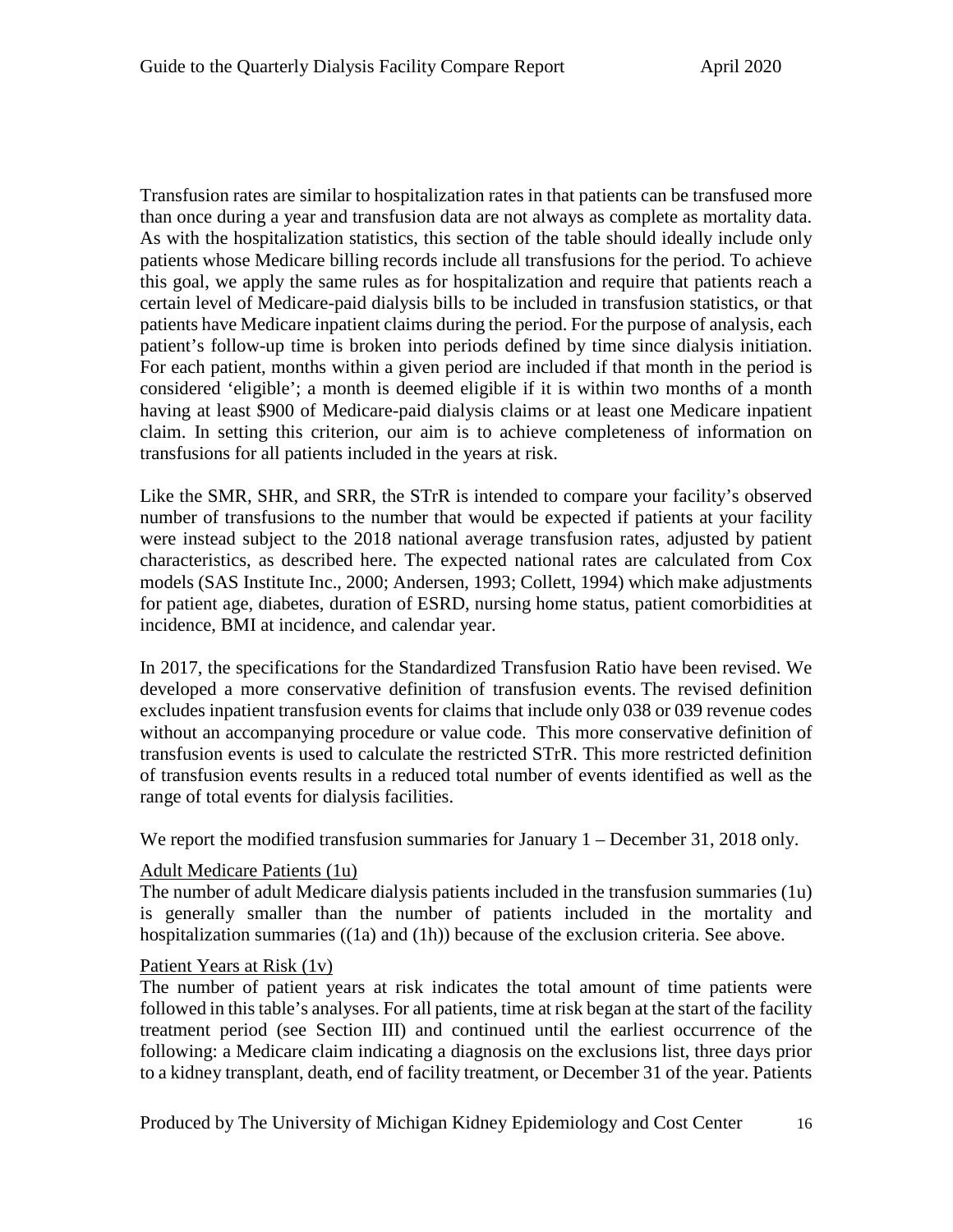whose time at risk was terminated due to a comorbidity on the exclusions list will have future time at risk included beginning after a full year free of claims with diagnoses on the exclusions list. Since a facility may have treated a patient for multiple periods during the same year, patient years at risk includes time at risk for all periods of treatment at your facility.

#### Total Transfusion (1w)

This is the total number of transfusion events during eligible time-at-risk among the adult Medicare dialysis patients assigned to this facility. The total number of transfusion events includes multiple transfusions (i.e., second, third, etc. transfusions for the same patient).

Our method for counting transfusion events relies on a conservative counting algorithm and, because of the way transfusion information is reported in Medicare claims, we use different rules for counting transfusion events, depending on whether or not the event occurs in the inpatient setting, or an outpatient setting. The most common way that events are reported on claims is by reporting a revenue center, procedure, or value code (inpatient claims) or for outpatient claims, reporting Healthcare Common Procedure Coding System (HCPCS) codes with at least one revenue center codes.

One "transfusion event" is counted per inpatient claim if one or more transfusion-related procedure or value codes are present. We only count a single transfusion event for an inpatient claim regardless of the number of transfusion revenue center, procedure and value codes reported so that the number of discrete events counted is the same whether the claim indicates 1 unit of blood or multiple units of blood. This results in a very conservative estimate of blood transfusions from inpatient claims.

Transfusion events are not common in outpatient settings, but similar rules apply. One or more transfusion-related HCPCS codes with at least one transfusion-related revenue center codes, or one or more transfusion-related value codes listed on an outpatient claim are counted as a single transfusion event regardless of the number of units of blood recorded. In other words, 3 units of blood would be counted as a single transfusion event. A detailed list of procedure codes, value codes, and System HCPCS codes used to identify transfusion events is included in a separate document available at www.DialysisData.org under the Methodology heading.

### Expected Total Transfusion (1x)

We calculated the expected number of transfusion events among Medicare dialysis patients in a facility based on national rates for transfusion events in the same year. The expected number of transfusion events is calculated from a Cox model, adjusting for patient age, diabetes, duration of ESRD, nursing home status, patient comorbidities at incidence, BMI at incidence, and calendar year. Duration of ESRD is divided into six intervals with cut points at 6 months, 1 year, 2 years, 3 years, and 5 years and transfusion rates are estimated separately within each interval. For each patient, the time at risk in each ESRD interval is multiplied by the adjusted national transfusion rate for that interval, and a sum over the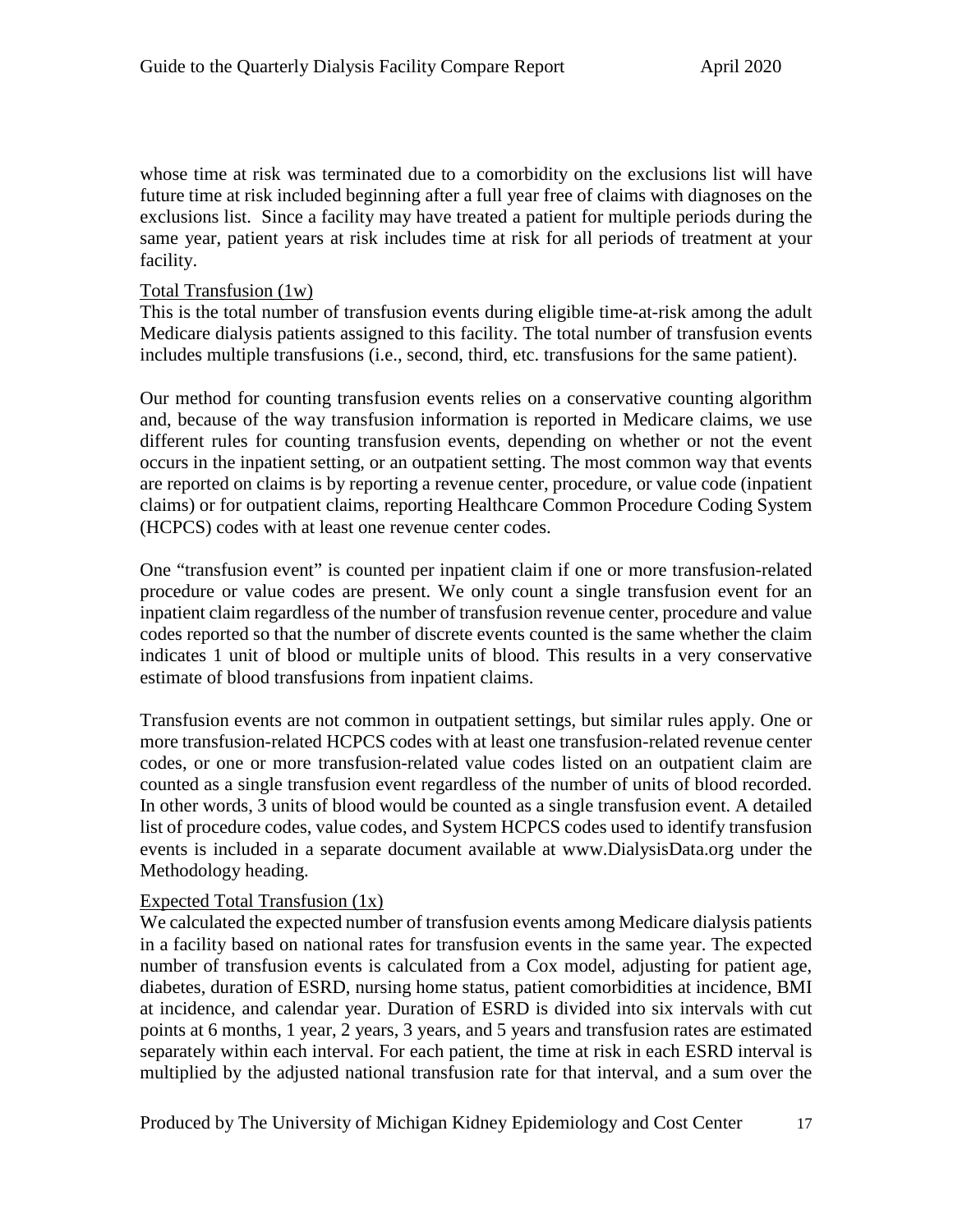intervals gives the expected number of transfusions for each patient. For each patient, the expected number is adjusted for the characteristics of that patient and summing over all patients gives the result reported in 1x.

# Standardized Transfusion Ratio (STrR) (1y)

The STrR is calculated by dividing the observed total transfusions in s by the expected total transfusions in 1x. As with the SMR and SHR, the STrR enables a comparison of your facility's experience to the national average. A value of less than 1.00 indicates that your facility's total number of transfusion events was less than expected, based on national rates; whereas a value of greater than 1.00 indicates that your facility had a rate of total transfusion events higher than the national average. Note that this measure is adjusted for the actual patient characteristics of age, diabetes, duration of ESRD, nursing home status, comorbidities at incidence, and BMI in your facility. Additionally, the estimate is compared to the US transfusion rates for the same year.

#### Confidence Interval (Range of Uncertainty) for STrR (1y)

The 95% confidence interval (or range of uncertainty) gives a range of plausible values for the true ratio of facility-to-national transfusion rates, in light of the observed STrR. The upper and lower confidence limits enclose the true ratio approximately 95% of the time if this procedure were to be repeated on multiple samples. Statistically significant confidence intervals do not contain the ratio value 1.00.

### P-value for STrR (1z)

The p-value measures the statistical significance of (or evidence against) the hypothesis that the true transfusion rate for a given facility is the same as (neither higher nor lower than) what would be predicted from the overall national transfusion rate. The p-value is the probability that the observed STrR would deviate from 1.00 as much as it does, under the null hypothesis that this ratio is truly equal to 1.00. A small p-value (often taken as  $\langle 0.05 \rangle$ ) suggests the ratio between the observed and expected transfusion rates differs significantly from 1.00. The smaller the p-value, the lower the probability that a facility's transfusion rate is equal to the national transfusion rate. Note that the p-value is less than 0.05 whenever the confidence interval does not include the value 1.00. Because the p-value depends on the facility size, a small p-value in a large facility does not necessarily indicate that the difference between this facility's transfusion rate and the national rate is of clinical importance.

The STrR's actual value can be used to assess the clinical importance of the difference between your facility's and the national transfusion rates. A STrR of 1.25, for example, indicates that your facility's transfusion rate is 25% higher than the national average, which may well be judged to be clinically important. On the other hand, STrR values in the range of 0.95 to 1.05 would generally not be considered to be of clinical interest. With very large facilities, even relatively small differences in the STrR can lead to significant results, so both aspects (the actual value of the STrR and the p-value) are important.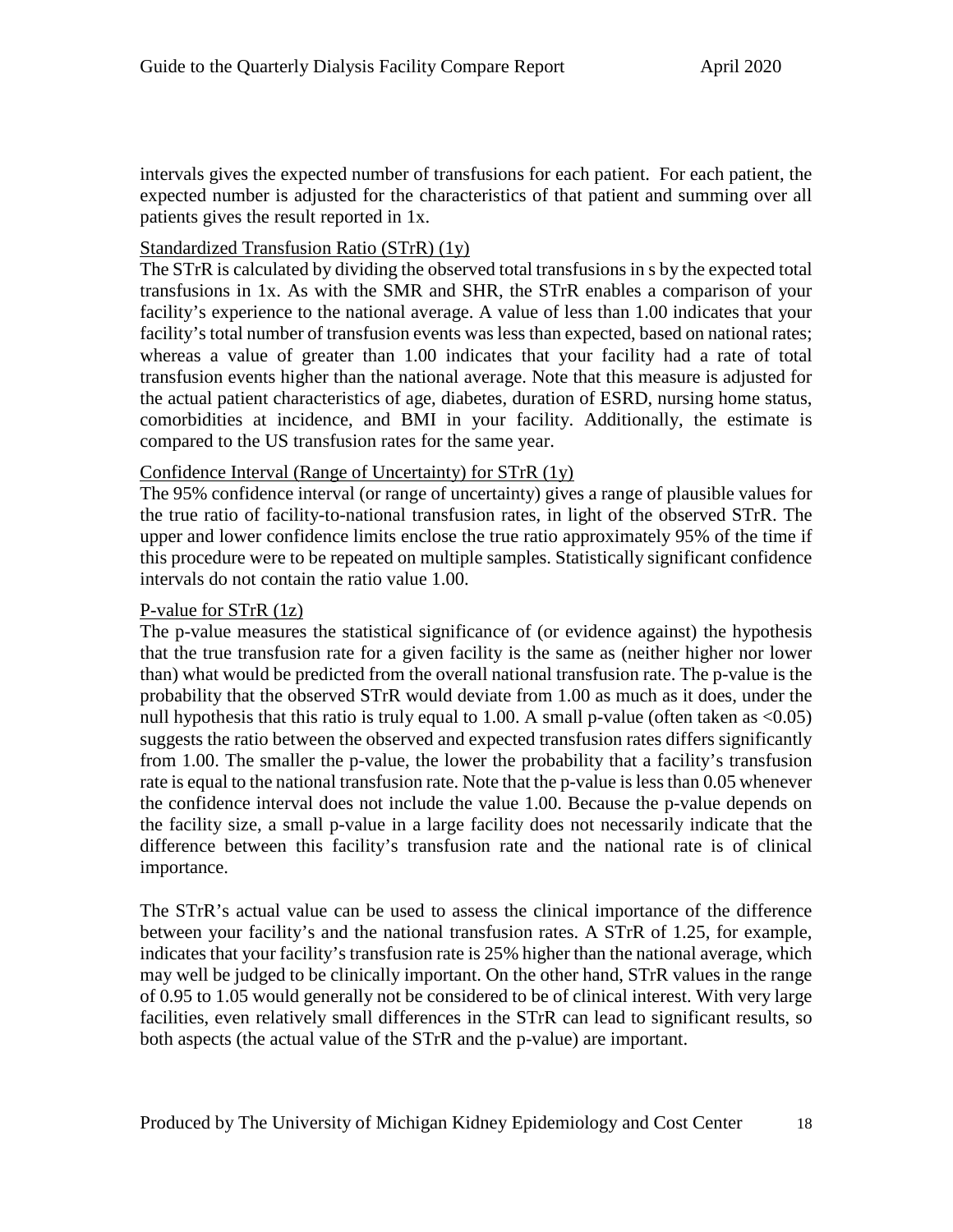Transfusion Rate (per 100 patient-years) and Confidence Interval (Range of Uncertainty) for Transfusion Rate (1aa)

The transfusion rate and confidence interval for the transfusion rate are calculated by multiplying the STrR (and confidence interval for STrR) by the national rate of transfusion.

# Classified Category

Classification is based on the STrR, not the transfusion rate. If your facility's STrR is less than 1.00 and statistically significant ( $p<0.05$ ), the classification is "Better than Expected". If the STrR is greater than 1.00 and statistically significant ( $p<0.05$ ), the classification is "Worse than Expected". Otherwise, the classification is "As Expected" on DFC. Please note that the STrR is not reported if there are fewer than 10 patient years at risk in your facility in the year.

# <span id="page-21-0"></span>**Standardized Fistula Rate (SFR) (1ab – 1af)**

Standardized Fistula Rate (SFR) is an adjusted percentage of adult hemodialysis patientmonths using an autogenous arteriovenous (AV) fistula as the sole means of vascular access.

SFR is intended to be jointly reported with Hemodialysis Vascular Access: Long-term Catheter Rate. These two vascular access quality measures, when used together, consider AV fistula use as a positive outcome and prolonged use of a tunneled catheter as a negative outcome. With the growing recognition that some patients have exhausted options for an AV fistula or have comorbidities that may limit the success of AV fistula creation, joint reporting of the measures accounts for all three vascular access options: fistula, graft, and catheter. The fistula measure adjusts for patient factors where fistula placement may be either more difficult or not appropriate and acknowledges that in certain circumstances an AV graft may be the best access option. This paired incentive structure that relies on both measures (SFR, long-term catheter rate) reflects consensus best practice, and supports maintenance of the gains in vascular access success achieved via the Fistula First/Catheter Last Project over the last decade.

The statistics in the table are based on information collected in CROWNWeb from October 2018 – September 2019. SFR is calculated for a rolling 12 month period and is updated quarterly.

# Eligible adult hemodialysis (HD) patients (1ab)

The number of eligible adult patients (18 years or older as of the first day of the reporting month) who are determined to be on hemodialysis (includes in-center and home HD) for at least one whole calendar month is reported in row 1ab.

### Patient months at Risk (1ac)

The number of patient-months at risk for eligible adult HD patients is reported in row 1ac.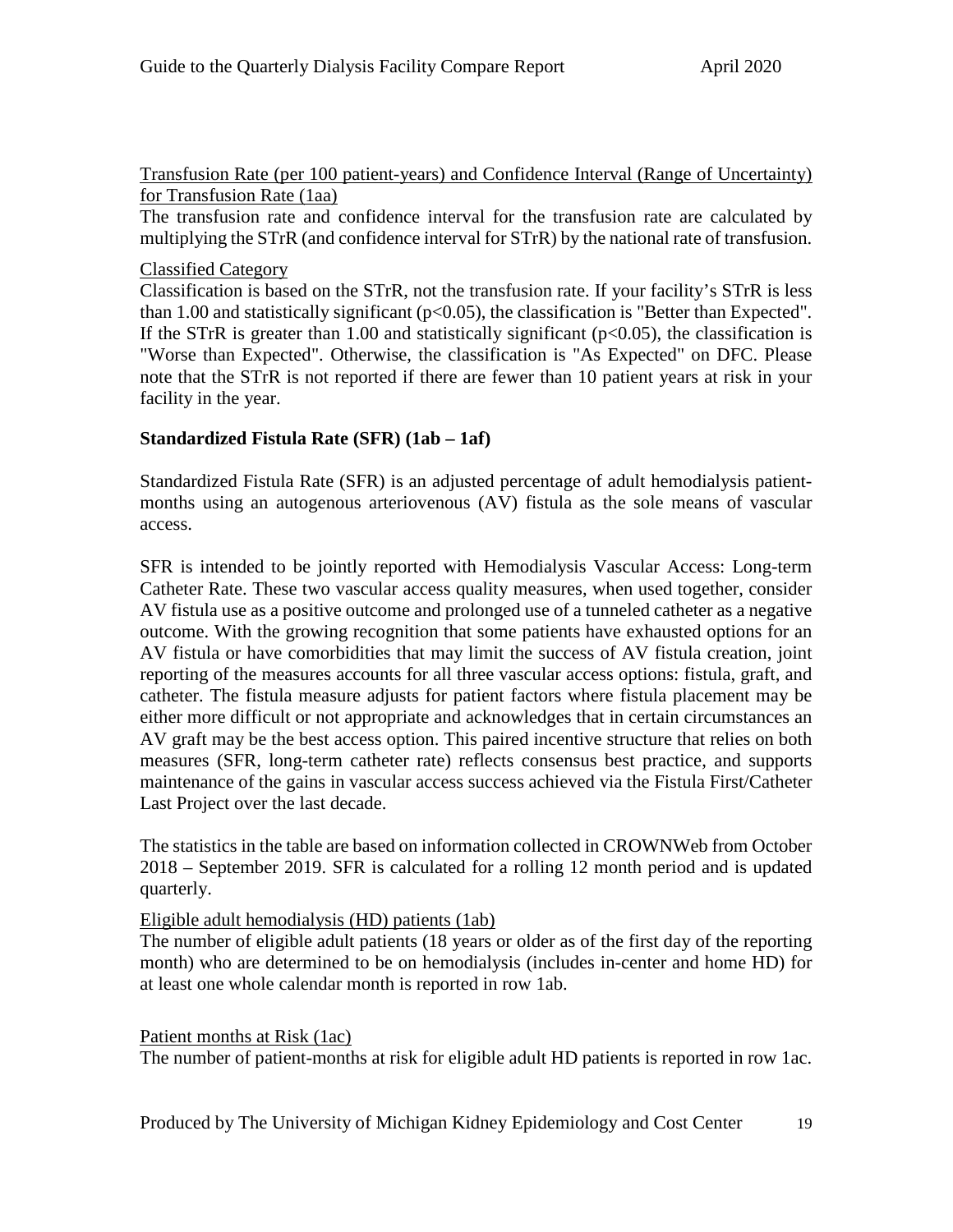To be included for a particular reporting month, the patient must be receiving home or incenter hemodialysis for the complete reporting month at the facility, and be at least 18 years old as of the first day of the month. The number of patient-months over a time period is the sum of patients reported for the months covered by the time period. An individual patient may contribute up to 12 patient-months per year.

In addition, patients with a catheter that have limited life expectancy, including under hospice care in the current reporting month, or with metastatic cancer, end stage liver disease, coma or anoxic brain injury in the past 12 months, were excluded.

### Total Fistula months (1ad)

This row reports the patient-months in 1ac in which the patient received dialysis through an AV fistula. The last non-missing vascular access type collected during the reporting month for the patient was selected to determine whether an AV fistula was in use. An AV fistula is considered in use if the CROWNWeb "Access Type IDs" of 14 or 22 has been recorded for a given month, where "14" represents AV fistula only (with 2 needles) and "22" represents AV fistula only with an approved single needle device.

# Standardized Fistula Rate (SFR) (1ae)

The SFR measure is a standardized rate, in that each facility's percentage of AV fistula use is adjusted to the national distribution of covariates (risk factors), with 'national' referring to all-facilities-combined. The SFR for a facility is an estimate of what the facility's percentage of AVF would equal if the facility's patient mix was equal to that of the nation as a whole. Risk adjustment is based on a multivariate logistic regression model. The adjustment is made for age, BMI at incidence, nursing home status, nephrologist's care prior to ESRD, duration of ESRD, diabetes as primary cause of ESRD and a set of combined incident and prevalent comorbidities, and an indicator for Medicare coverage for at least 6 months during the past 12 months. This model includes the facility indicators and assumes that the regression coefficients of risk factors are the same across all facilities. Common risk effects are assumed in order to improve computational stability in estimating facility-specific effects.

SFR is not reported on DFC if there are fewer than 11 eligible adult patients in that facility during the 12 month period.

### Confidence Interval (Range of Uncertainty) for SFR (1ae)

The 95% confidence interval (or range of uncertainty) gives a range of plausible values for the true standardized fistula rate. The upper and lower confidence limits enclose the true rate approximately 95% of the time if this procedure were to be repeated on multiple samples.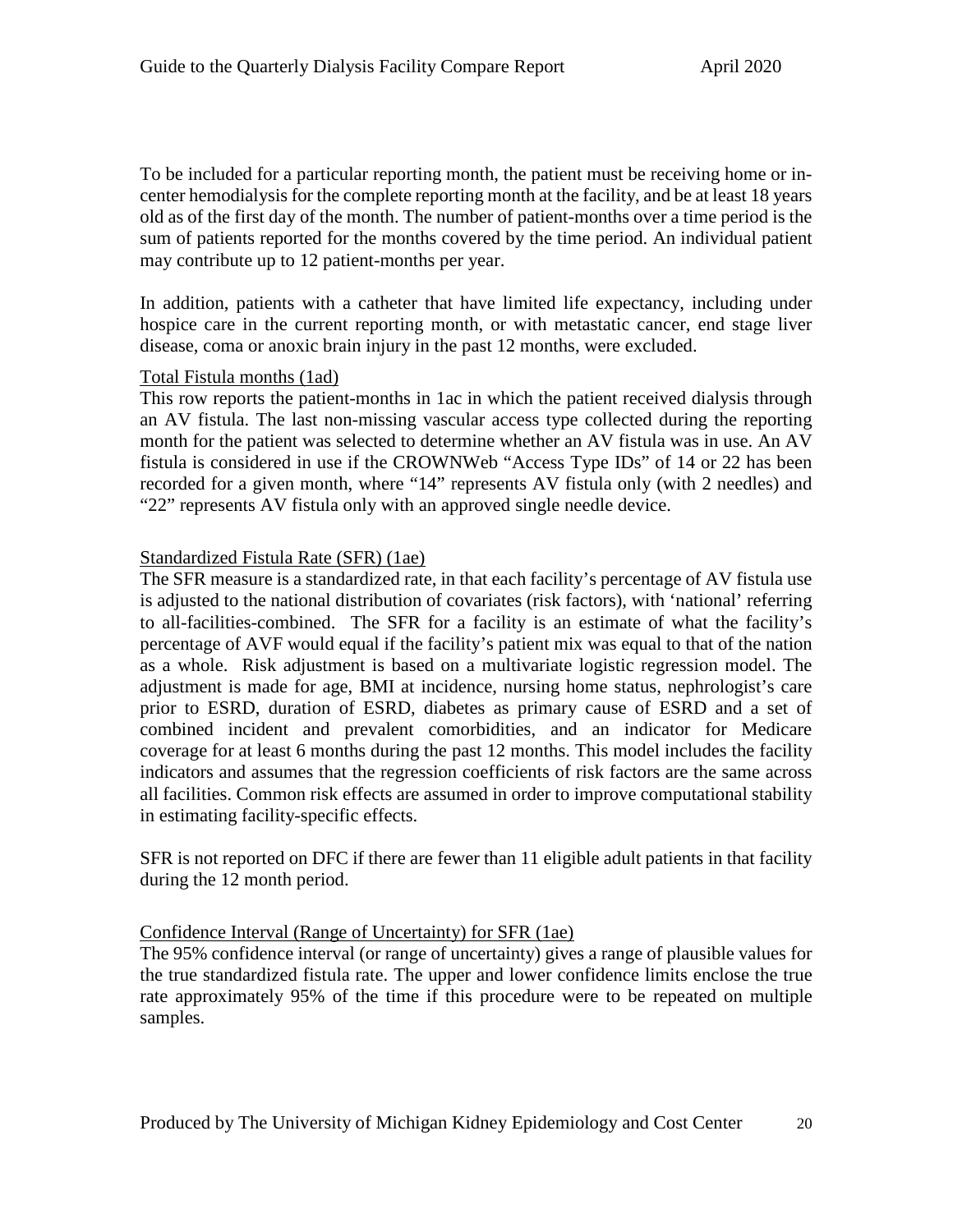# P-value for SFR (1af)

The p-value measures the statistical significance of (or evidence against) the hypothesis that the true fistula rate for a facility is the same as (neither higher nor lower than) that from the overall national fistula rate. The p-value is the probability that the observed SFR would deviate from the national rate as much as it does, under the null hypothesis that the two rates are equal. A small p-value (often taken as <0.05) indicates that the observed rate would be highly unlikely under the null hypothesis. The smaller the p-value, the lower the probability that a facility's SFR is equal to the national rate. Note that the p-value is less than 0.05 whenever the confidence interval does not include the national rate. Because the p-value depends on the facility size, a small p-value in a large facility does not necessarily indicate that the difference between one facility's SFR and the national rate is of clinically meaningful difference.

# Classified Category

If one facility's SFR is greater than the national rate and statistically significant ( $p<0.05$ ), then classified as "Better than expected". If one facility's SFR is less than the national rate and statistically significant ( $p<0.05$ ), then classified as "Worse than expected". Otherwise, the classification is "As expected" on DFC.

# <span id="page-23-0"></span>**Standardized First Kidney Transplant Waitlist Ratio for Incident Dialysis Patients (SWR) (1ag - 1al)**

The SWR measure tracks the number of incident patients at a dialysis facility who are under the age of 75 and were listed on the kidney or kidney-pancreas transplant waitlist or received a living donor transplant within the first year of initiating dialysis. For each facility, the Standardized Waitlist Ratio (SWR) is calculated to compare the observed number of waitlist events in a facility to its expected number of waitlist events. The SWR uses the expected waitlist events calculated from a Cox model (SAS Institute Inc., 2004; Andersen, 1993; Collett, 1994), adjusted for age and patient comorbidities at incidence. For this measure, patients are assigned to the facility based on the facility information entered on the Medical Evidence 2728 form.

### Eligible patients (1ag)

The SWR includes ESRD patients, under the age of 75, who have initiated dialysis during the reporting period. The exclusion criteria applied in the calculation of the SWR are as follows: i) patients who were listed on the kidney or kidney-pancreas transplant waitlist prior to the start of dialysis; ii) patients who were admitted to a skilled nursing facility (SNF) at incidence or previously, according to the CMS Medical Evidence Form and the CMS Long Term Care Minimum Data Set (MDS); iii) active hospice patients at time of dialysis initiation, based on Medicare final action claims data.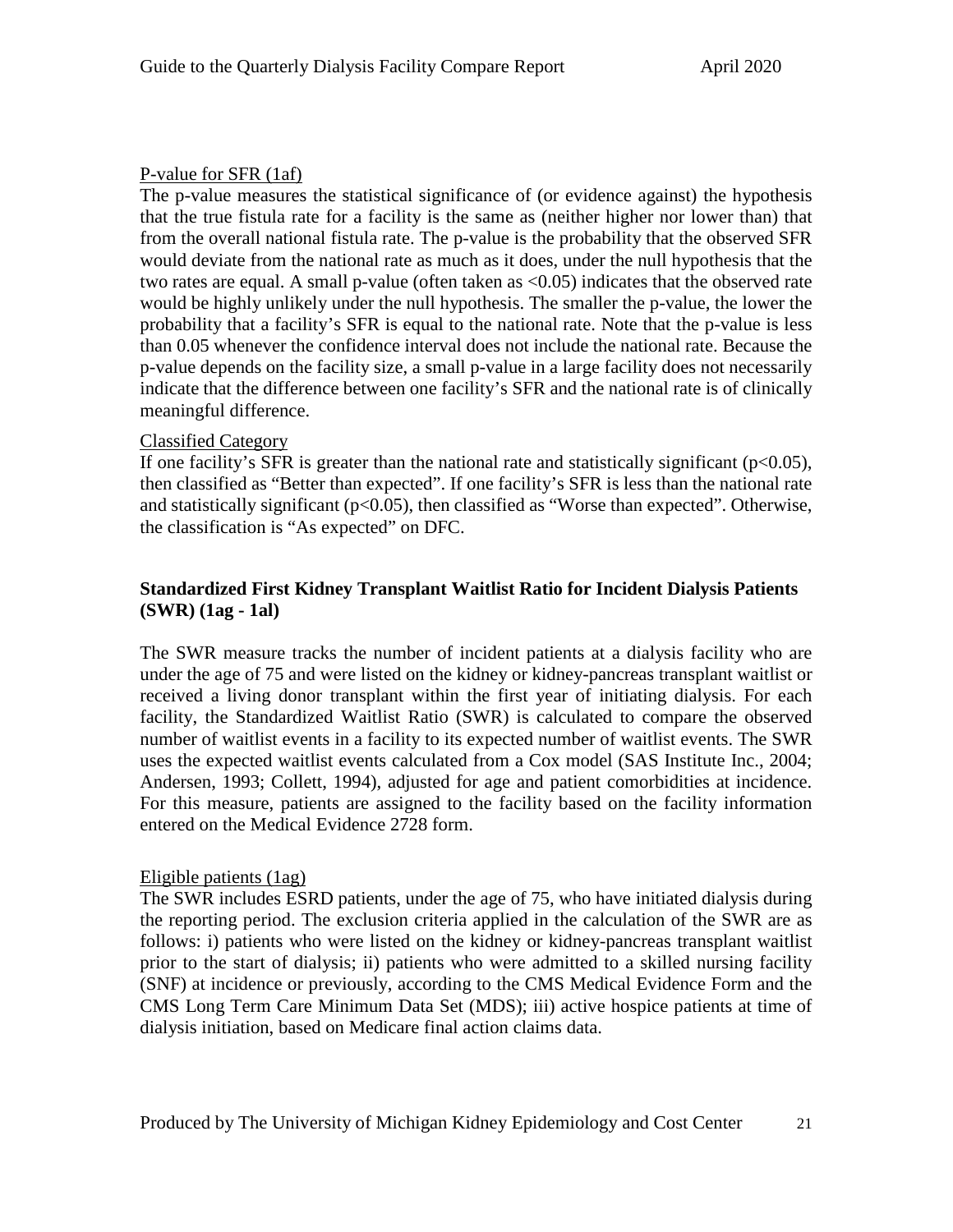### Patient-years at risk (1ah)

For patients in the SWR analysis, time at risk began at the incidence of dialysis and continued until the earliest occurrence of the following: date of listing on the kidney or kidney-pancreas transplant waitlist; date of receiving a living donor transplant; date of death; or one year after the start of treatment, whichever comes first. In addition, all patients' time at risk are included under the calendar year heading corresponding to the year in which chronic dialysis was initiated on the Medical Evidence Form, even if a portion of the follow-up time occurs in the following year.

# Transplant waitlist event or receipt of a living-donor transplant (1ai)

This is the total number of patients on the transplant waitlist or in receipt of a living-donor transplant among new dialysis patients during their first year of dialysis. It is also the numerator of the SWR.

### Expected number of transplant waitlist or living-donor transplant events (1aj)

The expected number of waitlist or living donor transplant events was calculated using a Cox model, adjusted for patients' age and comorbidities at incidence (SAS Institute Inc., 2000; Andersen, 1993; Collett, 1994). All expected events at the same facility are summed up to obtain the total number of expected events in the reporting period.

### Standardized Waitlist Ratio (1ak)

The SWR equals the ratio of the observed number of transplant waitlist events or receipt of a living-donor transplant (1ai) divided by the expected number of transplant waitlist events or living donor transplant events (1aj). For regional and national summaries, we calculated the SWR as the ratio of the total number of observed events among patients from each region (or the U.S.) to the number of expected events among patients from each region (or the U.S.). Please note that facilities with less than 11 patients or less than 2 expected events for the reporting period are included in the State and US summaries. However, their SWR values, p-values and 95% confidence intervals are suppressed at facility level for the relevant years.

# Confidence interval for SWR (1ak)

Similar to the Standardized Mortality Ratio (SMR), the 95% confidence interval gives a range of plausible values for the true ratio of facility-to-national waitlist event rates, in light of the calculated SWR. The upper and lower confidence limits enclose the true ratio approximately 95% of the time if this procedure were to be repeated on multiple samples. Statistically significant confidence intervals do not contain the ratio value 1.00, which denotes that the observed event rate was equal to the expected event rate.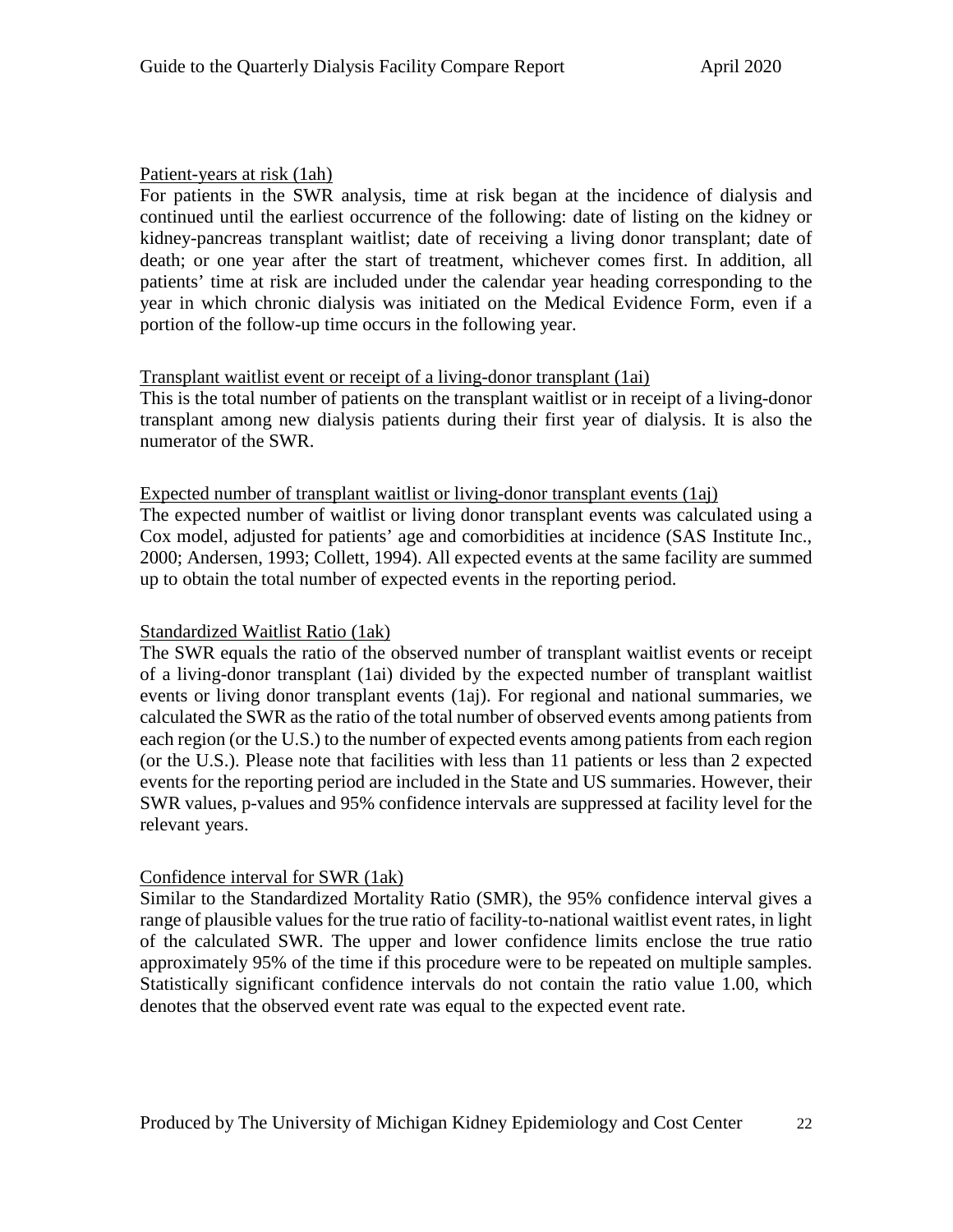# P-value for SWR (1al)

The p-value measures the statistical significance (or evidence) of the hypothesis that the true transplant waitlist rate for a given facility is different from what would be predicted from the overall national rate. The p-value is the probability that the calculated SWR would deviate from 1.00 as much as it does, under the null hypothesis that this ratio is truly equal to 1.00. A smaller p-value tends to occur when the ratio differs greatly from 1.00 and/or when one uses more patient data to calculate the SWR value. A p-value less than 0.05 suggests that the ratio between the observed and expected waitlist event rates differs significantly from 1.00. The smaller the p-value, the lower the probability that a facility's waitlist event rate is equal to the national waitlist event rate. A small p-value helps rule out the possibility that an SWR's deviance from 1.00 could have arisen by chance. However, a small p-value does not indicate the degree of importance of the difference between the facility waitlist event rate and the national rate.

# Classification Category

When a facility's SWR is greater than 1.00 and statistically significant (p-value  $< 0.05$ ), it is classified as "Better than expected". When a facility's SWR is less than 1.00 and statistically significant (p-value  $< 0.05$ ), it is classified as "Worse than expected". When a facility's SWR is not significantly different from 1.00, it is classified as "As expected". Please note that the classification of SWR is reported as "Not available" on DFC for facilities with less than 11 patients or less than 2 expected events for the relative reporting year.

# <span id="page-25-0"></span>**Percentage of Prevalent Patients Waitlisted (PPPW) (1am - 1aq)**

The PPPW measure tracks the percentage of patients at each dialysis facility who were on the kidney or kidney-pancreas transplant waitlist. It is an adjusted percentage of waitlist events among dialysis patients. Results are averaged across patients who were assigned to the dialysis facility as of the last day of each month during the reporting year, adjusted for age.

### Eligible patients and Patient-months at risk (1am – 1an)

The total number of dialysis patients included in the PPPW calculation is reported in row 1am. The total number of patient-months at risk is the sum of patient-months belonging to patients who are under the age of 75 on the last day of each month and who are assigned to the dialysis facility according to the methods described in Section III. A patient could be counted up to 12 times per year. The following patients or patient-months were excluded from the analysis: i) patient months that the patients were admitted to a skilled nursing facility (SNF) any number of days during the month of evaluation according to CMS Long Term Care Minimum Data Set (MDS) file; ii) patients who were admitted to a SNF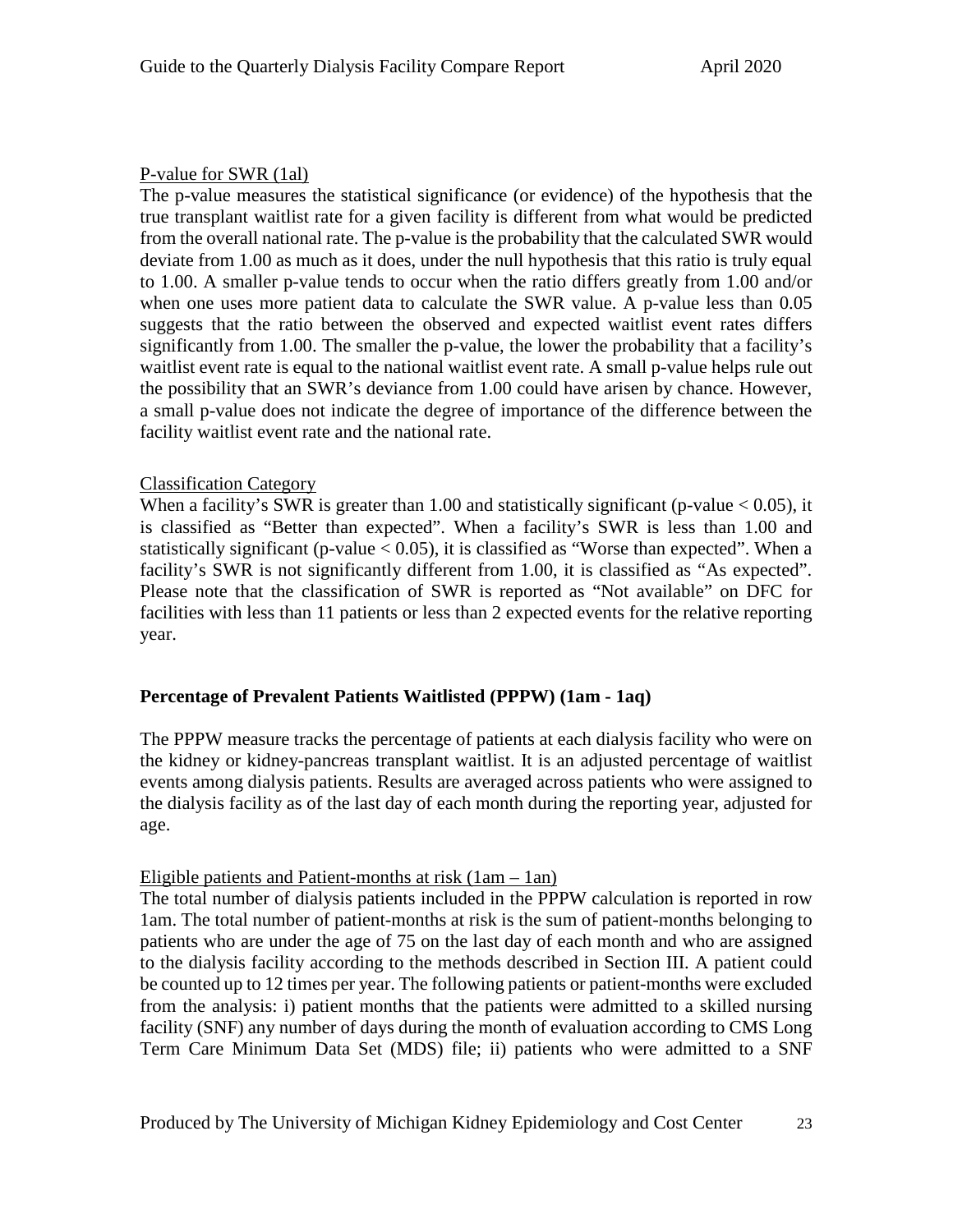previously, according to the CMS Medical Evidence Form; iii) active hospice patients during the month of evaluation, based on Medicare final action claims data.

# Total waitlisted months (1ao)

This is the count of patient-months in which the patient at the dialysis facility is on the kidney or kidney-pancreas transplant waiting list as of the last day of each month during the reporting period.

# Percentage of Prevalent Patients Waitlisted (1ap)

The Percentage of Prevalent Patients Waitlisted (PPPW) measure is a directly standardized percentage, in the sense that each facility's percentage waitlisted is adjusted to the national age distribution (with 'national' here referring to all-facilities-combined). The PPPW for each facility is an estimate of what the facility's percentage of prevalent patients would equal if the facility's patient mix was equal to that of the nation as a whole. The model is fitted using Generalized Estimating Equations (GEE; Liang and Zeger, 1986) in order to account for the within-patient correlation across months. Note that the PPPW calculation is restricted to facilities with 11 or more eligible patients during the reporting time period.

# Confidence interval for PPPW (1ap)

The 95% confidence interval gives a range of plausible values for the true waitlist percentage. The upper and lower limits of the confidence interval enclose the true percentage approximately 95% of the time if this procedure were to be repeated on multiple samples.

# P-value (1aq)

We use a two-sided Wald test  $(0.05 \text{ significance level})$  to measure the statistical significance of (or evidence against) the hypothesis that the PPPW for a facility is the same as (neither higher nor lower than) that from the national average percentage waitlisted. Note that the Wald test is based on the logit of PPPW, which is much more likely to follow a normal distribution than PPPW itself, due to the symmetry and lack of range restrictions of the transformed version. A p-value of less than 0.05 is usually taken as evidence that the facility PPPW differs from the national PPPW.

### Classification Category

Facilities were classified as "Better than expected", "As expected", or "Worse than Expected" based on their Z score (test statistics) of the logit of PPPW. The Z score value is much more likely to follow a normal distribution than PPPW itself, due to the symmetry and lack of range restrictions of the transformed version.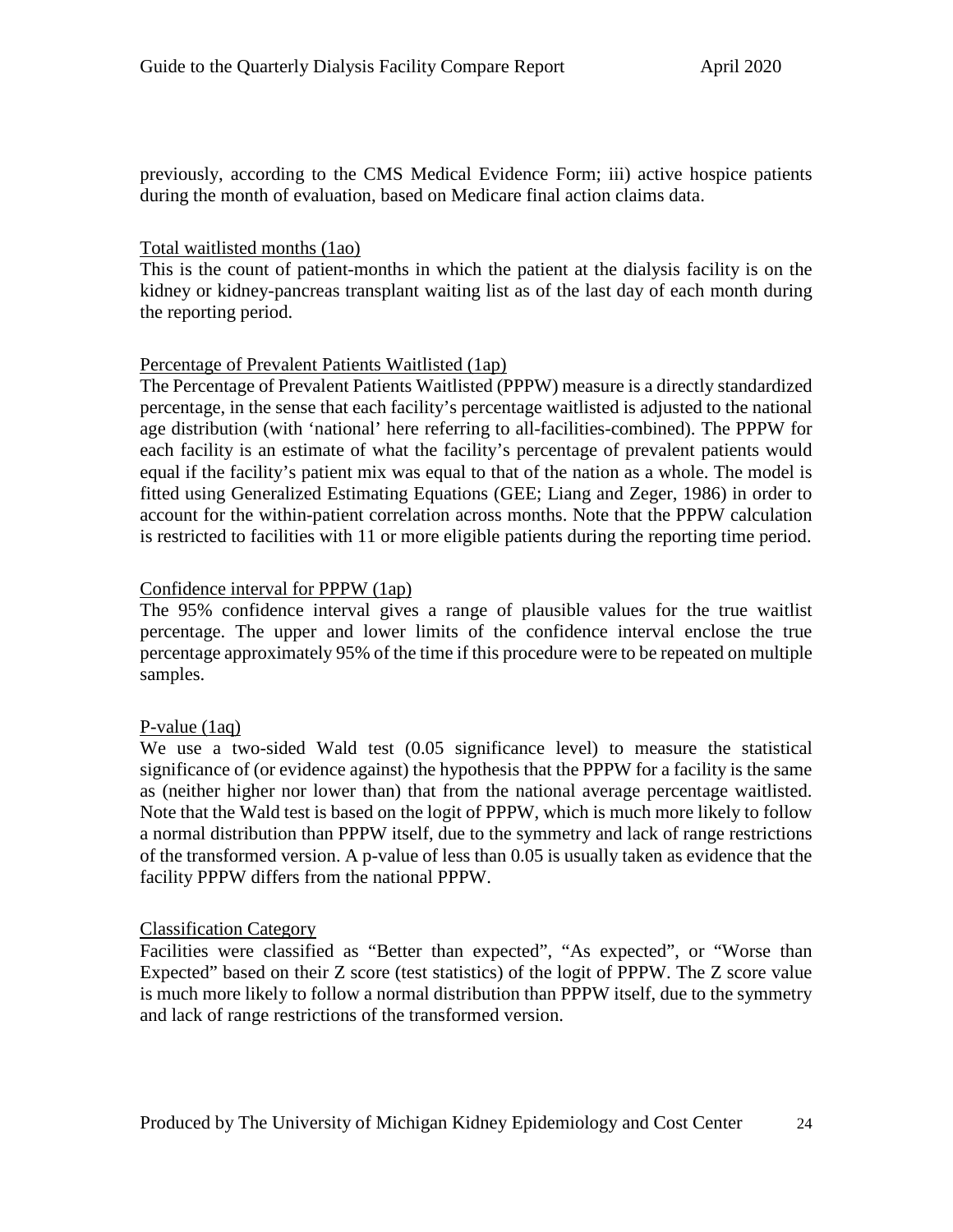# <span id="page-27-0"></span>*VI. Facility Bloodstream Infection Summary for Hemodialysis Patients Based on the National Healthcare Safety Network (NHSN), (2018)*

Table 2 displays bloodstream infection (BSI) information for hemodialysis outpatients as reported by dialysis facilities to the National Healthcare Safety Network (NHSN). Data are reported according to the NHSN Dialysis Event Surveillance Protocol. The surveillance population is hemodialysis outpatients. The measures reported in Table 2 have been developed and calculated by NHSN.

#### Eligible patient-months (2a)

The number of eligible patient-months is the sum of patients who received hemodialysis in-center on the first two working days of each month, during the performance year. These data are reported to NHSN on the monthly "Denominators for Dialysis Event Surveillance" form.

### Observed Bloodstream infections (2b)

The number of observed bloodstream infections is the total number of positive blood cultures that were reported by the facility for the performance year. This includes positive blood cultures collected from a patient under surveillance on the day of or the day following admission to a hospital. These data are reported to NHSN on the "Dialysis Event" form.

### Predicted Bloodstream infections (2c)

The predicted number of bloodstream infections is calculated by multiplying the national aggregate BSI Rates Stratified by Vascular Access Type from NHSN Dialysis Event Data 2018\* by the facility's number of patient-months for each vascular access category. The number of patient-months is equal to the summed number of patient-month denominators reported by the facility to NHSN during the performance year. The total number of patients at a facility and the number of patients in different vascular access categories factor into the calculation. For example, a facility with many patients will tend to have more predicted BSIs than a facility with few patients.

\*The 2018 national aggregate NHSN Dialysis Event Surveillance BSI rates are the aggregate pooled means from over 6,000 outpatient hemodialysis facilities that reported to NHSN in 2018. These data are referred to as the "baseline."

### Standardized Infection Ratio (SIR) (2d)

The SIR is a facility-level measure that is calculated by dividing the observed number of bloodstream infections (2b) by the predicted number of bloodstream infections (2c). As a ratio, the SIR (with its confidence interval) is interpreted relative to the number 1. If a facility reports an observed number of BSIs exactly equal to their predicted number of BSIs, the SIR is equal to 1. If a facility observed more BSIs than were predicted, the SIR is greater than 1. If a facility observed fewer BSIs than were predicted, the SIR is less than 1.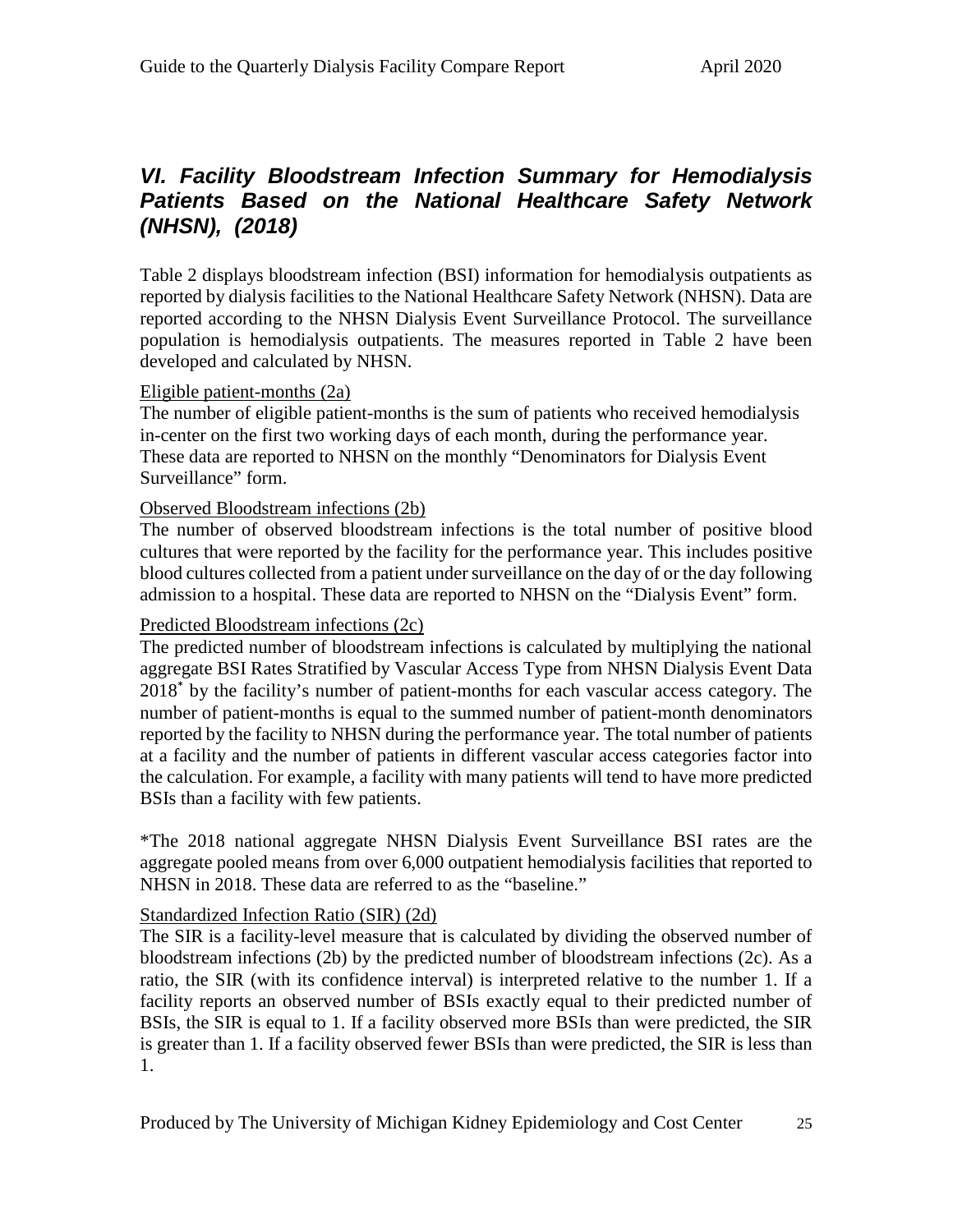The measure accounts for the vascular access types of patients treated at the facility. The SIR is not reported if there are fewer than 12 complete months of data and fewer than 132 eligible patient-months reported to NHSN during the performance year.

# Confidence Intervals (Range of Uncertainty) for SIR (2d)

The confidence interval (or range of uncertainty) provides an estimated range of probable values for the SIR. The lower and upper confidence limits enclose the true SIR approximately 95% of the time if this procedure were to be repeated on multiple samples.

If the SIR's confidence interval contains 1, the facility's number of observed BSIs is not statistically different from their number of predicted BSIs, and the SIR will be categorized "As expected." If the SIR's lower confidence limit is greater than 1, the facility had a statistically significant result indicating more infections than predicted and the SIR will be categorized as "Worse than expected." If the SIR's upper confidence limit is less than 1, the facility had a statistically significant result indicating fewer infections than predicted and the SIR will be categorized as "Better than expected."

# <span id="page-28-0"></span>*VII. Facility Hemoglobin for Medicare Dialysis Patients based on Medicare Dialysis Claims, 10/2018 – 9/2019*

Table 3 reports information on facility practice patterns. Medicare claims are identified as dialysis claims if they are bill type '72' or they are an outpatient claim with a dialysis revenue center code between the following ranges: 800-809 or 820-889. We restricted hemoglobin information to patients who have had ESRD for at least 91 days. The inclusion criteria are described in more detail below. The statistics are reported for each quarter between October 2018 – September 2019 and the entire year along with comparative regional and national data for the year.

Hemoglobin (3a-3c)

We based the hemoglobin information reported in rows 3a to 3c on all Medicare dialysis claims submitted by your facility that indicated the use of an ESA, specifically, the use of epoetin alfa, epoetin beta, darbepoetin alfa, or peginesatide (Omontys®). Hemoglobin was calculated as hematocrit divided by three for claims that report hematocrit but not hemoglobin, rounding to the nearest tenth of a g/dL. Neither patient claims starting before, or on, day 90 of ESRD nor claims with hemoglobin values less than 5 g/dL or greater than 20 g/dL were included. For each patient, the last claim reported for a month at a facility satisfying the above mentioned criteria was included in the summaries.

The rolling year summary in row 3a reports the number of patients for whom at least four claims fulfilling these criteria were submitted by the facility for the year. The quarterly summaries report the number of patients with at least one claim fulfilling these criteria. A patient treated at more than one facility during the year was included in the report for each.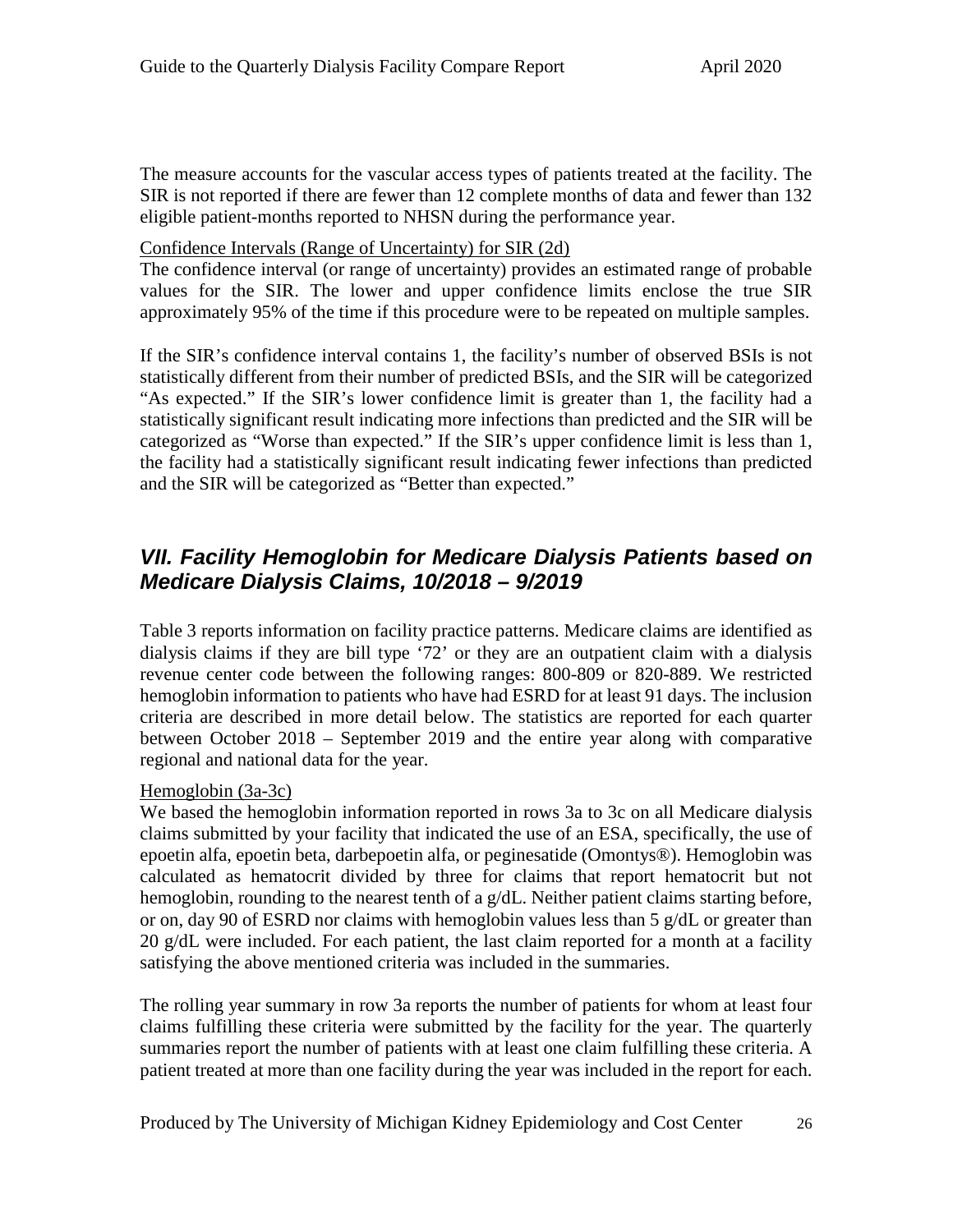For each patient in row 3a, the average hemoglobin reported on claims submitted by the facility was calculated. Rows 3b and 3c present the percentage of patients from 3a with an average hemoglobin less than 10g/dL, and greater than 12 g/dL, respectively. A slightly different group of patients are included in the DFC calculation of the percent of patients that have an average hemoglobin greater than 12, compared to the corresponding measure in the CMS ESRD Quality Incentive Program (QIP). The QIP calculations are restricted to adult patients while DFC includes all patients.

# <span id="page-29-0"></span>*VIII. Mineral and Bone Disorder for Adult Dialysis Patients, Dialysis Adequacy for All Dialysis Patients, Long-term Catheter for Adult HD Patients, and nPCR for Pediatric HD Patients based on CROWNWeb, 10/2018 – 9/2019*

Table 4 reports information primarily from CROWNWeb. Each section of the table includes a slightly different group of patients described in more detail below. All measures are restricted to patients who have had ESRD for greater than 90 days (except phosphorus and long-term catheter) and received dialysis at the facility for at least one entire month during the reporting period. Hypercalcemia, serum phosphorus concentrations, long-term catheter and nPCR are obtained from CROWNWeb only while Kt/V is supplemented with Medicare claims data when values are missing or out of range.

# <span id="page-29-1"></span>**Mineral and Bone Disorder (4a-4f)**

### Hypercalcemia (4a -4c)

This measure derives its information primarily from CROWNWeb  $(10/2018 - 9/2019)$ . The measure is restricted to patients who have had ESRD for greater than 90 days and received dialysis at the facility for at least one entire month during the reporting period.

Hypercalcemia is averaged from uncorrected serum or plasma calcium values over a rolling 3-month period. The percentage for a given month uses the average of the last reported uncorrected serum or plasma calcium value and the last reported values for the previous 2 months (if available). For example, the percentage calculated for April would be based on the average of uncorrected serum calcium values submitted in April, March and/or February. The acceptable range for calcium is  $0.1 - 20$  mg/dL. Values outside of this range are considered missing.

### Eligible adult hypercalcemia patients and patient-months  $(4a - 4b)$

The number of adult patients (18 years or older two months prior to the reporting month) who had ESRD for greater than 90 days and treated in the facility the entire reporting month is reported in row 4a. Patients with missing or out of range values who meet the criteria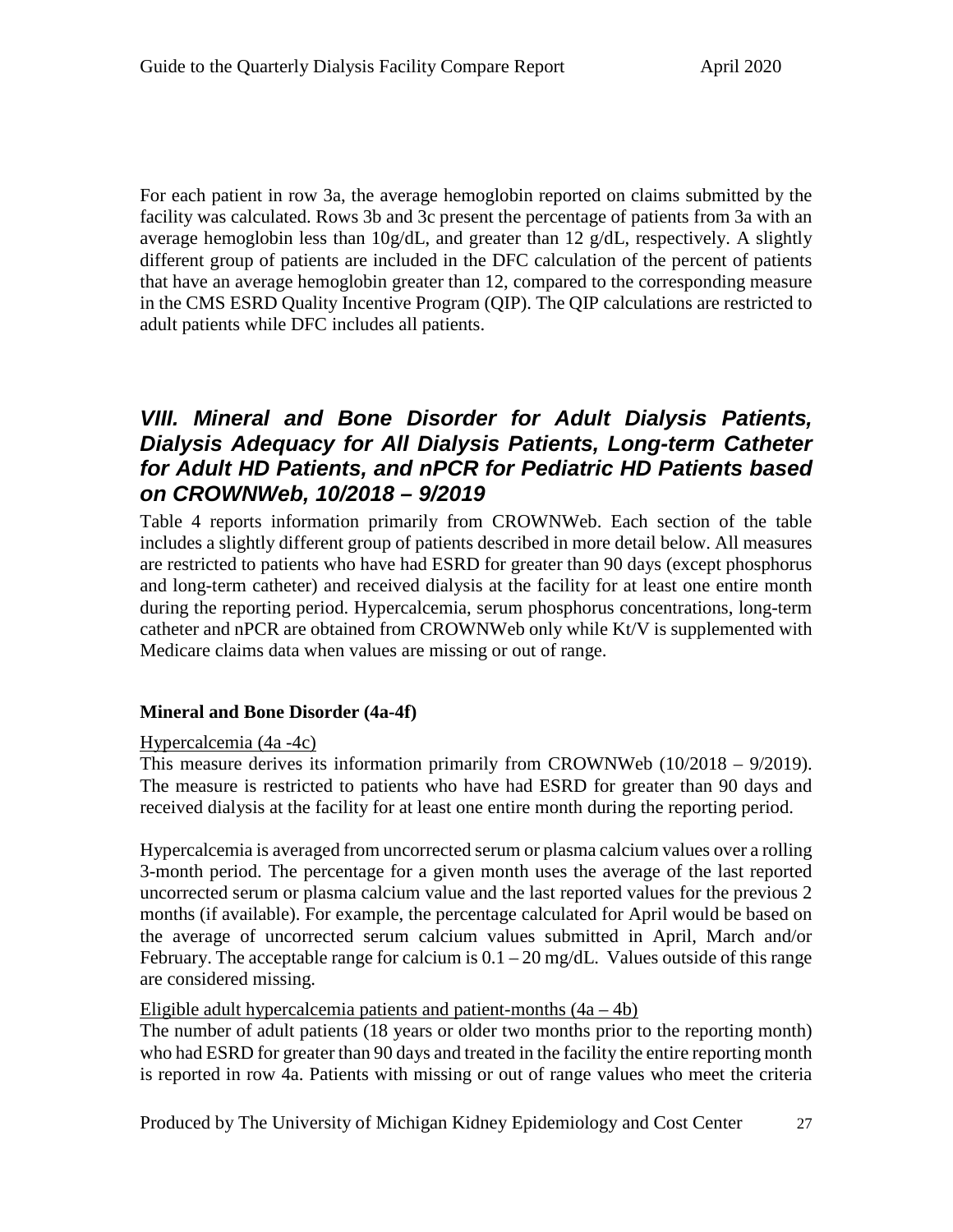above are included in the denominator. The number of patient-months is reported in row 4b. An individual patient may contribute up to 3 patient-months per quarter and up to 12 patient-months per year.

Average uncorrected serum or plasma calcium  $> 10.2$  mg/dL (4c)

The percentage of all eligible patient-months (row 4b) with a 3-month rolling average uncorrected serum or plasma calcium greater than 10.2 or missing is reported in 4c.

Eligible adult phosphorous patients and patient-months (4d-4e)

The number of adult patients with ESRD treated in the facility the entire reporting month is reported in row 4d. The number of patient-months is reported in row 4e. An individual patient may contribute up to 3 patient-months per quarter and up to 12 patient-months per year.

### Serum Phosphorous Categories (4f)

The percentage of all eligible patient-months is characterized into five mutually exclusive categories: less than 3.5 mg/dL, 3.5-4.5 mg/dL, 4.6-5.5 mg/dL, 5.6-7.0 mg/dL, and greater than 7.0 mg/dL.

Hypercalcemia is not reported on DFC if there are fewer than 11 eligible patients in that facility during the 12 month period.

# <span id="page-30-0"></span>**Dialysis Adequacy: Kt/V (4g-4v)**

Kt/V is defined as: K-dialyzer clearance of urea; t-dialysis time; V-patient's total body water. This section of the table is primarily based on information collected in CROWNWeb. If Kt/V is missing or out of range in CROWNWeb during the reporting month, the last valid Kt/V value collected for the patient during the reporting month according to paid, type-72 Medicare dialysis claims was selected (if available). Additional details are provided below.

### Eligible adult hemodialysis (HD) patients and patient-months (4g-4h)

Eligible patients were adults  $(\geq 18$  years) who had ESRD for greater than 90 days, were receiving hemodialysis at the facility for at least one whole calendar month during the reporting period (i.e., 'assigned' facility), and dialyzed thrice weekly (4g). Patient-months were excluded from the denominator if there was evidence the patient was not dialyzing thrice weekly anytime during the month. A patient may only be assigned to one dialysis facility each month and may not switch modalities during the month. The corresponding number of eligible patient-months is reported in row 4h. Patients may be counted up to 12 times per year.

### Determination of thrice weekly dialysis

A patient-month was excluded from the hemodialysis Kt/V patient counts described above if the prescribed number of sessions reported in CROWNWeb by the patient's 'assigned'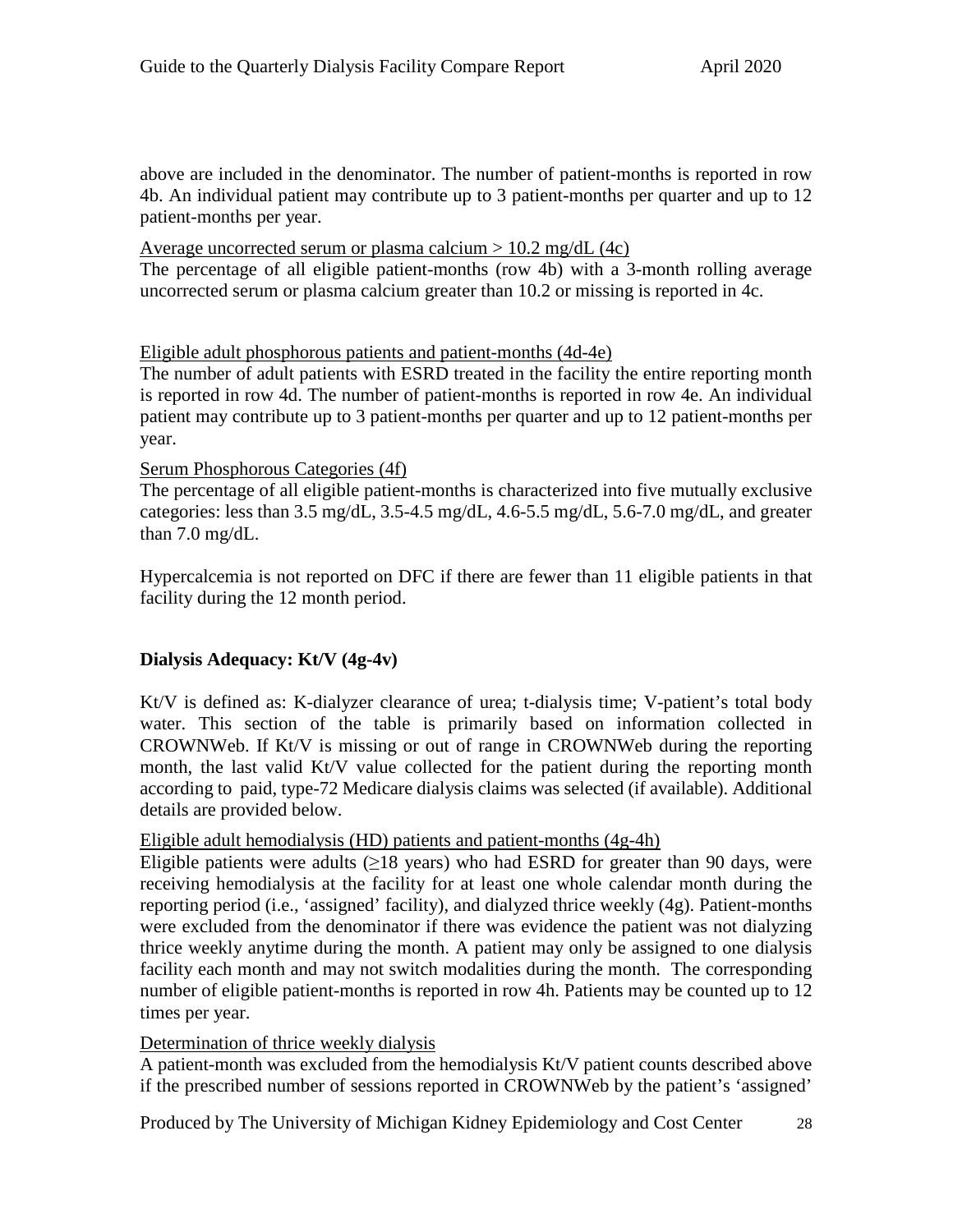facility was not equal to 3 and/or the patient was identified in CROWNWeb as undergoing 'frequent' dialysis anytime during the reporting month. If information regarding the frequency of dialysis was not available for the reporting month in CROWNWeb by the patient's 'assigned' facility, session information submitted by other dialysis facilities where the patient received treatment was considered.

If the dialysis frequency was not reported in CROWNWeb for the reporting month, eligible hemodialysis Medicare claims submitted by the patient's 'assigned' facility during the reporting month were considered. A claim was considered eligible if it was for an adult (≥18 years old) HD patient (or pediatric in-center HD for pediatric HD measure) with ESRD for greater than 90 days as of the start of the claim. Any patient-month in which the patient received "frequent" or "infrequent" dialysis according to claims was excluded entirely (more details provided below).

Calculating "frequent" and" infrequent" dialysis in Medicare dialysis claims

The number of dialysis sessions per week on a claim was calculated as a rate: 7\*(# of HD sessions/# of days). This rate was only calculated for claims that covered at least seven days. A claim was identified as indicating "frequent" dialysis if any of the following criteria were met:

- (a) reported a Kt/V value of 8.88,
- (b) covered seven or more days and had a rate of four or more sessions/week, or
- (c) covered fewer than seven days and had four or more total sessions indicated

A claim was identified as indicating "infrequent" dialysis if it covered at least seven days and had a rate of two or fewer sessions/week. No short claims (less than 7 days) were considered as indicating "infrequent" dialysis.

### Adult hemodialysis: Kt/V  $\geq$  1.2 (4i-4j)

Summaries are calculated using CROWNWeb as the primary data source. The last Kt/V collected (from any facility) during the reporting month for the patient was selected. If Kt/V was missing or out of range  $(Kt/V > 5.0)$  in CROWNWeb, then the Kt/V (based on the value code 'D5: Result of last Kt/V') reported on the last eligible Medicare claim for the patient during the reporting month was selected when available.

A claim was considered eligible if it was from a HD patient who had ESRD for greater than 90 days, was at least 18 years old, and the claim was neither a "frequent" dialysis claim nor an "infrequent" dialysis claim as described above. The last eligible claim with an in-range (less than or equal to 5.0) and not expired (in-center HD with Kt/V reported from a previous claim, or home HD with Kt/V reported from more than four months prior) Kt/V value reported was selected when there were multiple claims reported in a month.

Patients with missing or out of range Kt/V (Kt/V  $>$  5.0) values from either data source (CROWNWeb or Medicare claims) (4i) are included in the denominator but not the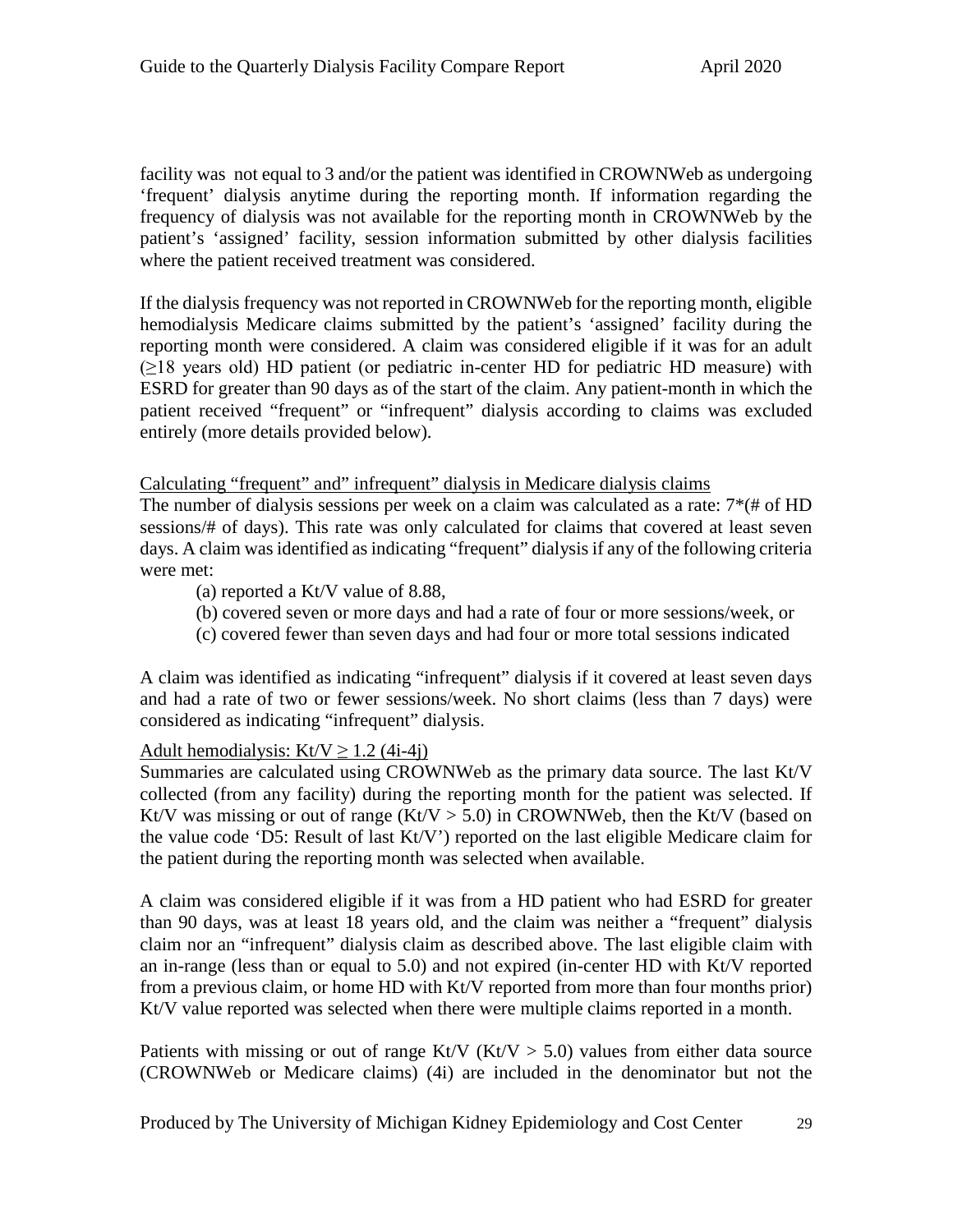numerator and therefore may result in a lower percentage than expected. The percentage of patient-months reported in 4h with a Kt/V value greater than or equal to 1.2 is reported in 4j.

### Eligible adult peritoneal dialysis (PD) patients and patient-months (4k-4l)

Eligible patients were adults ( $\geq$ 18 years) who had ESRD for greater than 90 days and were receiving peritoneal dialysis at the facility for at least one whole calendar month during the reporting period (4k). A patient may only be assigned to one dialysis facility each month and may not switch modalities during the month. The corresponding number of eligible patient-months is reported in row 4l. Patients may be counted up to 12 times per year.

### Adult Peritoneal Dialysis: Kt/V  $\geq$  1.7 (4m-4n)

Kt/V values are only required to be reported every four months for adult PD patients. Therefore, if Kt/V was missing for the reporting month, the most recent available value collected up to 3 months prior was selected when available. If all values in a 4-month lookback period were missing, then the PD Kt/V value was considered missing for that reporting month.

Summaries are calculated using CROWNWeb as the primary data source. The last Kt/V collected (from any facility) during the reporting month for the patient was selected. If Kt/V was missing or out of range (Kt/V  $> 8.5$ ) in CROWNWeb, then the Kt/V (based on the value code 'D5: Result of last Kt/V') reported on the last eligible Medicare claim for the patient during the reporting month was selected when available.

A claim was considered eligible if it was from a PD patient who had ESRD for greater than 90 days and was at least 18 years old. The last eligible claim with an in-range (less than or equal to 8.5) and not expired (Kt/V reported from more than four months prior) Kt/V value was selected when there were multiple claims reported in a month.

Patients with missing or out of range Kt/V ( $Kt/V > 8.5$ ) values from either data source (CROWNWeb or Medicare claims) (4m) are included in the denominator but not the numerator and therefore may result in a lower percentage than expected. The percentage of patient-months reported in 4l with a Kt/V value greater than or equal to 1.7 is reported in 4n.

### Eligible pediatric hemodialysis (HD) patients and patient-months (4o-4p)

Eligible patients were pediatric  $\langle$ <18 years) patients who had ESRD for greater than 90 days, were receiving in-center HD at the facility for at least one whole calendar month during the reporting period (i.e., 'assigned' facility), and dialyzed thrice weekly (4o). Patient-months were excluded from the denominator if there was evidence the patient was not dialyzing thrice weekly anytime during the month. A patient may only be assigned to one dialysis facility each month and may not switch modalities during the month. The corresponding number of eligible patient-months is reported in row 4p. Patients may be counted up to 12 times per year.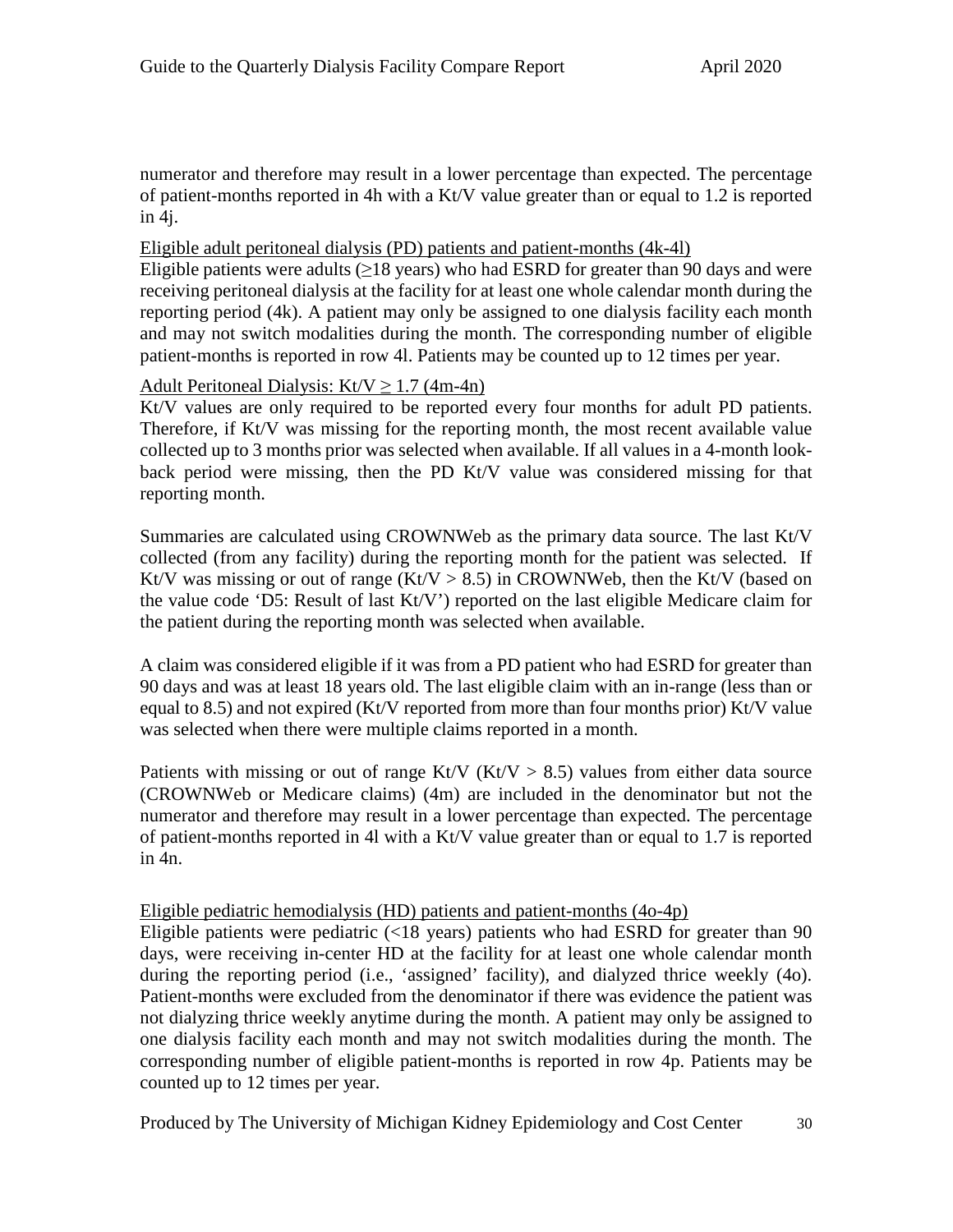CROWNWeb and eligible (pediatric, in-center, ESRD for greater than 90 days) paid type-72 Medicare dialysis claims were used to determine dialysis frequency for each patientmonth. For detailed description regarding the determination of thrice weekly dialysis, and the calculation of "frequent" and" infrequent" dialysis in Medicare dialysis claims, please refer to the 'Eligible adult HD' section above.

# Pediatric Hemodialysis: Kt/V  $\geq$  1.2 (4q-4r)

Summaries are calculated using CROWNWeb as the primary data source. The last Kt/V collected (from any facility) during the reporting month for the patient was selected. If Kt/V was missing or out of range  $(Kt/V > 5.0)$  in CROWNWeb, then the Kt/V (based on the value code 'D5: Result of last Kt/V') reported on the last eligible Medicare claim for the patient during the reporting month was selected when available.

A claim was considered eligible if it was from a HD patient who did not indicate home HD, had ESRD for greater than 90 days, was younger than 18 years old, and the claim was neither a "frequent" dialysis claim nor an "infrequent" dialysis claim as described above. The last eligible claim with an in-range (less than or equal to 5.0) and not expired (Kt/V reported from a previous claim) Kt/V value was selected when there were multiple claims reported in a month.

Patients with missing or out of range Kt/V ( $Kt/V > 5.0$ ) values from either data source (CROWNWeb or Medicare claims) (4q) are included in the denominator but not the numerator and therefore may result in a lower percentage than expected. The percentage of patient-months reported in 4p with a Kt/V value greater than or equal to 1.2 is reported in 4r.

### Eligible pediatric peritoneal dialysis (PD) patients and patient-months (4s-4t)

Eligible patients were pediatric  $\langle \langle 18 \rangle$  years) patients who had ESRD for greater than 90 days and were receiving peritoneal dialysis at the facility for at least one whole calendar month during the reporting period (4s). A patient may only be assigned to one dialysis facility each month and may not switch modalities during the month. The corresponding number of eligible patient-months is reported in row 4t. Patients may be counted up to 12 times per year.

### Pediatric Peritoneal Dialysis: Kt/V  $\geq$  1.8 (4u-4v)

Kt/V values are only required to be reported every six months for pediatric PD patients. Therefore, if Kt/V was missing for the reporting month, the most recent available value collected up to 5 months prior was selected when available. If all values in a 6-month lookback period were missing, then the PD Kt/V value was considered missing for that reporting month.

Summaries are calculated using CROWNWeb as the primary data source. The last Kt/V collected (from any facility) during the reporting month for the patient was selected. If Kt/V was missing or out of range  $(Kt/V > 8.5)$  in CROWNWeb, then the Kt/V (based on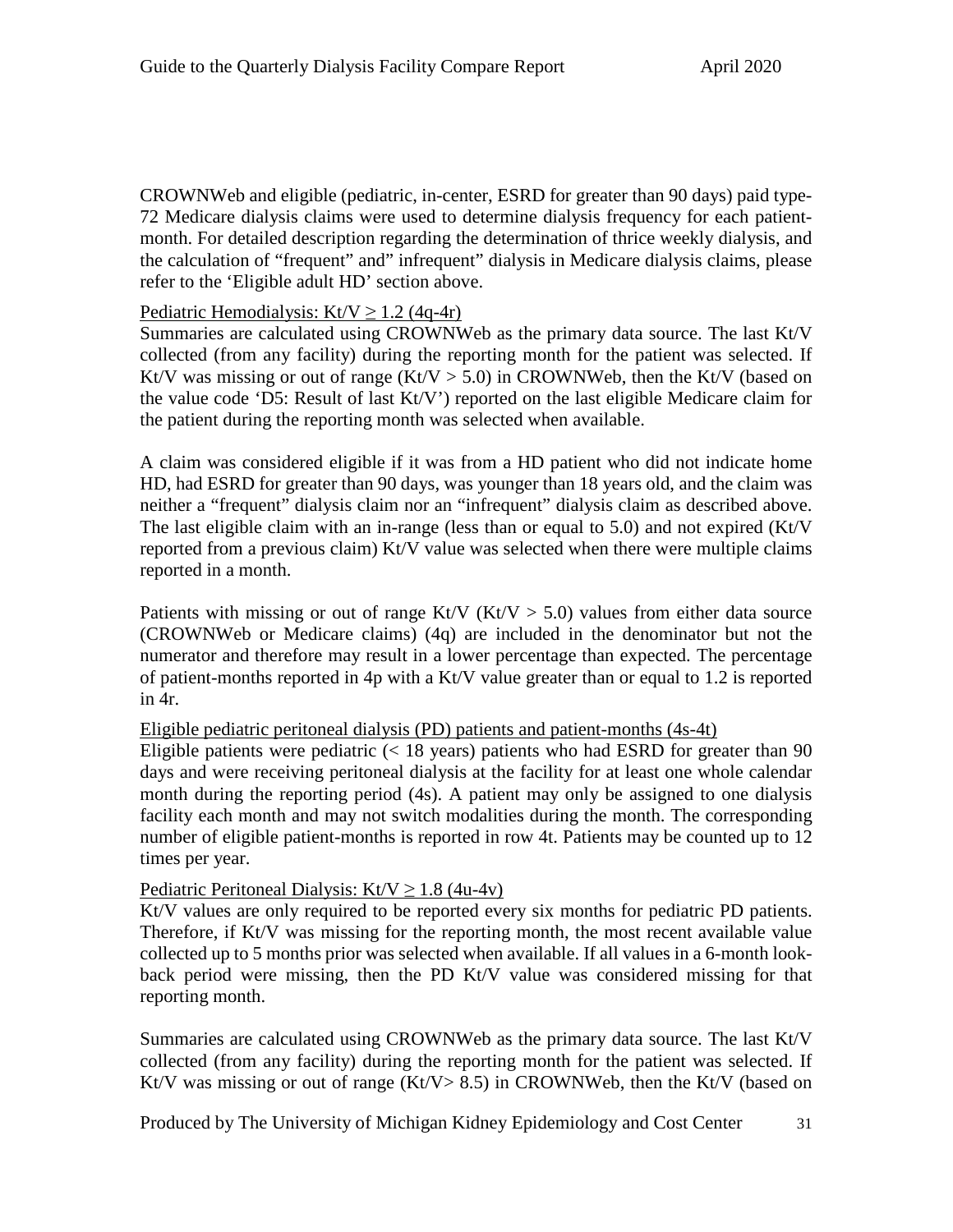the value code 'D5: Result of last Kt/V') reported on the last eligible Medicare claim for the patient during the reporting month was selected when available.

A claim was considered eligible if it was from a PD patient who had ESRD for greater than 90 days and was younger than 18 years old. The last eligible claim with an in-range (Kt/V less than or equal to 8.5) and not expired (Kt/V reported from more than six months prior) Kt/V value was selected when there were multiple claims reported in a month.

Patients with missing or out of range Kt/V (Kt/V  $> 8.5$ ) values from either data source (CROWNWeb or Medicare claims) (4u) are included in the denominator but not the numerator and therefore may result in a lower percentage than expected. The percentage of patient-months reported in 4r with a Kt/V value greater than or equal to 1.8 is reported in 4v.

Kt/V measures are not reported on DFC if there are fewer than 11 eligible patients in that facility during the 12 month period.

# <span id="page-34-0"></span>**Hemodialysis Vascular Access: Long-Term Catheter Rate (4w – 4y)**

This measure reports the percentage of all eligible patient-months where a long-term catheter was in use, i.e., a catheter was reported for three consecutive months (the reporting month and preceding two months) in the same facility. Patients are included in the measure denominator if the patient was on hemodialysis (home or in-center) at the facility for the entire reporting month and was at least 18 years old as of the first day of that month.

This measure is paired with the Hemodialysis Vascular Access- Standardized Fistula Rate. These two vascular access quality measures, when used together, consider arteriovenous (AV) fistula use as a positive outcome and prolonged use of a tunneled catheter as a negative outcome. With the growing recognition that some patients have exhausted options for an AV fistula, or have comorbidities that may limit the success of AV fistula creation, pairing the measures accounts for all three vascular access options: fistula, graft, and catheter.

### Eligible adult hemodialysis (HD) patients (4w)

The number of eligible adult patients (18 years or older as of the first day of the reporting month) who are determined to be on hemodialysis (includes in-center and home HD) for at least one whole calendar month is reported in row 4w.

### Patient-months at Risk (4x)

The number of patient-months at risk for eligible adult HD patients is reported in row 4x.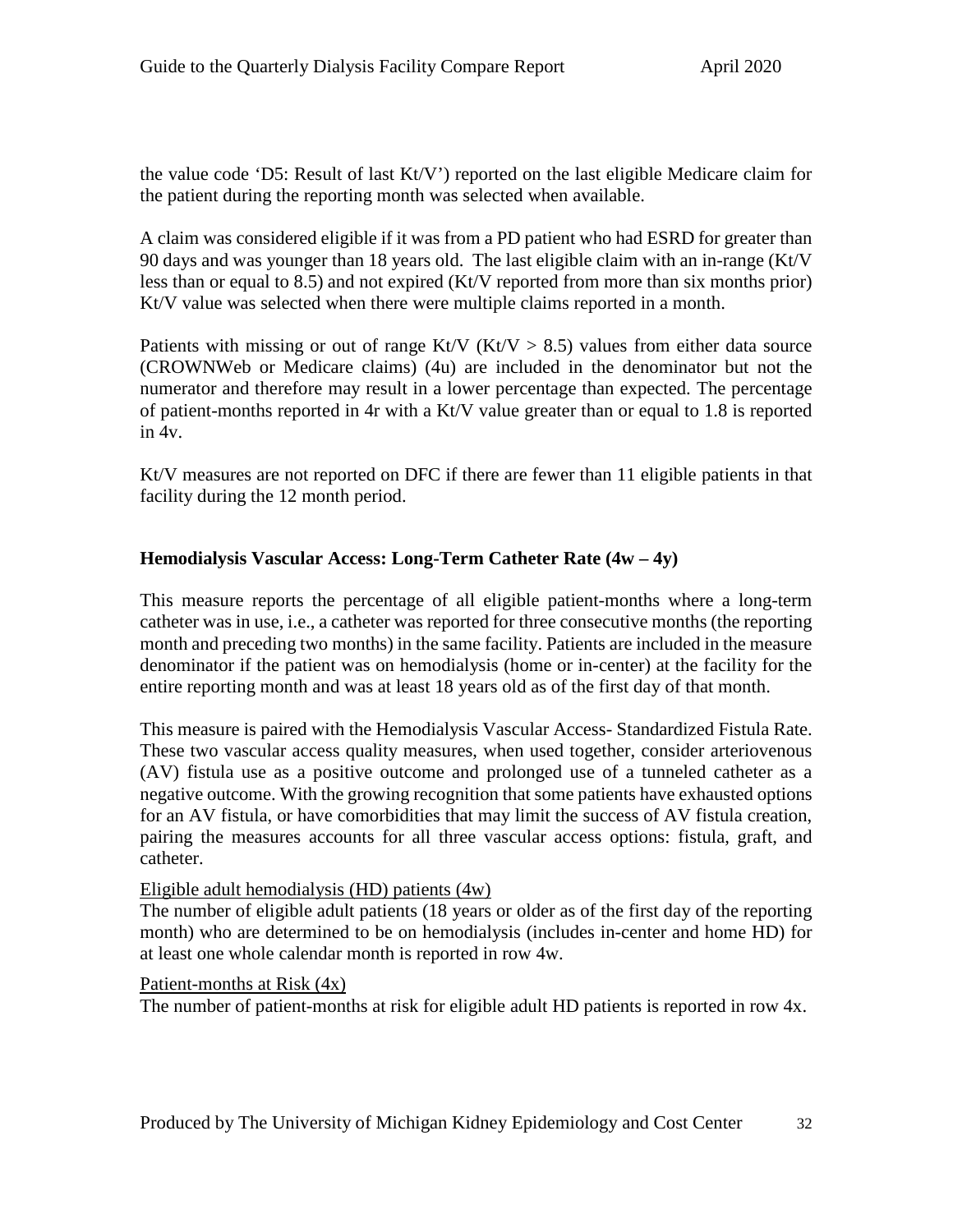The number of patient-months over a time period is the sum of patients reported for the months covered by the time period. An individual patient may contribute up to 3 patientmonths per quarter and up to 12 patient-months per year.

In addition, patients with a catheter that have limited life expectancy, including under hospice care in the current reporting month, or with metastatic cancer, end stage liver disease or coma or anoxic brain injury in the past 12 months, were excluded.

#### Long-Term Catheter Rate (4y)

This row reports the percentage of patient-months in 4x in which the patient received dialysis through a catheter for at least three consecutive months (the reporting month and preceding two months) in the same facility.

The last vascular access type listed in CROWNWeb during each of these three complete months for the patient was selected to determine whether a catheter was in use. Before indicating that a catheter was present for three consecutive months, we checked that the access type reported on the last day of the month that was three months before the reporting month was also a catheter. A catheter was considered in use if the CROWNWeb "Access Type IDs" of 16, 18, 19, 20, and 21 had been recorded for a given month, where "16" represents AV Fistula combined with a Catheter, "18" represents AV Graft combined with a Catheter, "19" represents Catheter only, "20" represents Port access only, "21" represents other/unknown. If there was no CROWNWeb vascular access type entry for a given month, we counted the vascular access type for that month as a catheter. If a patient changes dialysis facilities, the counting of the three consecutive complete months restarts at the new facility.

Long-Term Catheter Rate is not reported on DFC if there are fewer than 11 eligible adult patients in that facility during the 12 month period.

### <span id="page-35-0"></span>**Percentage Reporting nPCR (4z – 4ab)**

In the pediatric population, the assessment of dialysis adequacy requires an evaluation of both small solute clearance and nutritional status. This is because both adequate solute clearance and nutrition are essential for growth and visceral weight gain. Whereas there are several potential measures of nutritional status, these are outside the scope of hemodialysis adequacy measures with the exception of nPCR (normalized protein catabolic rate), a value that is a fundamental component of and already readily available from urea kinetics. This allows the use of nPCR along with spKt/V as measures of dialysis adequacy.

nPCR provides an estimate of dietary protein intake and has been shown to provide additional information to spKt/V. In malnourished adolescent patients who achieved target spKt/V levels, nPCR, but not serum albumin, was associated with nutritional status. In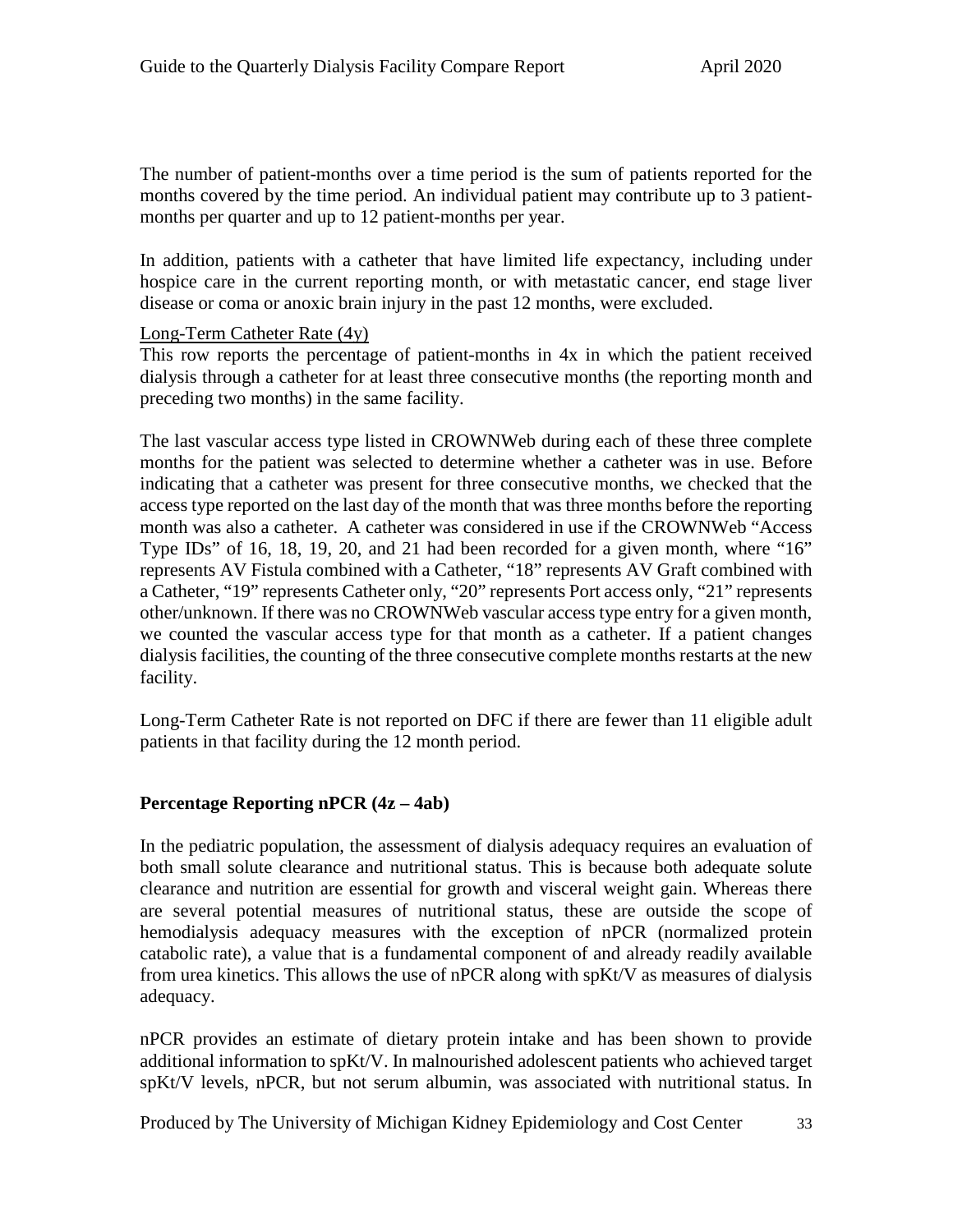adolescent patients, nPCR levels  $\lt 1$  gram/kg/day were found to be an earlier and more sensitive marker than serum albumin levels in predicting malnutrition and sustained weight loss. Additionally, monitoring of nPCR continues to be recommended as part of evaluation of Protein Energy Wasting (PEW) in children on dialysis. There is currently no evidence that supports specific nPCR targets, although age-specific protein intake targets exist. The same data needed for Kt/V calculation can be used for nPCR calculation. Thus, nPCR can be monitored monthly along with Kt/V to follow up protein intake for a particular patient.

Eligible pediatric in-center hemodialysis (HD) patients and patient-months  $(4z - 4aa)$ Eligible patients were pediatric patients (<18 years) who were receiving in-center hemodialysis at the facility for at least one whole calendar month during the reporting period. The number of the eligible patients is reported in row 4z. The corresponding number of eligible patient-months is reported in row 4aa. An individual patient may contribute up to 3 patient-months per quarter and up to 12 patient-months per year.

Percentage of pediatric in-center hemodialysis (HD) patients with documented monthly nPCR measures (4ab)

Summaries are calculated using CROWNWeb as the primary data source. To be included in the denominator for a particular month, the patient must be on in-center hemodialysis for the entire month, be  $< 18$  years old at the beginning of the month, and must be assigned to that facility for the entire month.

The number of patients in the study month where (1) nPCR value and the date the nPCR was collected were known or (2) the components that used to calculate nPCR (BUN predialysis, BUN post-dialysis, pre-dialysis weight, pre-dialysis weight unit of measure, postdialysis weight, post-dialysis weight unit of measure, and delivered minutes of BUN hemodialysis Session) and the date of collection are all known.

Percentage of patient-months of pediatric (less than 18 years old) in-center hemodialysis patients (irrespective of frequency of dialysis) with documented monthly nPCR measurements is reported in 4ab.

Percentage Reporting nPCR is not reported on DFC if there are fewer than 11 eligible patients in that facility during the 12 month period.

# <span id="page-36-0"></span>*IX. Patient Experience of Care based on ICH CAHPS survey 10/19/2018 – 01/11/2019 and 04/19/2019 – 07/12/2019*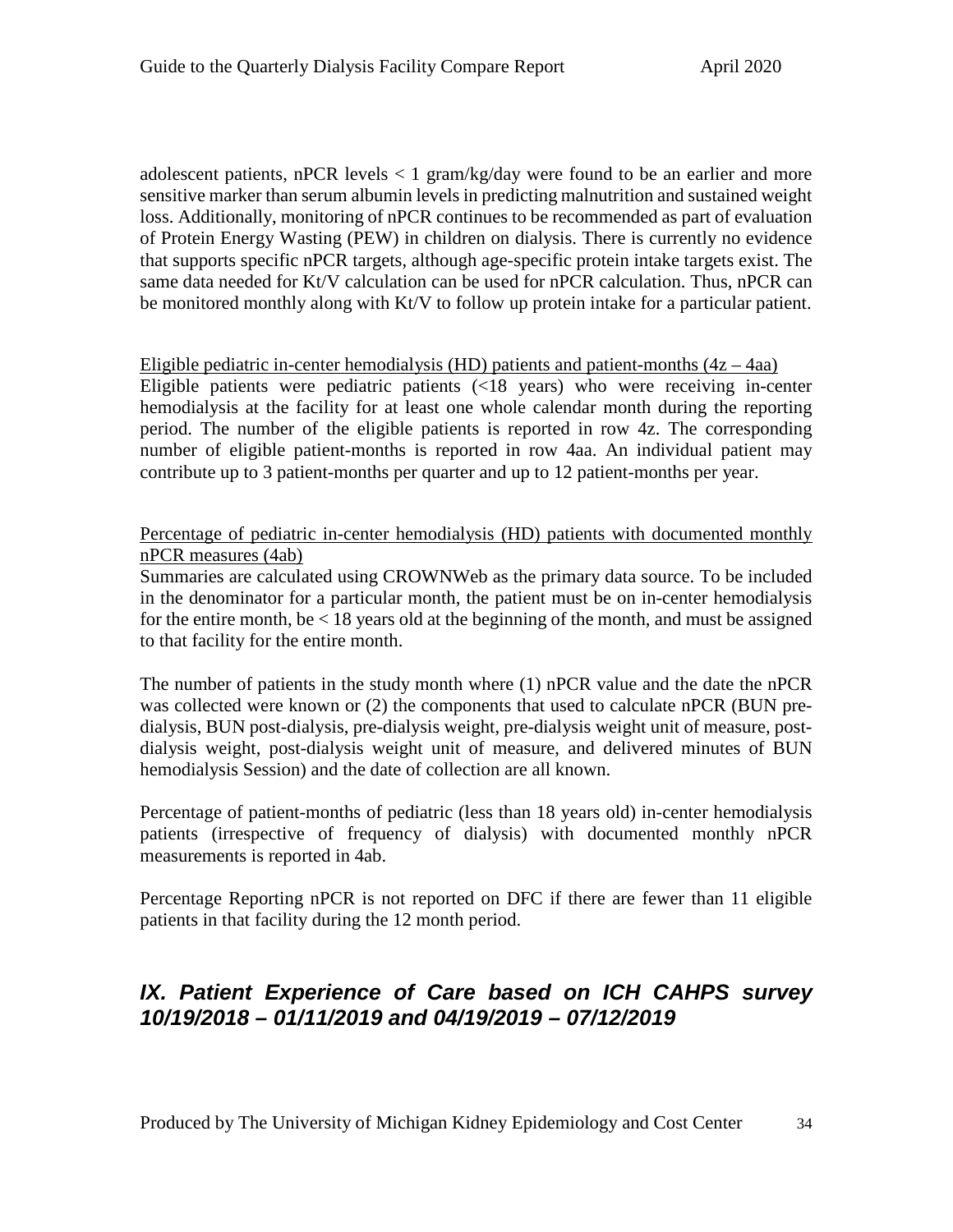# Overview

The ICH CAHPS Survey is intended to measure in-center hemodialysis patients' perspectives on the care they receive at dialysis facilities. The survey is administered twice a year (once in the spring and once in the fall). It contains a total of 62 questions. Questions were chosen to reflect aspects of the in-center dialysis experience that are important to patients. Table 5 reports the results for three rating measures and three multi-item or "composite" measures. The data include the two most recent semi-annual surveys. The measures reported in Table 5 have been developed and calculated by RTI. A copy of the questionnaire can be found on the ICH CAHPS Survey web site, [https://ichcahps.org.](https://ichcahps.org/)

The ICH CAHPS Survey of Patients' Experiences Star Rating will be calculated and reported as a separate Star Rating from the Quality of Patient Care Star Rating. Current measure specifications are available at:

<https://ichcahps.org/SurveyandProtocols.aspx>

The ICH CAHPS Star Rating Technical Notes are available in the Quick Links section of: <https://ichcahps.org/Home.aspx>

# Which patients are included?

Dialysis facility patients are eligible to participate if they meet the following criteria:

- 18 years or older on the last day of the sampling window for the semiannual survey;
- Still living as of the last day of the sampling window for the semiannual survey;
- Received in-center hemodialysis on an outpatient basis from their current facility for three months or longer; not currently residing in an institution, such as a residential nursing home or other long-term care facility, or a jail.

The ICH CAHPS survey is administered either to a random sample of adult patients or to all patients at each dialysis facility, depending upon the total number of patients at the facility. Only patients who get in-center hemodialysis can participate in the survey; home or peritoneal dialysis patients are excluded from the survey.

### How are scores calculated?

The rating scores are based on single items in the survey, each of which has a response set from 0 to 10. Scores are calculated based on the proportion of patients that answered with the two most favorable responses, "9" or "10", two middle favorable responses "7" or "8" and seven least favorable responses "0-6". These results are publicly reported at the level of the dialysis facility.

The calculation for the composite scores is more complex. The scores for a facility are the average of the proportion of respondents who provided the most favorable (top box), least favorable (bottom box) or mid-range responses to each question included in each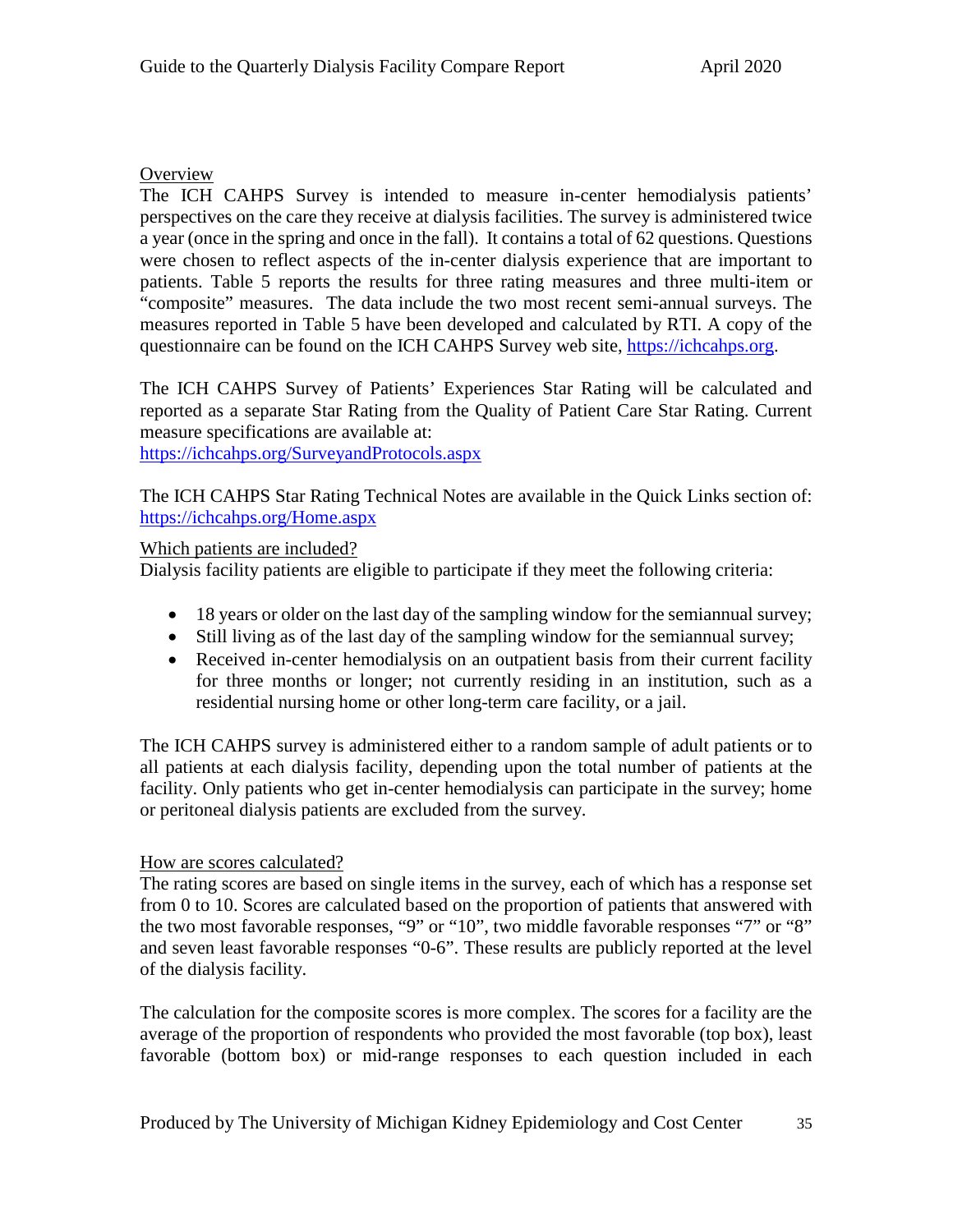composite. The responses that are coded as the most favorable, least favorable, and midrange will vary by question.

# Number of Completed Surveys (5a)

The number of completed surveys from patients at the facility who met the inclusion criteria detailed above. Patients are assigned to the facility based on information in CROWNWeb. If the data in CROWNWeb show that a patient only visited one in-center hemodialysis facility during the sampling window, the patient is assigned to that facility. Patients who had visits to more than one facility during the sampling window are assigned to a facility using a variety of rules which take into account the number of visits the individual made to each facility and consider whether the facility is in the same state as the state in which the respondent lives.

### Response Rate (5b)

The proportion of patients who completed the survey (5a) out of those who were offered the survey.

#### Percent of Patients reporting- Nephrologists' communication and caring (5c)

The proportion of patients who provided the most [middle or least] favorable responses to questions included in this composite measure are shown in the Always [Sometimes or Never, respectively] category. The scores for a facility are the average of the proportion of respondents who provided the most [middle or least] favorable responses to each question included in each composite (survey questions 3, 4, 5, 6, 7, 9).

### Percent of Patients reporting- Quality of dialysis center care and operations (5d)

The proportion of patients who provided the most [middle or least] favorable responses to questions included in this composite measure are shown in the Always [Sometimes or Never, respectively] category. The scores for a facility are the average of the proportion of respondents who provided the most [middle or least] favorable responses to each question included in each composite (survey questions 10, 11, 12, 13, 14, 15, 16, 17, 21, 22, 24, 25, 26, 27, 33, 34, 43).

### Percent of Patients reporting- Providing information to patients (5e)

The proportion of patients who provided the most [least] favorable responses to questions included in this composite measure are shown in the Yes [No] category. The scores for a facility are the average of the proportion of respondents who provided the most [least] favorable responses to each question included in each composite (survey questions 19, 28, 29, 30).

### Percent of Patients reporting- Rating of the nephrologist (5f)

The proportion of patients who provided the most  $(9 \text{ or } 10)$  [middle  $(7 \text{ or } 8)$  or least  $(0-6)$ ] favorable response to question 8 on the survey receive a measure rating of Always [Sometimes or Never, respectively].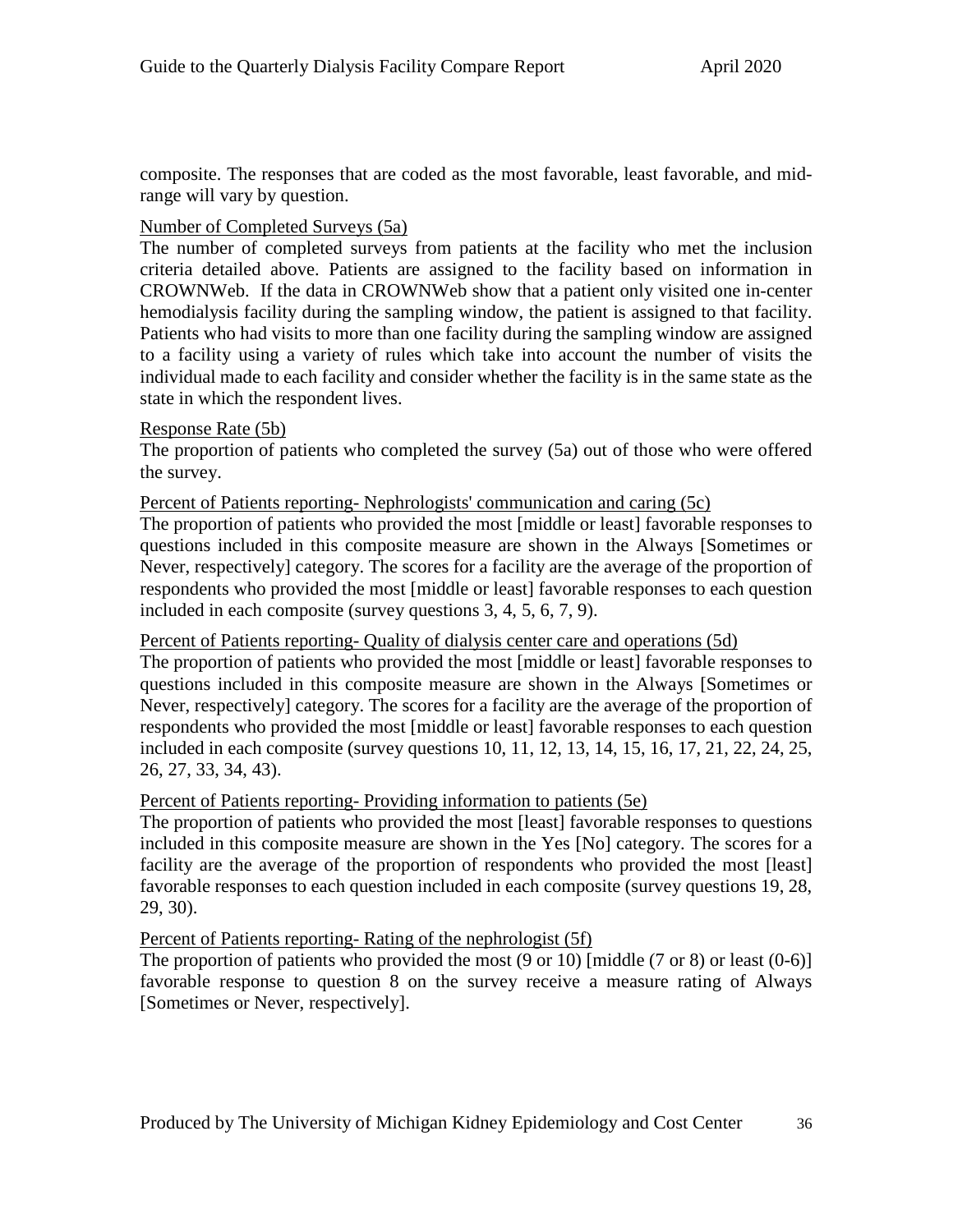Percent of Patients reporting- Rating of the dialysis center staff (5g)

The proportion of patients who provided the most (9 or 10) [middle (7 or 8) or least (0-6)] favorable response to question 32 on the survey receive a measure rating of Always [Sometimes or Never, respectively].

Percent of Patients reporting- Rating of the dialysis facility (5h)

The proportion of patients who provided the most  $(9 \text{ or } 10)$  [middle  $(7 \text{ or } 8)$  or least  $(0-6)$ ] favorable response to question 35 on the survey receive a measure rating of Always [Sometimes or Never, respectively].

# Overall Star Rating (5i)

The Overall Star Rating for ICH CAHPS Survey of Patients' Experiences calculated as a separate star rating from the Quality of Patient Care Star Rating (5i).

# <span id="page-39-0"></span>*X. Facility Star Rating Calculation*

# **Overview**

Table 6 reports the star rating, ranging from one to five stars, associated with the facility. The October 2019 DFC release includes the use of a baseline period (April 2018 QDFC) and an evaluation period (January 2018 – December 2018), calculation of measure scores in the evaluation data period compared against relative scoring in a fixed baseline period, and assignment of star ratings in an evaluation data period based on relative cutoffs for final facility scores set in the same fixed baseline period. Such a methodology allows users to compare dialysis facilities and observe changes in facility performance over time. Eleven of the fifteen Quality Measures (QMs) reported on the Medicare DFC website were used in the algorithm to calculate the star rating. Methods will be described briefly below and detailed information on the Star Rating methodology is available in the [Technical Notes](https://dialysisdata.org/sites/default/files/content/Methodology/Updated_DFC_Star_Rating_Methodology_for_October_2018_Release.pdf)  on the Updated Dialysis Facility [Compare Star Rating Methodology](https://dialysisdata.org/sites/default/files/content/Methodology/Updated_DFC_Star_Rating_Methodology_for_October_2018_Release.pdf) for the October 2018 release. You may also view the 'Star Rating Measure Scoring Tables and Instructions' on the Methodology page of DialysisData.org to help in calculating individual measure scores.

The eleven QMs used in the calculation are grouped into different QM domains. Specifically, domains are empirically derived using factor analysis and assessing correlations among the QMs. Factor analysis detects underlying latent factors that are the source of correlations between variables. The method led to the creation of three domains of QMs. The first domain comprises the standardized measures for hospitalizations, mortality, transfusions, and readmissions (STrR, SMR, SRR, and SHR) and is named "Standardized Outcomes (SHR, SMR, STrR, SRR)". The standardized fistula rate (SFR) and long-term catheter measures form the second domain which is named "Other Outcomes 1 (SFR, Catheter)." All Kt/V and Hypercalcemia QMs form the third domain and is named "Other Outcomes 2 (Total Kt/V, Hypercalcemia)." These domains are equally weighted in determining the final facility score for the star rating.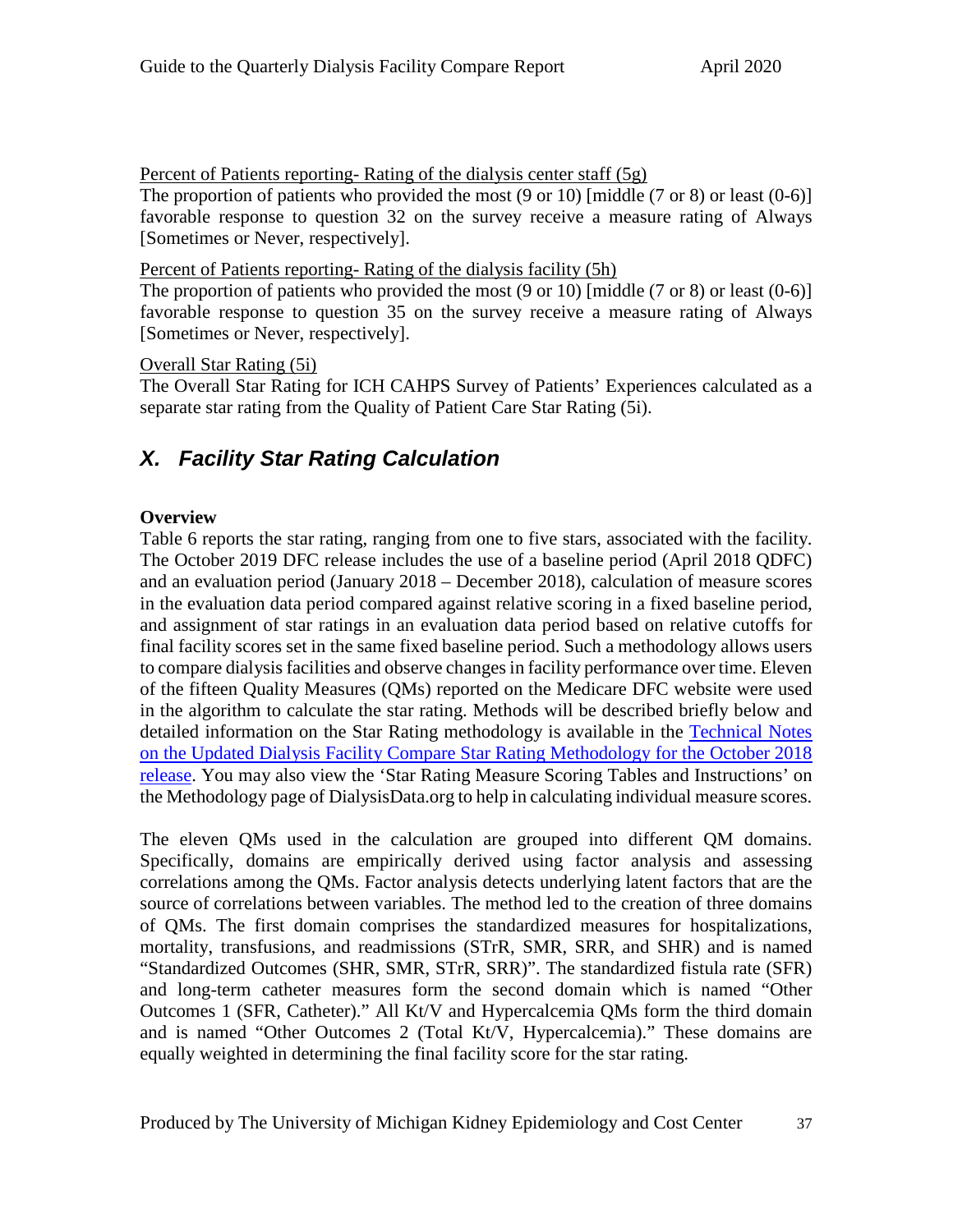As the DFC QMs have different distributions, scales, and direction of better performance, the measure values are transformed into measure scores in order to make the metrics comparable. Transformation of measure values into measure scores are described below for baseline year and the current data period.

### **Baseline Period**

### Percentage Measures

The four percentage QMs (Total Kt/V, Hypercalcemia, Long-Term Catheter Rate, and SFR) vary in their distributions. These measures are scored with truncated z-scores.

Truncated z-scores represent the number of standard deviations away from the mean, truncated at a maximum/minimum allowed value. During the truncation process, these measures are iteratively re-scored to ensure a final mean of 0 and variance of 1.

### Standardized Ratio Measures

The four standardized ratio QMs are scored differently than the four percentage QMs since the quality associated with a unit change in a ratio measure is not equally spaced. Probit scoring better reflects spacing differences than z-scores, which assume equal spacing. In addition, since the probit function maps percentiles of the standardized ratio measures to a distribution with mean 0 and variance 1, this type of scoring can be easily combined with the percentage measures.

### **Evaluation Period**

### Percentage Measures

The purpose of scoring measures relative to the baseline period data is to map each measure value to the same score that the measure value would have been mapped to if it had been observed in the baseline period. Z-scores in the evaluation data period are therefore calculated by subtracting the mean and dividing by the standard deviation of the measure in the baseline period. These z-scores are then truncated at the same values as truncated in the baseline period and re-standardized using the mean and the standard deviation of the truncated z-scores in the baseline period.

### Standardized Ratio Measures

Evaluation period facility ratios are first multiplied by the adjustment factor (described in the [Technical Notes on the Updated Dialysis Facility](https://dialysisdata.org/sites/default/files/content/Methodology/UpdatedDFCStarRatingMethodology.pdf) Compare Star Rating Methodology for the October 2018 release) to create individual facility adjusted ratios. Each adjusted ratio is mapped to the same percentile that the ratio would have been mapped to if it had been observed in the baseline period. The cutoffs used for the percentiles are determined by the best measure value within each percentile in the baseline period.

Further details of the calculation are presented in the row descriptions below.

### **Standardized Outcomes Domain**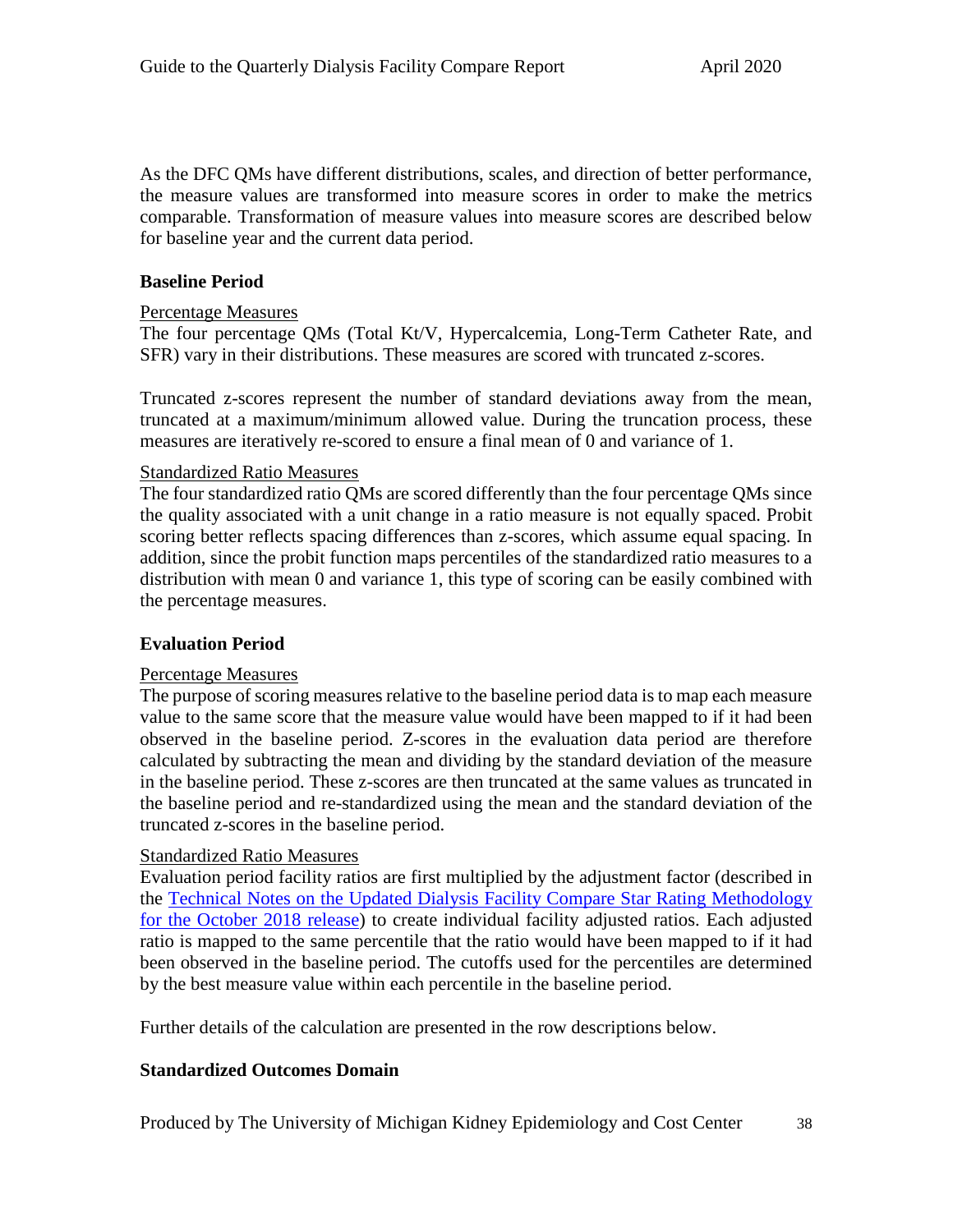### Standardized Outcomes Score (6a)

The score for this domain is between -2.58 and 2.58 and was computed by averaging the measure scores for measures within the Standardized Outcomes domain. Suppressed measures were treated as missing when calculating the domain score. If there was at least one non-missing measure in the domain, the missing measures in the domain were given the average measure score to limit the non-missing measures from being too influential. If all measures within the domain were missing, then the domain did not receive a score.

### Standardized Mortality Ratio (SMR) (6b)

The SMR equals the ratio of the observed number of deaths at your facility divided by the expected number of deaths, as compared to the national death rate in the same year, adjusted for facility patient case mix, including incident patient comorbidities. A lower ratio is better. Please see Section V of this guide for more information about the SMR. The time period used for the current star rating calculation is January 1, 2015 – December 31, 2018.

### Measure Score: SMR (6c)

This measure is scored using percentile ranking and probit scoring technique in order to accommodate for the unequal spacing with a unit change in a ratio measure. Percentiles ranging from 0.5 to 99.5 in increments of 0.5 are used, resulting in 199 distinct percentiles. The associated minimum probit score is -2.58 and the maximum probit score is 2.58.

### Standardized Hospitalization Ratio (Admissions) (SHR) (6d)

The SHR (admissions) is calculated by dividing the observed total admissions by the expected number of admissions. As with the SMR, it enables a comparison of your facility's experience to the national average. A lower ratio is better. Please see Section V of this guide for more information about the SHR. The time period used for the current star rating calculation is January 1, 2018 – December 31, 2018.

### Measure Score: SHR (6e)

Same method as for SMR. Please see "Measure Score: SMR" above for description.

### Standardized Readmission Ratio (SRR) (6f)

The SRR is calculated by dividing the total number of unplanned hospital readmissions by the expected number of admissions. As with the SMR, it enables a comparison of your facility's experience to the national average. A lower ratio is better. Please see Section V of this guide for more information about the SRR. The time period used for the current star rating calculation is January 1, 2018 – December 31, 2018.

Measure Score: SRR (6g)

Same method as for SMR. Please see "Measure Score: SMR" above for description.

### Standardized Transfusion Ratio (STrR) (6h)

The STrR is calculated by dividing your facility's observed total transfusions by the expected number of transfusions. As with the SMR and SHR, the STrR enables a comparison of your facility's experience to the national average. A lower ratio is better.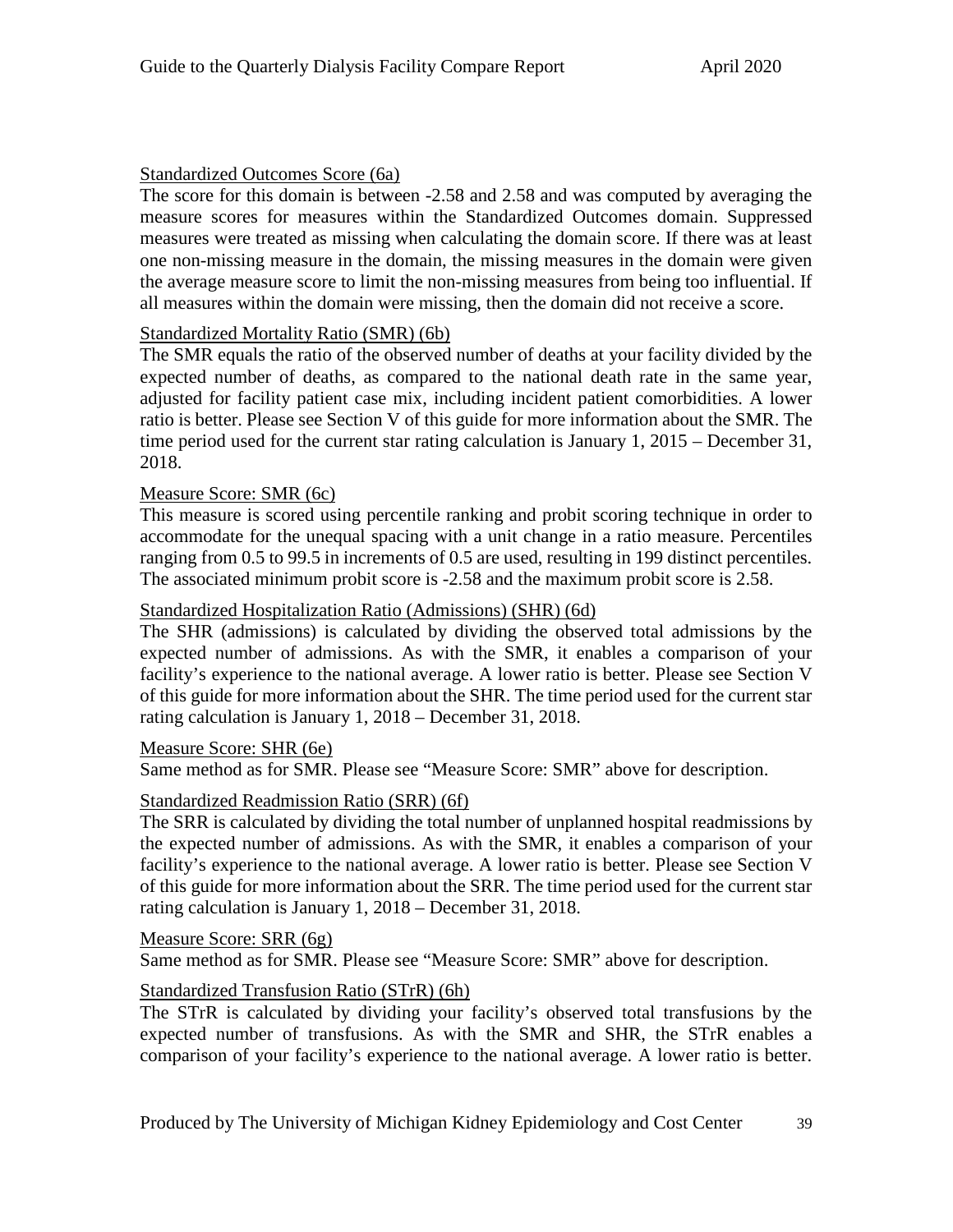Please see Section V of this guide for more information about the STrR. The time period used for the current star rating calculation is January 1, 2018 – December 31, 2018.

### Measure Score: STrR (6i)

Same method as for SMR. Please see "Measure Score: SMR" above for description.

# **Other Outcomes 1 Domain**

### Other Outcomes 1 Score (6j)

The score for this domain is between -2.58 and 2.58 and was computed by averaging the measure scores for measures within this domain. Suppressed measures were treated as missing when calculating the domain score. If there was at least one non-missing measure in the domain, the missing measures in the domain were given the average measure score to limit the non-missing measures from being too influential. If all measures within this domain were missing, then the domain did not receive a score. Note however that facilities which service only peritoneal dialysis patients are not expected to have measures in this domain and, therefore, this domain is not included in the calculation of the star rating for these PD-only facilities.

### Standardized Fistula Rate (SFR) (6k)

Adjusted percentage of adult hemodialysis patient-months using an arteriovenous fistula (AVF) as the sole means of vascular access (higher is better). The time period used for the current star rating calculation is January 1, 2018 – December 31, 2018. Percentages based on 10 or fewer patients are shown in this table but will be reported as 'Not Available' on DFC.

### Measure Score: SFR (6l)

This measure is scored with truncated z-scores. Truncated z-scores represent the number of standard deviations away from the mean, truncated at a maximum/minimum allowed value. The upper and lower truncation bounds are different for each measure and are chosen so that all final measure scores have a maximum range of -2.58 to 2.58.

### Long-Term Catheter Rate (6m)

Percentage of adult hemodialysis patient-months using a catheter continuously for three months or longer for vascular access (lower is better). The time period used for the current star rating calculation is January 1, 2018 – December 31, 2018. Percentages based on 10 or fewer patients are shown in this table but will be reported as 'Not Available' on DFC.

#### Measure Score: Catheter (6n)

This measure is scored with truncated z-scores. Truncated z-scores represent the number of standard deviations away from the mean, truncated at a maximum/minimum allowed value. The upper and lower truncation bounds are different for each measure and are chosen so that all final measure scores have a maximum range of -2.58 to 2.58.

### **Other Outcomes 2 Domain**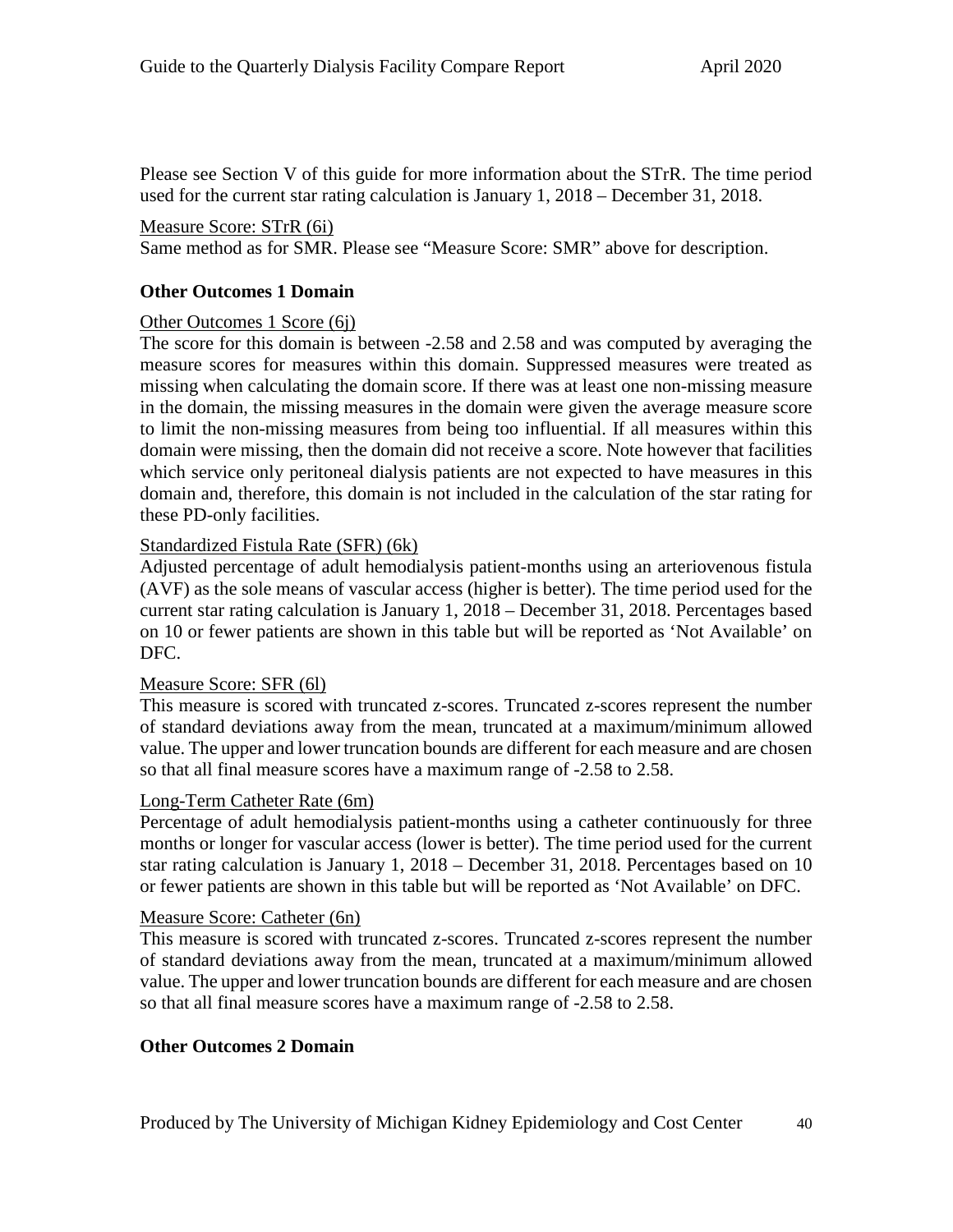# Other Outcomes 2 Score (6o)

The score for this domain is between -2.58 and 2.58 and was computed by averaging the measure scores for measures within this domain. Suppressed measures were treated as missing when calculating the domain score. If there was at least one non-missing measure in the domain, the missing measures in the domain were given the average measure score to limit the non-missing measures from being too influential. If all measures within this domain were missing, then the domain did not receive a score.

# Adult HD: Kt/V  $\geq$ 1.2 (6p)

Percentage of adult hemodialysis patients who had enough wastes removed from their blood during dialysis: Kt/V greater than or equal to 1.2 (higher is better). The time period used for the current star rating calculation is January 1, 2018 – December 31, 2018. Percentages based on 10 or fewer patients are shown in this table but will be reported as 'Not Available' on DFC.

# Adult PD: Kt/V  $\geq$ 1.7 (6q)

Percentage of adult peritoneal dialysis patients who had enough wastes removed from their blood during dialysis: Kt/V greater than or equal to 1.7 (higher is better). The time period used for the star rating calculation is January 1, 2018 – December 31, 2018. Percentages based on 10 or fewer patients are shown in this table but will be reported as 'Not Available' on DFC.

# Pediatric HD: Kt/V  $\geq$ 1.2 (6r)

Percentage of pediatric hemodialysis patients who had enough wastes removed from their blood during dialysis:  $Kt/V$  greater than or equal to 1.2 (higher is better). The time period used for the star rating calculation is January 1, 2018 – December 31, 2018. Percentages based on 10 or fewer patients are shown in this table but will be reported as 'Not Available' on DFC.

### Pediatric PD:  $Kt/V > 1.8$  (6s)

Percentage of pediatric peritoneal dialysis patients who had enough wastes removed from their blood during dialysis:  $Kt/V$  greater than or equal to 1.8 (higher better). The time period used for the star rating calculation is January 1, 2018 – December 31, 2018. Percentages based on 10 or fewer patients are shown in this table but will be reported as 'Not Available' on DFC.

### Total Kt/V  $\geq$  specified threshold (6t)

The individual Kt/V measures were combined into one overall measure for calculation of the domain score. The percentage of patients that achieve Kt/V greater than the specified thresholds for the respective modality and adult or pediatric age group was weighted based on the number of patient-months of data available. The resulting combined measure (Total Kt/V) represents the percentage of total dialysis patients who had enough wastes removed from their blood (Kt/V greater than or equal to specified threshold). If the overall Kt/V percentage is based on 10 or fewer patients, then it is reported as 'Not Available' in this table.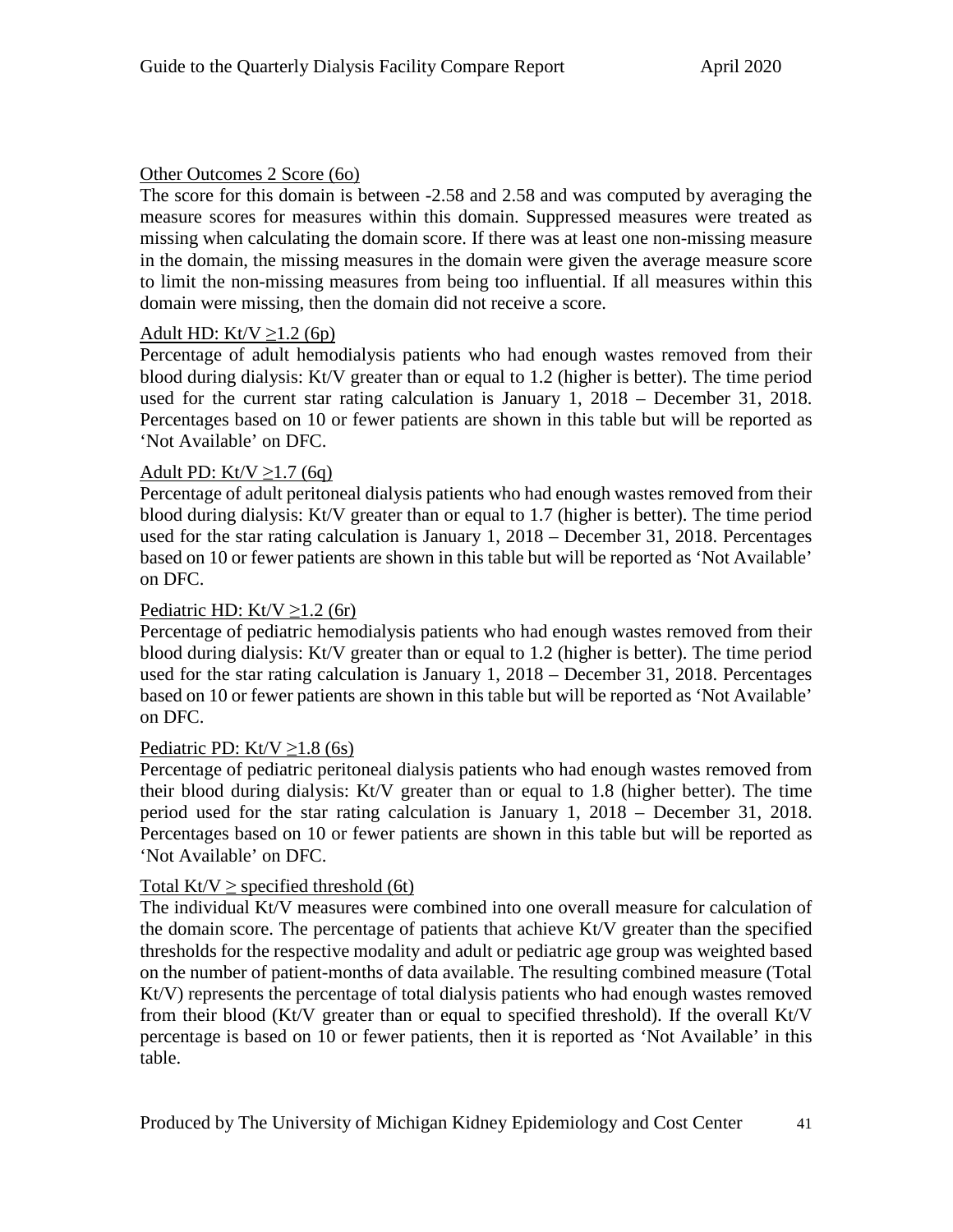#### Measure Score: Overall Kt/V (6u)

Same method as for Catheter. Please see "Measure Score: Catheter" above for description.

#### Serum calcium  $> 10.2$  mg/dL (6v)

Percentage of adult dialysis patients who had an average calcium over the past three months greater than 10.2 mg/dL (hypercalcemia) (lower is better). The time period used for the current star rating calculation is January 1, 2018 – December 31, 2018.

Measure Score: Hypercalcemia (6w)

Same method as for Catheter. Please see "Measure Score: Catheter" above for description.

### **Final Score and Overall Star Rating**

#### Final score  $(6x)$

The measure scores are combined to create a final facility score for each facility. First, each facility is given domain scores between -2.58 and 2.58 by averaging the measure scores within each of the three domains: Standardized Outcomes, Other Outcomes 1, and Other Outcomes 2. Facilities are then given a final score between -2.58 and 2.58 by averaging the domain scores. Facilities are given final scores as long as they have at least one measure in each domain. Note again that facilities which only service peritoneal dialysis patients are not expected to have measures in the Other Outcomes 1 Domain and therefore this domain is not included in the calculation of the star rating for these PD-only facilities. These facilities will still receive a final score based on the average of the other two domains, provided those domains have at least 1 non-missing measure in each of them.

Missing values for facilities that qualify for ratings are assigned the mean of the scores given to that measure. In the baseline period, the missing value is imputed with the mean of the measure in the *baseline period*. And in the evaluation period, the missing value is imputed with the mean of the measure in the *evaluation period*. This method of imputation ensures that one measure does not exert too much influence on the domain score, and in turn, the final score used to determine the Star Rating. For example, if one facility had the maximum measure score of 2.58 for STrR and had missing values for SMR and SHR, it would not be appropriate to assume that the Standardized Ratio Measure Domain should be given the maximum score of 2.58 for the two missing measures (i.e., SMR and SHR) based on the one available measure for that domain (i.e., STrR).

### Overall Star Rating (6y)

The final score cutoffs for the star rating are defined using the *baseline year* data. Final score cutoffs for the baseline period (April 2018 QDFC) are set so that approximately 3%, 8%, 35%, 27%, 26% facilities are assigned 1-, 2-, 3-, 4-, 5-stars, respectively, in order to maintain the longitudinal continuity of the star ratings. The final score cutoffs calculated based on these proportions are retained and used to define star rating categories in the October 2018 star ratings and for future star ratings until a new baseline year is established.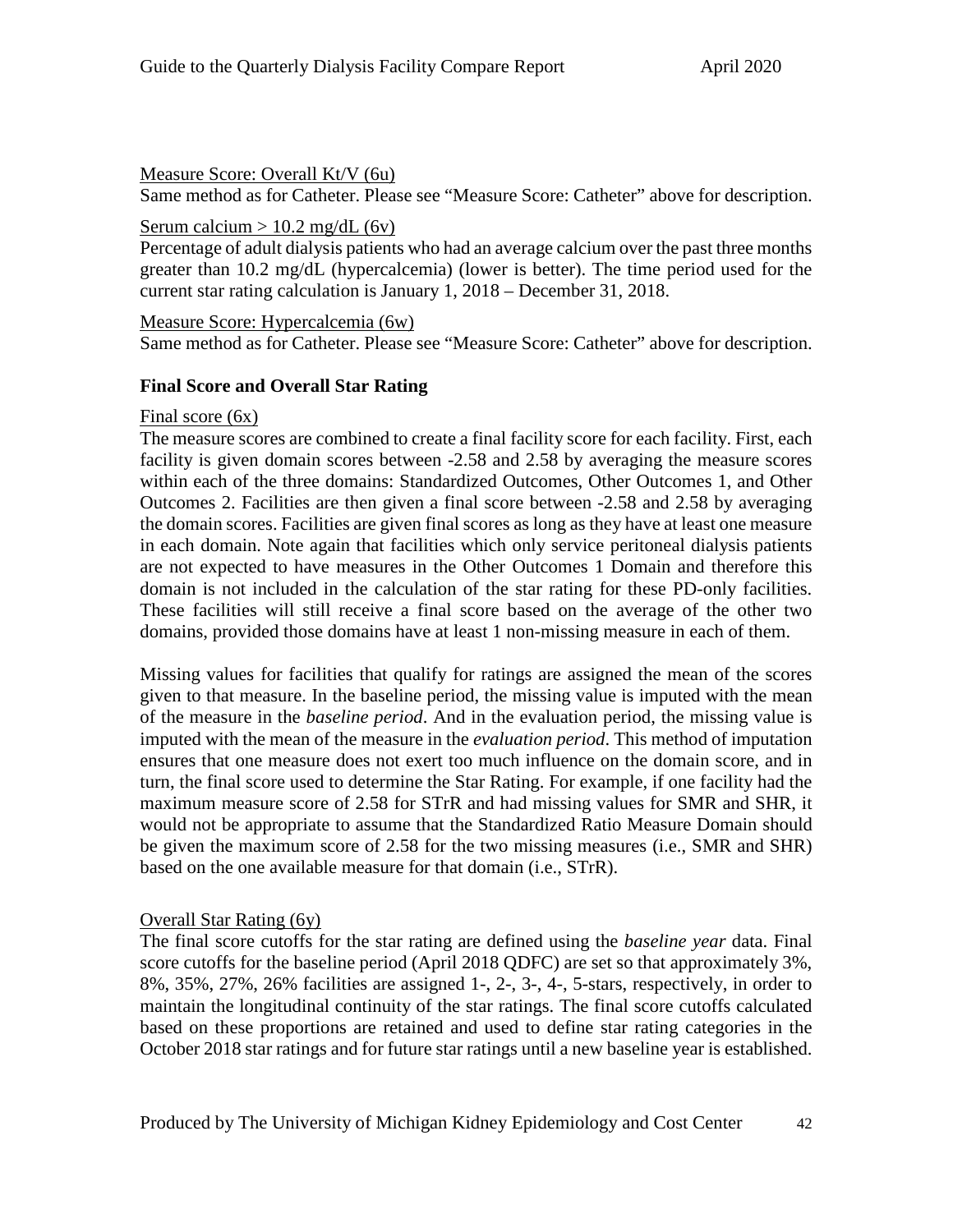The final score cutoffs defined using the *baseline period* data are used to assign star ratings to facilities for the *evaluation period*. If the population of facilities improves in their measure performance from the *baseline period*, more facilities are likely to be in the higher star rating categories compared to the baseline period. That is because they are being compared to the lower of average performance that prevailed in the earlier baseline year, rather than relative to the average performance of other facilities in the *evaluation period*. When facilities move up in star ratings other facilities will not necessarily move down into lower star rating categories, unless their individual performance declined compared to the *baseline period*.

Some facilities will not receive a star rating if they are missing (or had suppressed) all measures in at least one domain (excepting PD-only facilities) or if they are new facilities. Facilities that only service peritoneal dialysis patients will not have measures in the Other Outcomes 1 domain but will still receive a star rating based on the average of the other two domains, provided those domains have at least 1 non-missing measure in each of them. If a star rating is not provided, the table will say "Not Available" along with an explanation indicated by a footnote.

# <span id="page-45-0"></span>*XI. Please Give Us Your Comments*

We welcome questions or comments about this report's content, or any suggestions you may have for future reports of this type. Improvements in the content of future reports will depend on feedback from the nephrology community. Comments can be submitted via [www.DialysisData.org](http://www.dialysisdata.org/) May  $1<sup>st</sup>$ -15<sup>th</sup>. If you have questions after the comment period is closed, please contact UM-KECC directly using the contact information provided below. Please note "Dialysis Facility Compare Reports – Preview for July 2020" as the topic of your correspondence, and include your contact information and facility's CMS certification number (CCN).

UM-KECC 1415 Washington Heights, Suite 3645 SPH I Ann Arbor, MI 48109-2029 (855) 764-2885 (phone) [DialysisData@umich.edu](mailto:Support@DialysisReports.org) (email pertaining to DFC) [www.DialysisData.org](http://www.dialysisdata.org/)